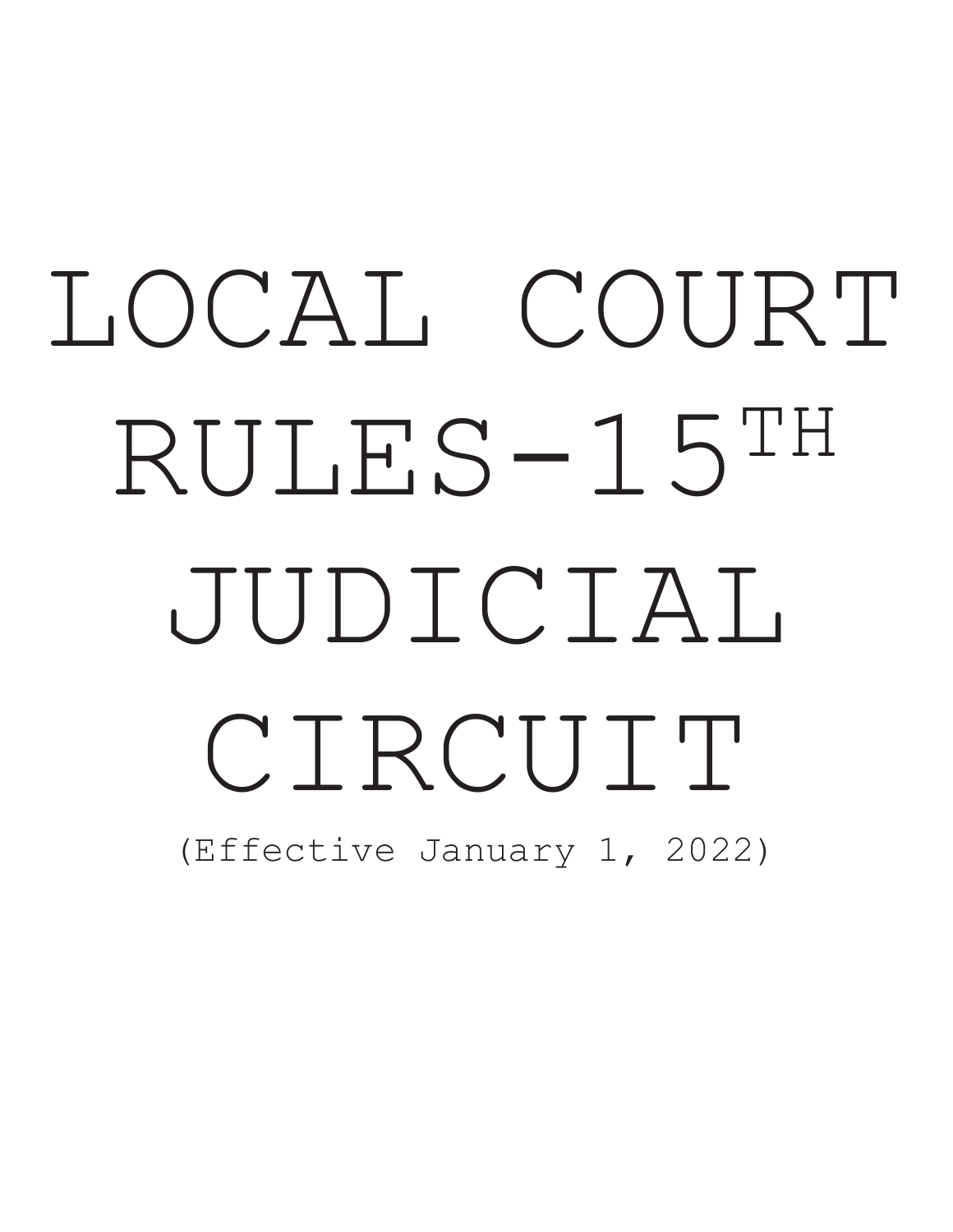ADMINISTRATION

- 1. Divisions of Court.
	- 1.1 Lafayette County.
	- 1.2 Saline County.
	- 1.3 Municipal Divisions
- 2. Hours and Terms of Court.
	- 2.1 Hours of Court.
	- 2.2 Terms of Court.
	- 2.3 Law Days.
	- 2.4 Particular Matters on Particular Days.
- 3. Pleadings.
	- 3.1 Caption.
	- 3.2 Style.
- 4. Filing of Cases.
	- 4.1 Criminal Cases.
	- 4.2 Civil Cases.
	- 4.3 Probate Cases.
	- 4.4 Juvenile Cases.
	- 4.5 Ex Parte Petition.
	- 4.6 Small Claims Cases.
	- 4.7 Municipal Cases.
	- 4.8 Electronic Filing
	- 4.9 Fax Filing and Service of Documents.
		- 4.9.1 Authority For Rule.
		- 4.9.2 Fax Filing Authorized.
		- 4.9.3 Service By Fax.
		- 4.9.4 Costs for Receipt or Transmission By Fax. 7.1 When Allowed.

4.9.5 Fax Utilization.

- 5. Fines, Fees and Costs.
	- 5.1 Filing Fee and Cost Deposit.
	- 5.2 Costs.
	- 5.3 Witness Fees.
	- 5.4 Waiver of Fees.
	- 5.5 Motion for Security.
	- 5.6 Fees for Interpreters
	- 5.7 Methods of Payment.
- 6. Assignment of Judges, Cases, and Transfer of Cases.
	- 6.1 Assignment to Associate Circuit Judge.
		- 6.1.1 By Local Court Rule or Order.
		- 6.1.2 Special Assignments.
	- 6.2 Assignment to Circuit Judge
	- 6.3 Certification to Circuit Division.
	- 6.4 Trial De Novo.
	- 6.5 Disqualification of Judge.
	- 6.6 Absence of Judge.
	- 6.7 Absence of Presiding Judge.
	- 6.8 Changes of Venue Within the Circuit.
	- 6.9 Municipal Division Assignment.
	- 6.10 Authority of Presiding Judge.
- 7. Withdrawals of Papers from Clerk's Office.
	-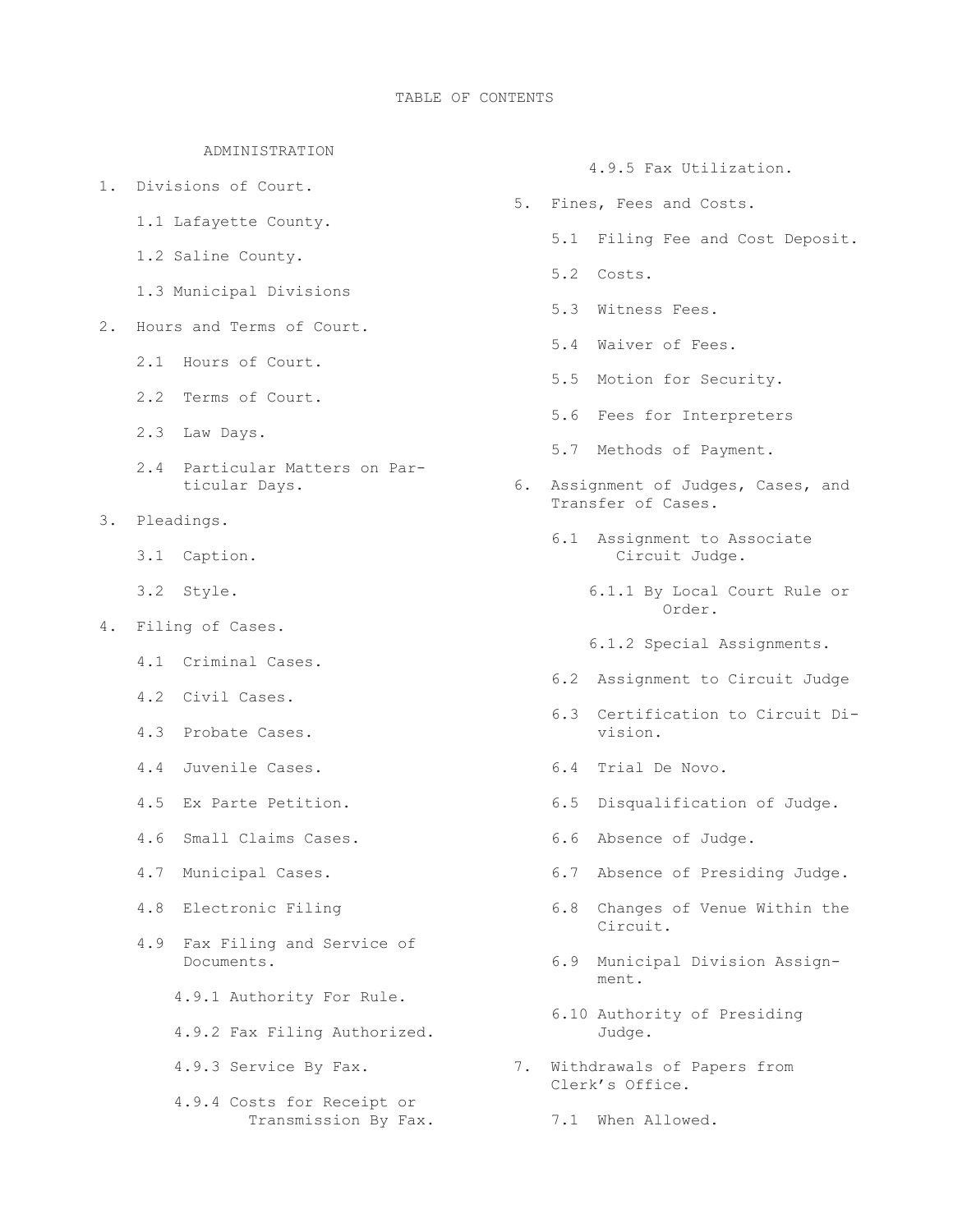- 7.2 Duplicating Policy.
- 7.3 Redaction Prior to Dissemination
- 8. Publication of Dockets. 8.1 Trial Docket.
	-
- 9. Courtrooms.
	- 9.1 Assignment of Courtroom.
	- 9.2 Place of Hearing.
	- 9.3 Use of Counsel Table.
	- 9.4 Courtroom Decorum and Dress.
	- 9.5 Who Is Permitted Within Bar of Court.
	- 9.6 Cameras In Courthouses and Courtrooms.
- 10. Court Reporters and Compensation 28. Special Process Servers. for Same.
- 11. Recording of Judicial Proceedings.
- 12. Monies Paid Into Court.
	- 12.1 Bonds in Civil Cases.
- 13. Communications With Court.
	- 13.1 Oral Communications with the Court.
	- 13.2 Written Communications with the Court.
- 20. Case Management
- General Rules.
- 21. Attorneys.
	- 21.1 Resolution of Conflicting Trial Settings.
	- 21.2 Entries of Appearance.
	- 21.3 Conduct of Attorneys.
	- 21.4 Withdrawal of Attorneys.
	- 21.5 Failure of Attorney to Answer Docket Call.

21.6 Appointment of Attorneys.

- 21.7 Agreement of Attorneys.
- 21.8 Advice to Client and Witnesses of Courtroom Procedures.
- 8.2 Dismissal Docket. 22. Appointment of Guardian Ad Litem.
	- 22.1 When Guardian Ad Litem May Be Appointed.
	- 22.2 Guardian Ad Litem Disqualification.
	- 22.3 Payment of Guardian Ad Litem Fees.
	- 22.4 Copy of Pleadings for Guardian Ad Litem.
	- 23. Transcripts.
	- 24. Exhibits.
	-

PRETRIAL MATTERS

- 32. Discovery.
	- 32.1 Use of Discovery and Certification to Circuit Division.
	- 32.2 Interrogatories.
	- 32.3 Depositions.
	- 32.4 Motions for Sanctions.
	- 32.5 Criminal Discovery.
	- 32.6 Request for Admissions
- 33. Pretrial Motions.
	- 33.1 Hearing Dates.
	- 33.2 Briefs in Support of Motions, When Required.
	- 33.3 Oral Arguments When Desired and How Requested.
	- 33.4 Motions In Limine.
	- 33.5 Request for Jury Trial-Associate Circuit Divisions.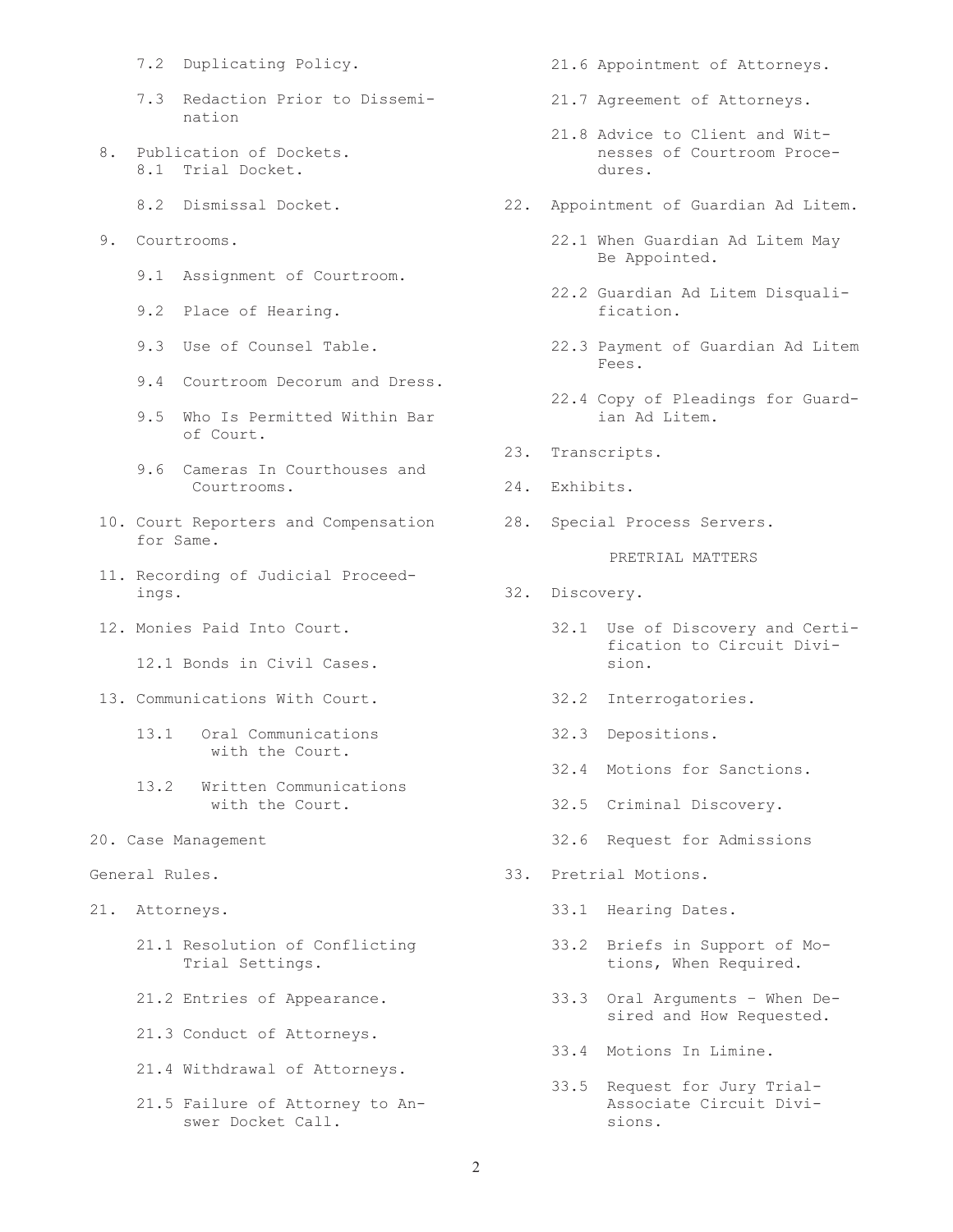- 34. Continuances.
	- 34.1 Civil Cases.

34.2 Criminal Cases.

- 35. Pretrial Conferences.
- 36. Setting Cases for Trial
	- 36.1 Request for Trial.
	- 36.2 Date of Calendar Call.
	- 36.3 Preparation of Calendar.
	- 36.4 Calendar Call.
	- 36.5 Removal and Inactive Calen-61. Adoption. dar.
	- 36.6 Revision of and Removal from Prepared Calendar.
	- 36.7 Special Assignments.
	- 36.8 Continuances.
	- 36.9 Dismissal
- 37. Dismissals.
	- 37.1 Dismissal Docket.
	- SETTLEMENT AND DEFAULT
- 41. Settlement.
	- 41.1 Notice of Settlement.
- 42. Default.
- TRIALS
- 51. Court-Tried Cases.
	- 51.1 Default and Uncontested Matters.
	- 51.2 Contested Matters.
	- 51.3 Preparation of Findings of Fact and Conclusions of Law.
- 52. Selection of Jury.
	- 52.1 Jury Questionnaires.
- 53. Jury Trials.
- 53.1 Instructions.
- 53.2 Closing Arguments.
	- 53.1.1 Criminal Cases.
	- 53.1.2 Civil Cases.
- 54. Judgment Entry.
	- 54.1 Contested Cases.
	- 54.2 Default or Uncontested Cases.
- RULES RELATING TO PARTICULAR ACTIONS
- - 61.1 Filing Requirements.
	- 61.2 Home Study.
- 62. Drivers' Cases.
	- 62.1 Applications for Hardship Driving Privileges. 62.2 Petitions for Review.
	- 62.3 Breathalyzer Test.
	- 63. Associate Division Cases.
- 37.2 Reinstatement of Cause. 64. Cases Arising under Chapters 207 and 208, RSMo. 1978 (Commonly Known as Title IV-D and H.B. 601 Actions).
	- 65. Civil Commitment.
	- 66. Condemnation.
	- 67. Criminal Cases.
		- 67.1 Pretrial Release.
			- 67.1.1 Motions to Set Bond and for Bond Reduc tion.
			- 67.1.2 Deposit of Opera tor's License.
			- 67.1.3 Qualification of Compensated Sure ties.
			- 67.1.4 Release of Surety from Bond.
			- 67.1.5 Posting of Bond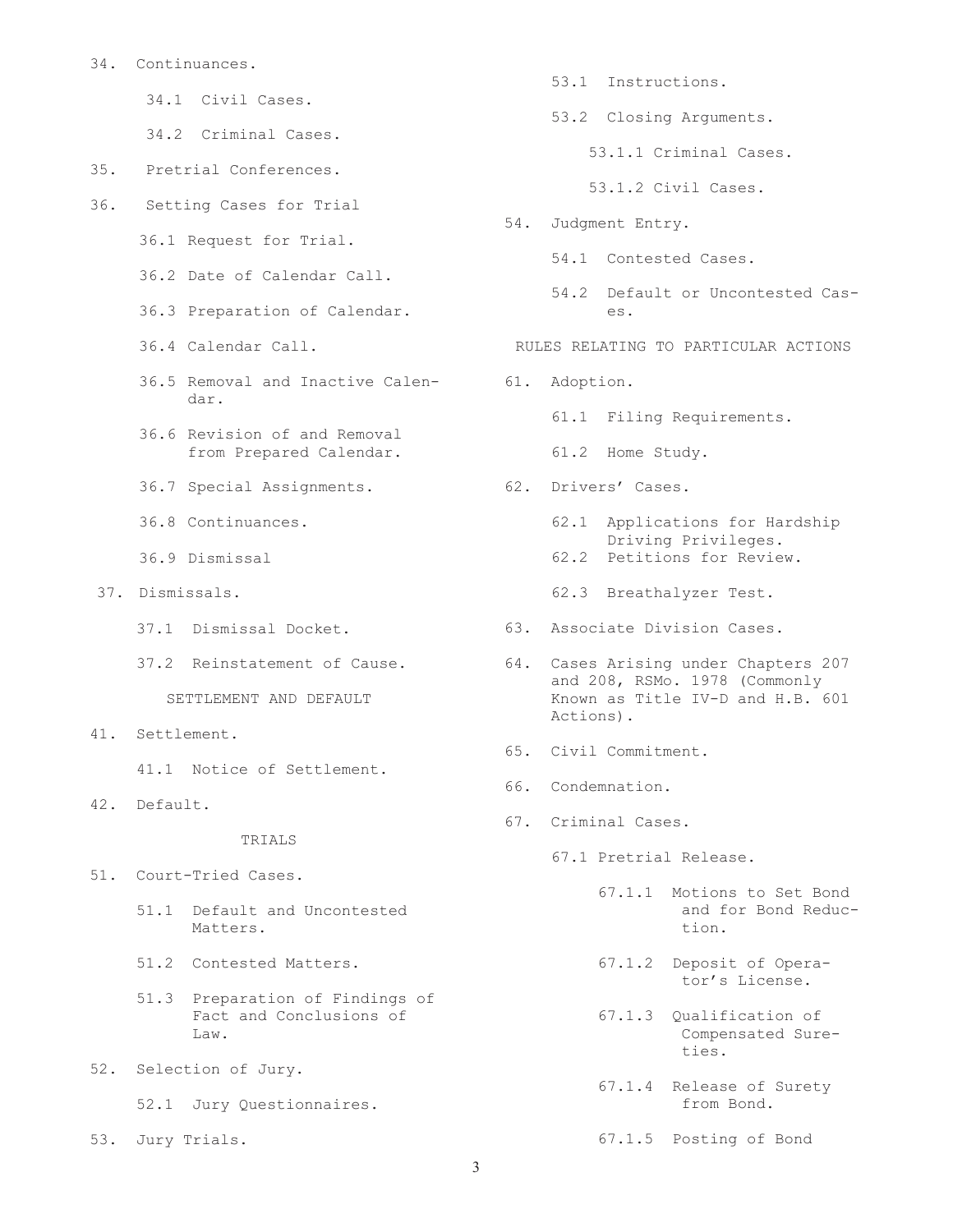|     |                | Money.                                                             |
|-----|----------------|--------------------------------------------------------------------|
|     |                | 67.1.6 Refund of Posted<br>Bail Bond Money.                        |
|     |                | 67.2 Preliminary Hearing.                                          |
|     |                | 67.3 Grand Jury.                                                   |
|     |                | 67.4 Attorneys.                                                    |
|     |                | 67.5 Arraignments.                                                 |
|     |                | 67.5.1 In General.                                                 |
|     |                | 67.5.2 Dates.                                                      |
|     |                | 67.6 Discovery.                                                    |
|     |                | 67.7 Motions.                                                      |
|     |                | 67.8 Plea Bargaining.                                              |
|     |                | 67.9 Guilty Plea                                                   |
|     |                | 67.9.1 Where Entered.                                              |
|     |                | 67.10 Calendar.                                                    |
|     |                | 67.11 Probation and Parole.                                        |
|     |                | 67.12 Search Warrants.                                             |
| 68. | fications.     | Dissolution of Marriage, Legal<br>Separation, Paternity, and Modi- |
|     |                | 68.1 Filing Requirements.                                          |
|     |                | 68.2 Separation Agreement.                                         |
|     |                | 68.3 Forms of Judgments.                                           |
|     |                | 68.4 Discovery.                                                    |
|     |                | 68.5 Educational Seminars for<br>Parents.                          |
|     |                | 68.6 Settlement Conference.                                        |
|     |                | 68.7 Self Representation.                                          |
|     |                | 69. Family Access Motions.                                         |
|     |                | 70. Municipal Division.                                            |
|     | 71. Partition. |                                                                    |
|     |                | 72. Administrative Reviews.                                        |
|     | 73. Probate.   |                                                                    |

75. Trust Estates. 75.1 Inventory. 75.2 Reports. 75.3 Record. 75.4 Audit. POSTTRIAL

- 81. Execution.
- 82. Garnishment.

74. Small Claims.

- 82.1 Application Requirements
- 82.2 Termination of Continuous Wage Garnishments
- 83. Judicial Sales.
- 100. INTERNAL ORGANIZATION
	- 100.1 Presiding Judge.
	- 100.2 Local Court Rules.
		- 100.2.1 Formulation.
		- 100.2.2 Publication.
	- 100.3 Library Fund.
	- 100.4 Storage of Records.
		- 100.4.1 Reproduction, Preservation Archival Storage and Disposal of Original Circuit Court Files (and Their Contents).
		- 100.4.2 Reproduction and Preservation of Court Records Other than Files (and Their Con tents).
		- 100.4.3 Responsibility for Indexing and Preserving Court Reporter Notes.
		- 100.4.4 Identification of Reporter's Notes.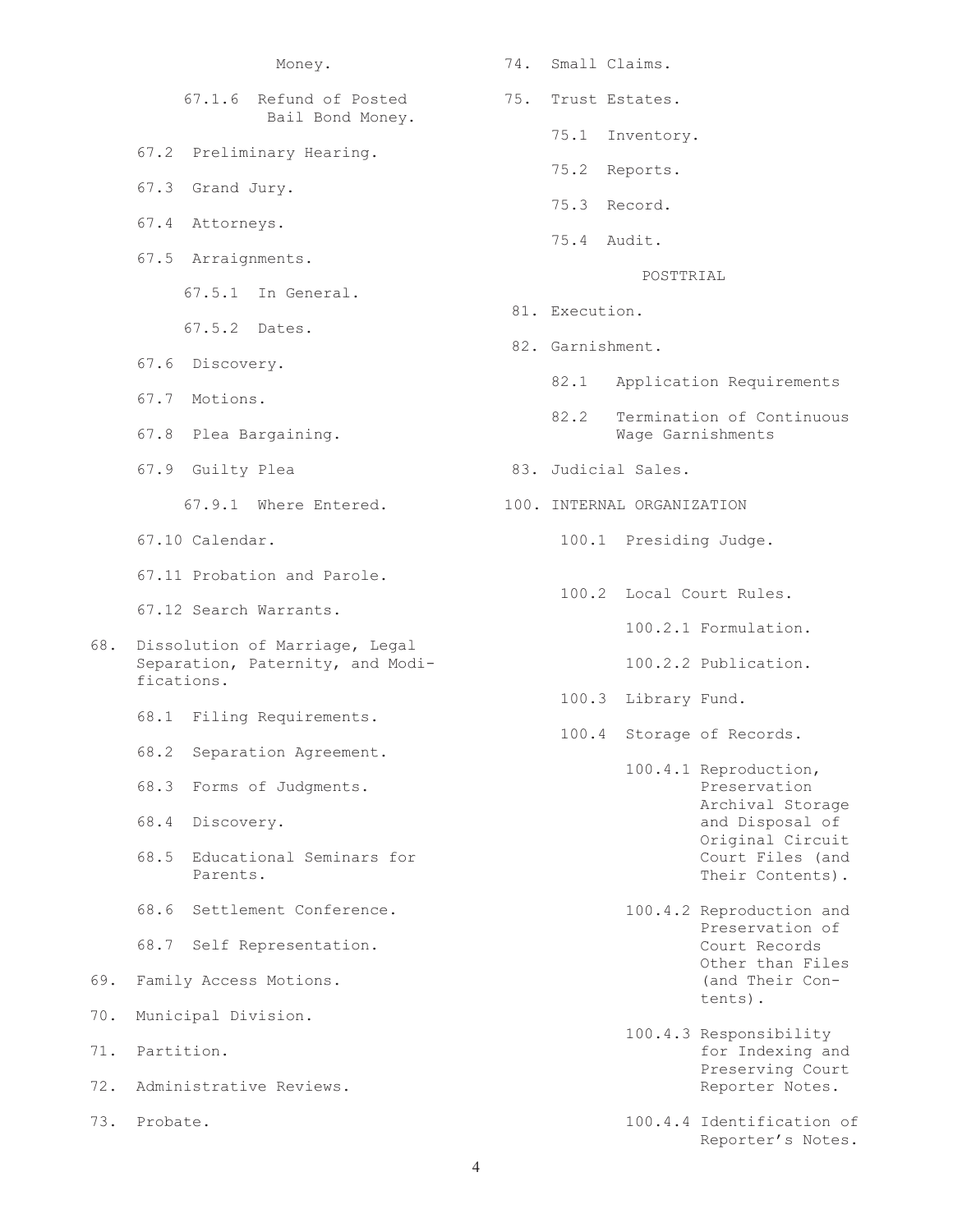- 100.4.5 Index.
- 100.4.6 Storage of Notes.
- 100.4.7 Notes of Substi tute Reporters.
- 100.4.8 Storage of Notes Upon Retirement, Termination or Death of Court Re porter.
- of Old Notes.
- 100.4.10 Responsibility for Furnishing Materi- Storage of Court Reporter Notes.
	- amination of Criminal Records.
	- 100.4.12 Procedure for Ex punging and Clos ing Criminal Rec ords.
	- 100.5 Clerk's Duties.
		- 100.5.1 Monies Paid Into Court.

100.5.2 Subpoenas.

100.6 Selection of Veniremen.

Appendix of Forms

- D-1 Dissolution of Marriage-Opening Interrogatories (with children).
- D-2 Dissolution of Marriage-Opening Interrogatories (without children).
- D-3 Dissolution of Marriage-Statement of Marital and Non-Marital Assets and Debts.
- D-4 Dissolution of Marriage Income and Expense Statement.
- D-5 Dissolution of Marriage Opening Request for Production of Documents and Things.
- D-6 Dissolution of Marriage Second Request for Production of Documents and Things.
- D-7 Dissolution of Marriage Authorization to Release Employee Benefit Information.
- D-8 Dissolution of Marriage Authorization to Disclose Financial Records.
	- D-9 Dissolution of Marriage Property and Debt Grid.
- M-1 Modification Opening Interrogatories.
	- M-2 Modification Statement of Assets and Debts.
		- M-3 Modification Income and Expense Statements.
- 100.4.9 Boxing and Storing M-4 Modification Opening Request for Production of Documents and Things.
	- P-1 Paternity Opening Interrogatories.
	- als and Space for P-2 Paternity Statement of Assets and Debts.
		- P-3 Paternity Income and Expense Statement.
- 100.4.11 Procedure for Ex- P-4 Paternity Opening Request for Production of Documents and Things.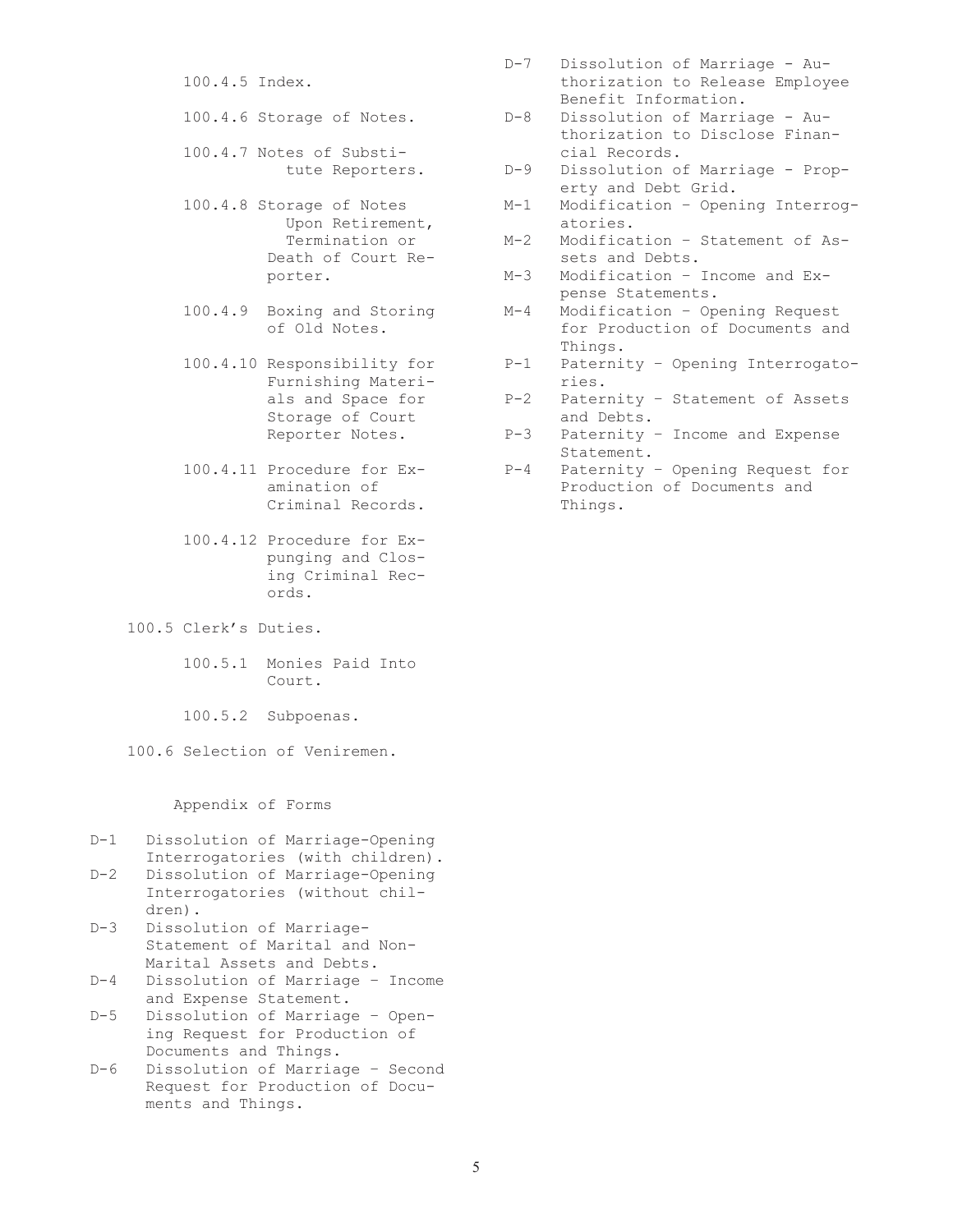## CIRCUIT FIFTEEN LOCAL COURT RULES [Effective 1/1/22]

## ADMINISTRATION

#### RULE 1. DIVISION OF COURT

The divisions of court shall be divided as follows:

1.1 Lafayette County:

 Division One: Circuit Division Two: Probate and Juvenile Division Three: Associate and Small Claims

1.2 Saline County:

 Division Four: Circuit Division Five: Probate and Juvenile Division Six: Associate and Small Claims

1.3 Municipal Division – Such municipal divisions in each county as established by the respective municipalities.

## RULE 2. HOURS AND TERMS OF COURT

# 2.1 HOURS OF COURT

 All sessions of Court shall be open at 9:00 a.m. For jury trials, counsel and the parties shall be present at 8:30 a.m. The judge of each court may change the starting times on a case by case and docket by docket basis. The following minimum hours are established for the Clerk's office of each division to be open to the public: 8:00 a.m. to 4:30 p.m. The Clerk's office shall be open to the public those hours, five (5) days a week, Monday through Friday, for the purpose of the regular filing of documents in that office; excepting legal holidays. The Clerk's office is deemed always open for the filing of documents. The Court will observe the holidays observed by State Offices of the State of Missouri; or, as ordered by the Chief Justice of the Supreme Court.

2.2 TERMS OF COURT

 The circuit court of each county of the circuit shall be in continual session as provided by Section 478.205, RSMo. To the extent that a term of circuit court may be required or specified by these rules or by any provisions of law, the "terms" of court shall be considered as commencing on the dates as hereafter stated:

(a) in Lafayette County on the first day in the months of January and July.

(b) in Saline County on the first day in the months of January and July.

 In case any of these days fall on a holiday, court will be held on the day following. For a list of holidays, see Rule 2.1.

 The court shall not be required to convene in any county in the circuit on the first day of any "term" solely because of this rule.

2.3 LAW DAYS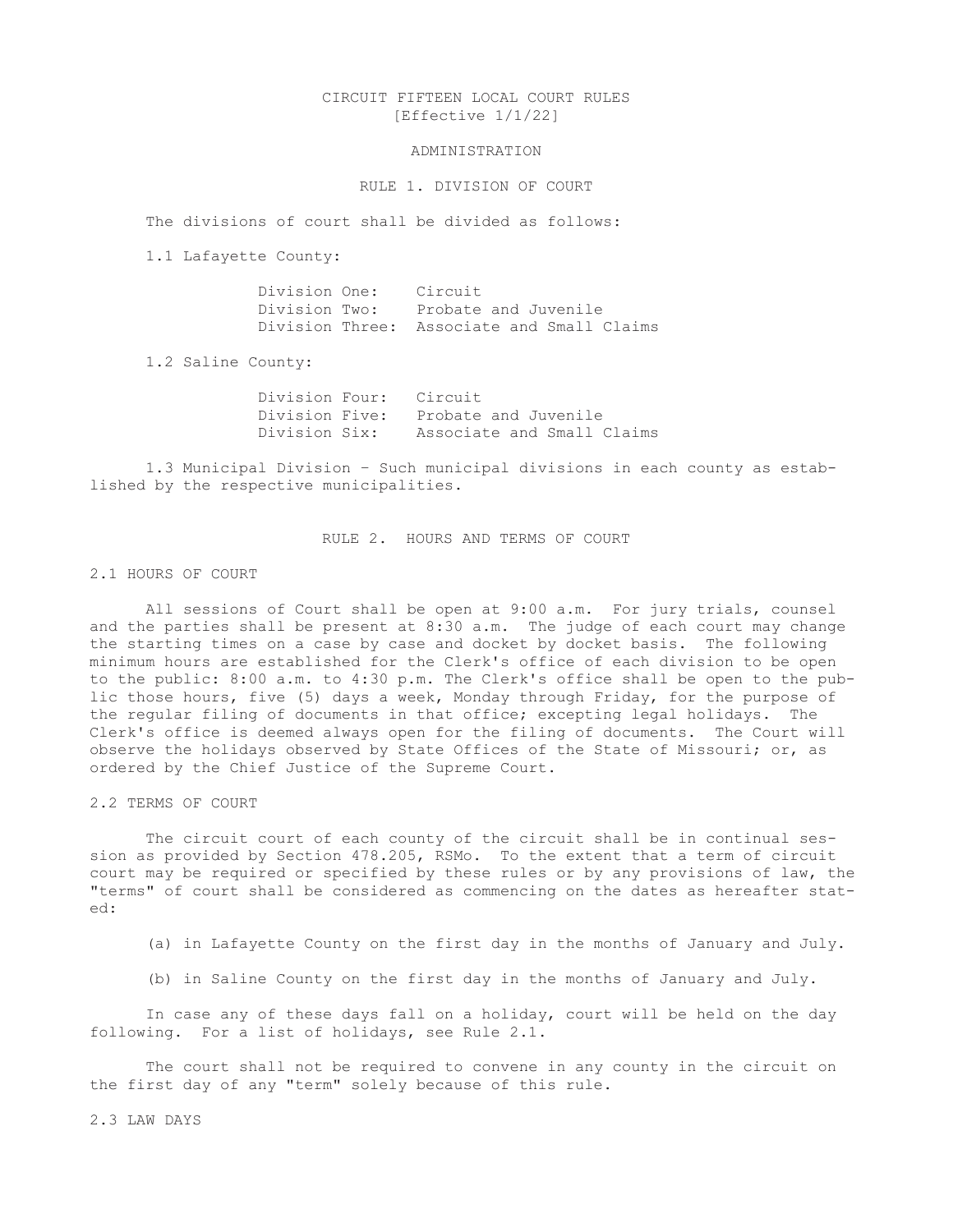2.3.1 Criminal Law Days for the Circuit Court may be specially designated by the Circuit Judge, but otherwise will be as follows:

Lafayette County (Division I): The  $1^{st}$  and  $3^{rd}$  Monday of the month.

Saline County (Division IV): The 2<sup>nd</sup> and 4<sup>th</sup> Monday of the month.

 2.3.2 Civil Law Days for the Circuit Court may be specially designated by the Circuit Judge, but otherwise will be as follows:

Lafayette County (Division I): The Tuesday following the 1st and 3rd Monday of the month. Saline County (Division IV): The Tuesday following the 2nd and 4th Monday of the month.

2.4 PARTICULAR MATTERS ON PARTICULAR DAYS

 (a) Only uncontested matters, discovery disputes, criminal arraignments, pleas, sentencings, probation-revocation hearings, and pre-trial conferences may be noticed for hearing on law days, absent the judge's express permission.

 (b) All notices of intent to call up matters for hearing on Law Days shall specify the time the matter is to be heard as provided by the Circuit Clerk. Attorneys are expected to be present ten minutes in advance of their setting. If any matter is not ready when called, the party not ready is subject to having the matter heard in his or her absence or having the matter passed. Any matter passed will go to the bottom of the docket for that session, and then if not ready, it will be passed to the end of the day. Any party causing a matter to be passed may be assessed the fees and cost incurred by the other party as a result of the party causing the matter to be passed.

 (c) Counsel desiring to have matters heard on a law day shall provide the required notice to the opposing party and shall register each case they wish heard, with the time it is set, with the Circuit Clerk by 4:30 p.m. on the Thursday preceding so the clerk may prepare the Law Day Docket.

 (d) The clerk shall register the cases as notified by counsel and shall then prepare and provide to the court and counsel a docket listing the cases.

 (e) On law days, cases will be called for disposition in the order shown on the docket listing.

 (f) It shall be the duty of counsel who wish matters to be heard on a law day to cause opposing counsel or non-represented opposing party to appear by notice or agreement.

 (g) The court may vary the order of hearing cases in its discretion to accommodate exigent circumstances for counsel, parties or witnesses.

#### RULE 3. PLEADINGS

3.1 CAPTION

The following caption is required on initial pleadings:

In the Circuit Court of \_\_\_\_\_\_\_\_ County, at \_\_\_\_\_\_\_, Missouri, Division \_\_\_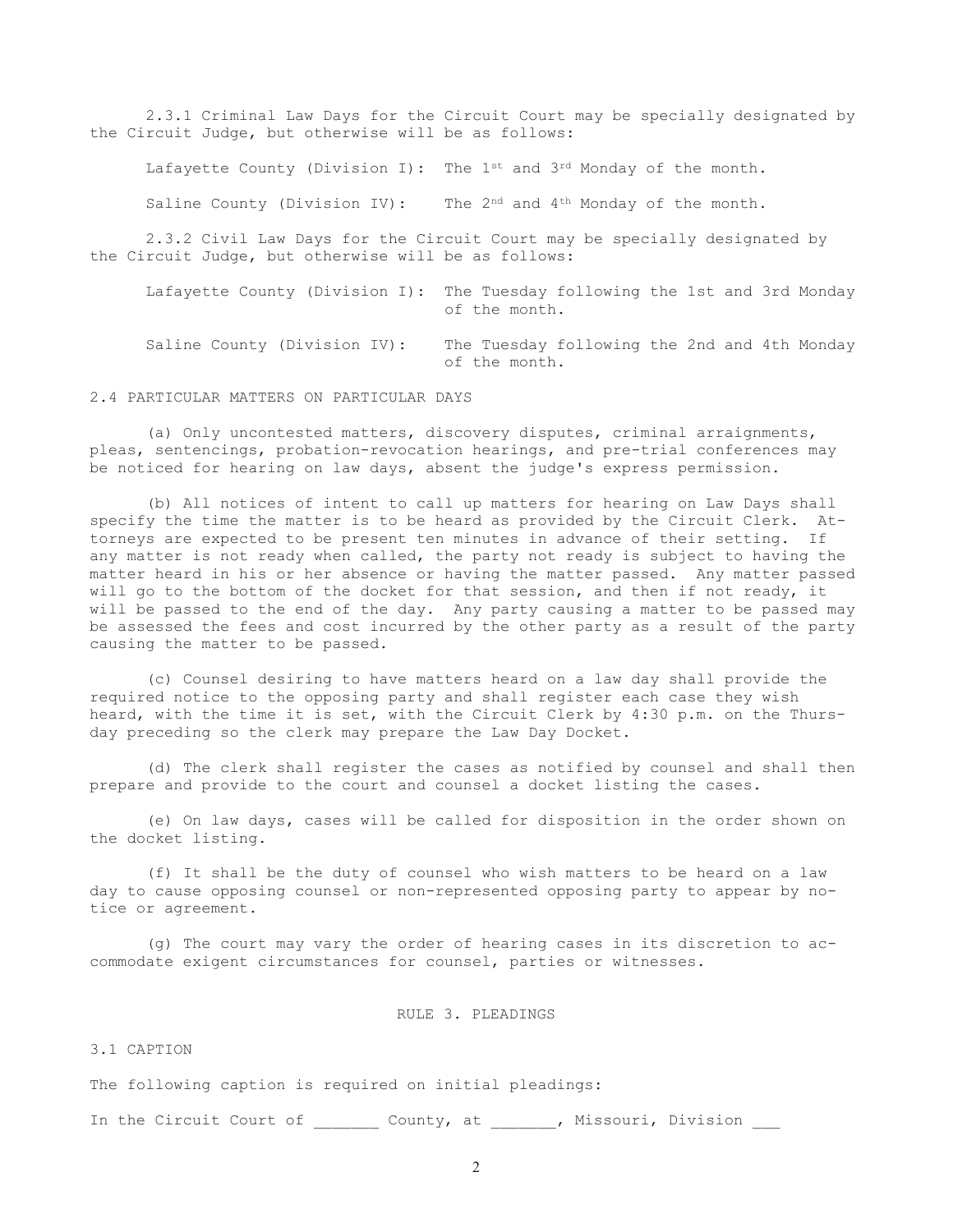| (Name)<br>(Address)<br>(City)                      |          |
|----------------------------------------------------|----------|
| Plaintiff,                                         |          |
|                                                    |          |
| VS.                                                | Case No. |
| (Name)                                             |          |
| (Address or appropriate directions<br>for service) |          |
| (City)                                             |          |
| Respondent.                                        |          |

# TITLE OF PLEADING

#### BODY OF THE PLEADING

Signed (Attorney of Record, or Party) (Address) (Telephone Number) (Facsimile Number) (Missouri Bar Number)

## 3.2 STYLE

All pleadings and motions intended for filing in any case shall be legibly written on one side of the paper only, either typewritten or printed, double-spaced, on 8½ by 11 inch paper with a top and left-hand margin of at least one inch; shall be signed by the party or his attorney offering the same for filing together with the address, telephone and bar identification numbers of the trial attorney in the case; shall be captioned with only the style and number of the case in which it is being filed unless otherwise permitted by the judge on the case, the character of the pleadings and motions and, if a petition, the nature of the suit and, if consisting of more than one sheet, shall include page numbers at the bottom. Paragraphs of pleadings shall be numbered consecutively. An attorney offering a paper for filing may sign it on behalf of a law firm or attorney when duly authorized to do so; but he must also subscribe his own signature on said paper. (The attorney whose signature is affixed to the pleading or paper shall be deemed to be the trial attorney in the case.) Where service of summons or other pleading is requested a copy of the pleading for each party to be served shall be filed and shall include the address or other sufficient directions for service for each party to be served and appropriate service instruction if service is to be arranged by the circuit clerk. Motions and notices are to be filed as separate documents. Motions and orders shall be filed as separate documents.

#### RULE 4. FILING OF CASES

# 4.1 CRIMINAL CASES

 All cases, pleadings, motions, and papers related thereto shall be filed with the circuit clerk of the county.

4.2 CIVIL CASES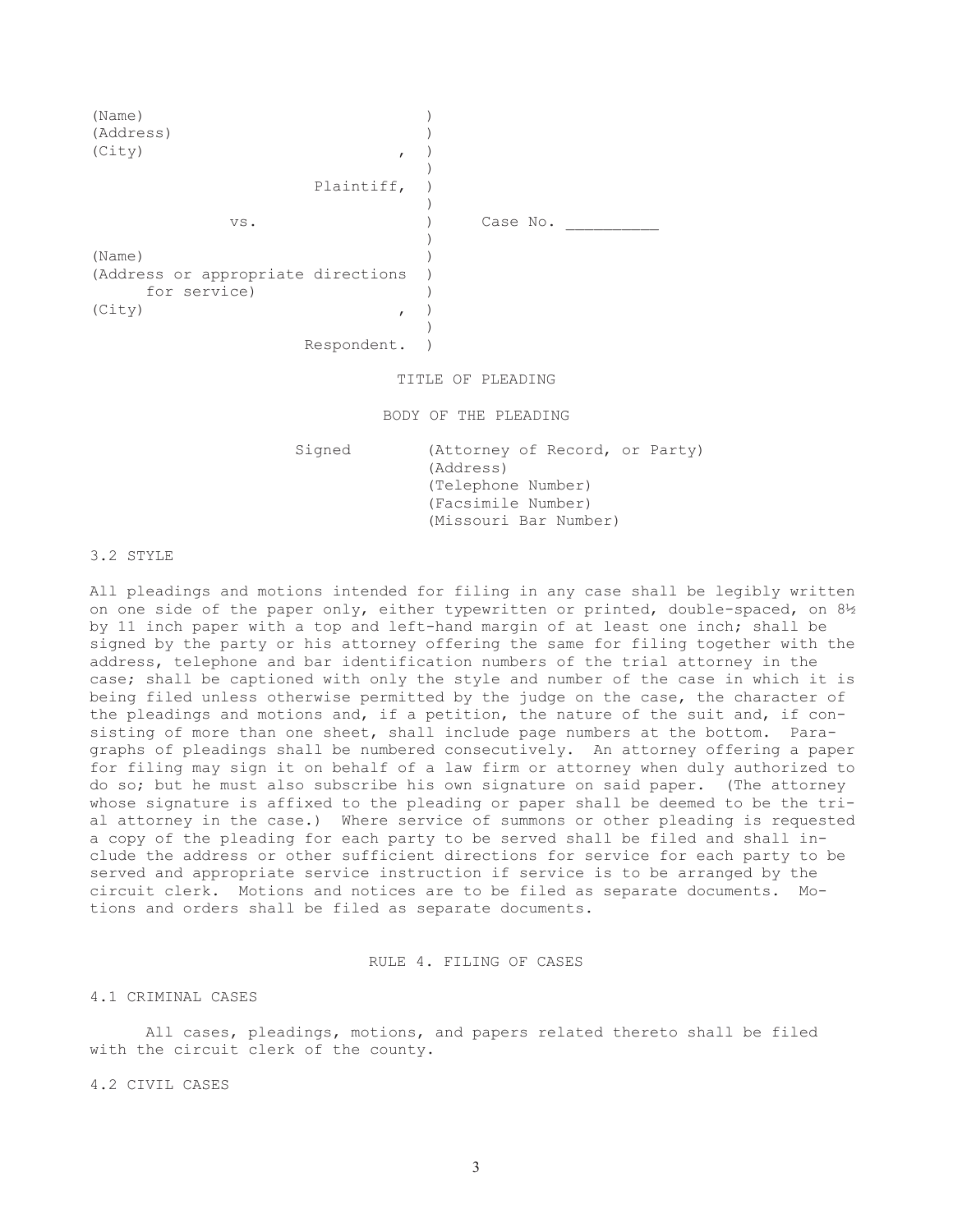All cases, pleadings, motions, and papers related thereto shall be filed with the circuit clerk of the county.

# 4.3 PROBATE CASES

 A. Lafayette County. All cases, pleadings, motions, and papers related thereto shall be filed with the circuit clerk.

 B. Saline County. All probate cases shall be filed in the office of the clerk of the Probate Court.

#### 4.4 JUVENILE CASES

 All cases involving juvenile matters shall be filed with the circuit clerk of the county.

# 4.5 EX PARTE PETITION

 For the purpose of implementing Chapter 455 RSMo., the Sheriff of each county shall have available in his office, all forms necessary for the filing of petitions for protection from abuse. After business hours or on holidays and weekends, parties seeking to file said petitions shall go to the appropriate Sheriff's office, where all forms will be made available. The Circuit Clerk shall compose a concise set of written instructions for said parties use and shall provide personnel of the Sheriff's Department with adequate training to allow them to assist parties in completing the forms. Upon completion of the forms and signature by the party seeking relief, the Sheriff's personnel shall contact by telephone any Associate Circuit Judge in that county and advise the judge of the petition and the particulars written on the petition. The judge may execute an ex parte order and transmit it by facsimile and the Sheriff shall proceed forthwith to serve the order. On the next business day the Sheriff shall deliver all the papers to the Clerk in the county as appropriate. The Clerk shall officially file the documents. The Circuit Clerk shall prepare an appropriate form order for use by the Sheriff and the Associate Circuit Judges shall supply a list of dates and times they will be available to conduct hearings on full orders of protection. Said list shall be supplied to the Sheriff on or before the first day of each month and shall be for a period of at least one month.

All Ex Parte Petitions in each county shall be filed with the circuit clerk.

#### 4.6 SMALL CLAIMS CASES

 All cases, pleadings, motions, and papers related thereto shall be filed with the circuit clerk of the county.

#### 4.7 MUNICIPAL CASES

 Municipal ordinance violation cases shall be filed with the clerk of the appropriate municipal division when that municipality has made provisions for a municipal judge as provided by law. If the municipality has not made such provisions, the filing for a municipality shall be with the circuit clerk of the county.

## 4.8 ELECTRONIC FILING

 Pursuant to Court Operating Rule 27.01, the following documents, except those filed by self-represented parties, shall be filed electronically in PDF format in all divisions of the Circuit Courts of Lafayette and Saline Counties, Mis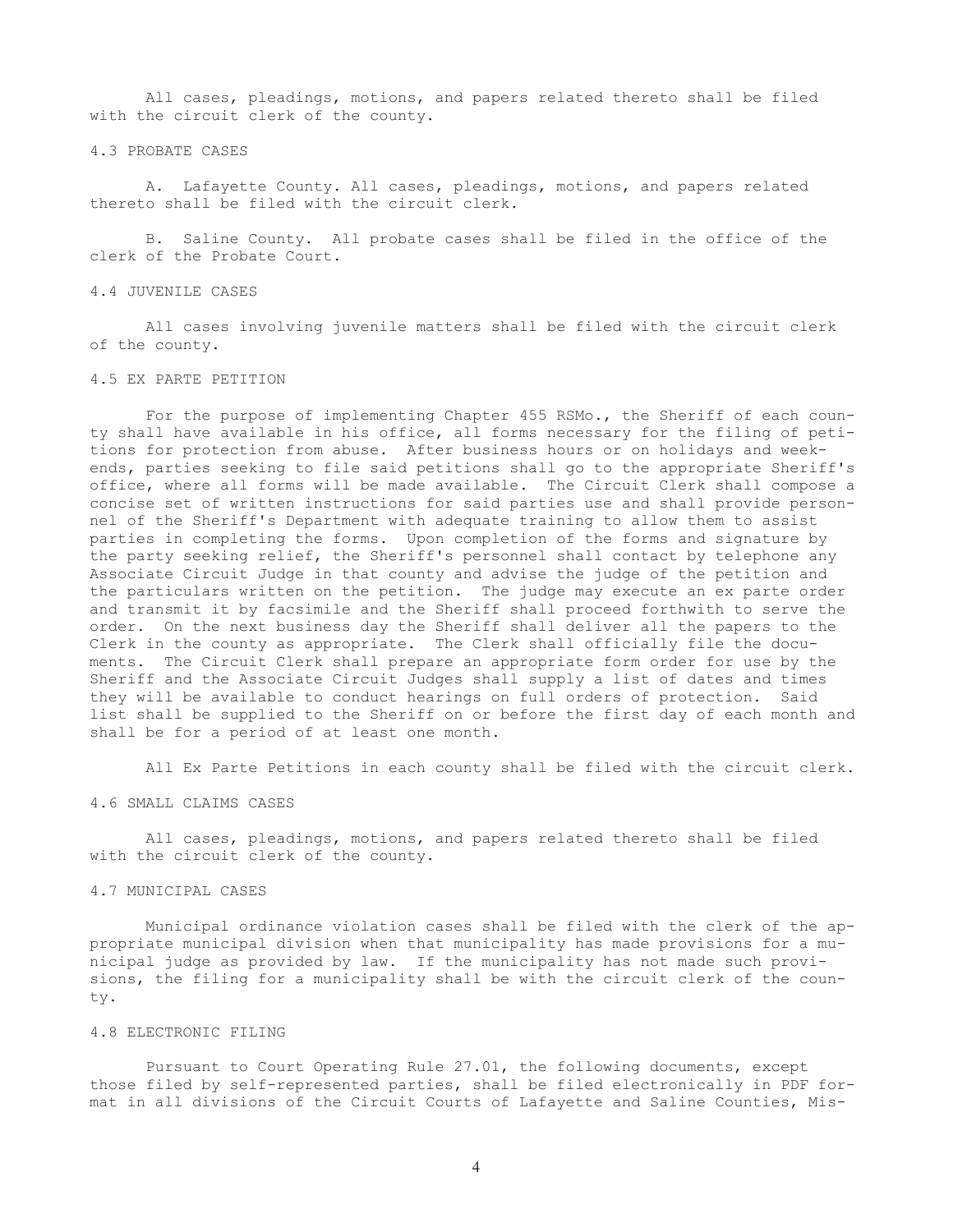souri, in the 15<sup>th</sup> Judicial Circuit unless otherwise allowed by statute or by leave of Court:

| DIVISION | CASE TYPE | NEW FILINGS/PENDING CASES                                                                                                                                              |
|----------|-----------|------------------------------------------------------------------------------------------------------------------------------------------------------------------------|
| Civil    | All       | New filings/subsequent pleadings in<br>all cases                                                                                                                       |
| Criminal | All       | New filings/subsequent filings in all<br>cases                                                                                                                         |
| Juvenile | All       | New filings/subsequent pleadings in<br>all cases                                                                                                                       |
| Probate  |           | All Probate documents with the exception of initiating<br>pleadings which require the attachment of original<br>wills, original codicils, or original trust documents. |

Any attorney filing a response to a case that has been electronically filed shall use the Missouri eFiling System to file their response to any subsequent filings.

 Such filings shall be made as provided in Supreme Court Rule 103 and Court Operating Rule 27, which can be accessed at:http://www.courts.mo.gov/efilingrules.

4.9 FAX FILING AND SERVICE OF DOCUMENTS

 4.9.1 Authority for Rule. This rule is adopted pursuant to Missouri Supreme Court Rule 43.01.

4.9.2. Fax Filing Authorized

Fax filing is only authorized for a self-represented party, who after making the required deposit as provided in section 4.9.4(c) below, may file with the clerk of any court who maintains fax machine capacity routine pleadings or motions, together with related correspondence or supporting documentation which taken together do not constitute more than ten (10) pages measuring not larger than 8 1/2 x 11, subject to the following:

(a) Facsimile transmissions received before 4:30 p.m. of a regular work day, excluding Saturdays and Sundays and holidays, shall be deemed filed as of that day at the time transmitted. Filings received after 4:30 p.m. shall be deemed filed as of 8:00 a.m. on the next regular court day and stamped "filed" by the clerk. Holidays are deemed to be national and state holidays and any days designated as a holiday by the Governor or the Missouri Supreme Court.

 (b) Every transmission for which service on another party is required shall contain a certification of service upon such parties. If such service is accomplished by facsimile transmission, the certification shall state the time and date of transmission and the telephone number to which the transmission was made, and the method of confirmation that the transmission was received.

(c) The original of any document transmitted shall be retained by the sender and shall be made available to the court within five days of any request therefor. Failure to produce the original shall in the discretion of the court constitute grounds for striking the facsimile pleading or document appearing in the files.

 (d) The person fax filing a document bears the risk of loss in transmission, non-receipt or illegibility. If the document is not received or is not fully legible, the document is deemed not filed and totally null and void for all purposes.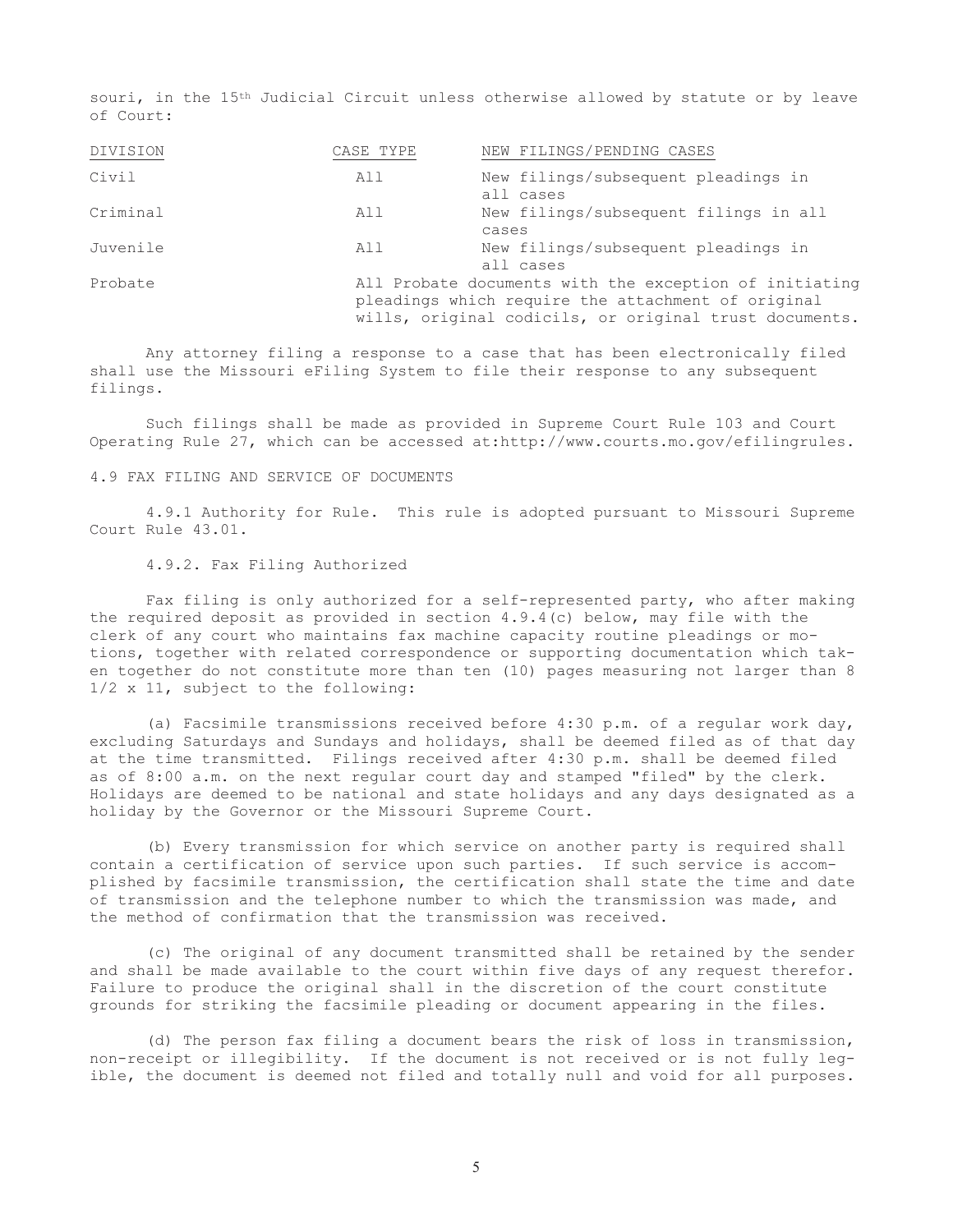(e) If a party requests from the clerk a copy of a pleading bearing a stamp "filed" by facsimile transmission, such party shall provide in advance a fee of \$2.50 for the first page and \$1.00 for each additional page of such document.

 (f) Court orders, judgments, decrees, warrants for arrest, and search warrants may be transmitted to clerks of the various divisions or others by facsimile transmission and until receipt of the original document, shall have the same effect and be acted upon by all persons as if they were the original. The court shall cause the original to be transmitted promptly to the appropriate clerk or officer if requested.

(g) The clerk of any court shall not accept facsimile transmission of any pleading requiring a contemporaneous filing fee, bond or other case deposit, copies for summons and service, documents which are required to be verified or documents which require contemporaneous personal appearance such as temporary restraining order, ex parte orders, petitions for writs, etc.

 (h) Exception to the above fax rules may be allowed with prior approval of the Judge of the applicable division.

4.9.3 Service by Fax.

(a) May only be made by a self-represented party.

 (b) Service of pleadings as set forth in Missouri Supreme Court Rule 43.01 may be made by faxing a copy to any party or attorney to be served who maintains a fax machine for receipt of fax transmissions.

 (c) Any party or attorney who lists a fax number on a letterhead or pleading in the case file or in a telephone or professional directory or otherwise shall be deemed to have consented to receive service of documents by fax from the court, the clerk of any division or any other party or attorney.

 (d) The person faxing the document assumes the risk of loss in transmission, non-receipt or illegibility of the document. If the document is not received or is materially illegible, the document is deemed not served and totally null and void for all purposes.

 (e) The faxed document is presumed delivered and served to the fax telephone number indicated by the sender's fax machine at the date and time of the end of the fax transmission. The sender shall maintain a printout of the fax machine reading supporting such filing and shall produce it if ordered to do so by the court.

 (f) Any fax transmission received after 4:30 o'clock p.m. in the time zone of the recipient shall be deemed served on the following business day.

 (g) Proof of service by fax shall be shown as provided by Missouri Supreme Court Rules.

4.9.4 Costs for Receipt or Transmission by Fax.

 (a) The maintenance of a facsimile device by a clerk's office causes the clerks or the court system additional expense to acquire and maintain a device and phone line to receive these transmissions and often to transfer the transmission to archival quality paper.

 (b) The clerk of a division maintaining a fax machine to receive or transmit documents by fax may charge the person or entity filing by fax up to \$1.00 for re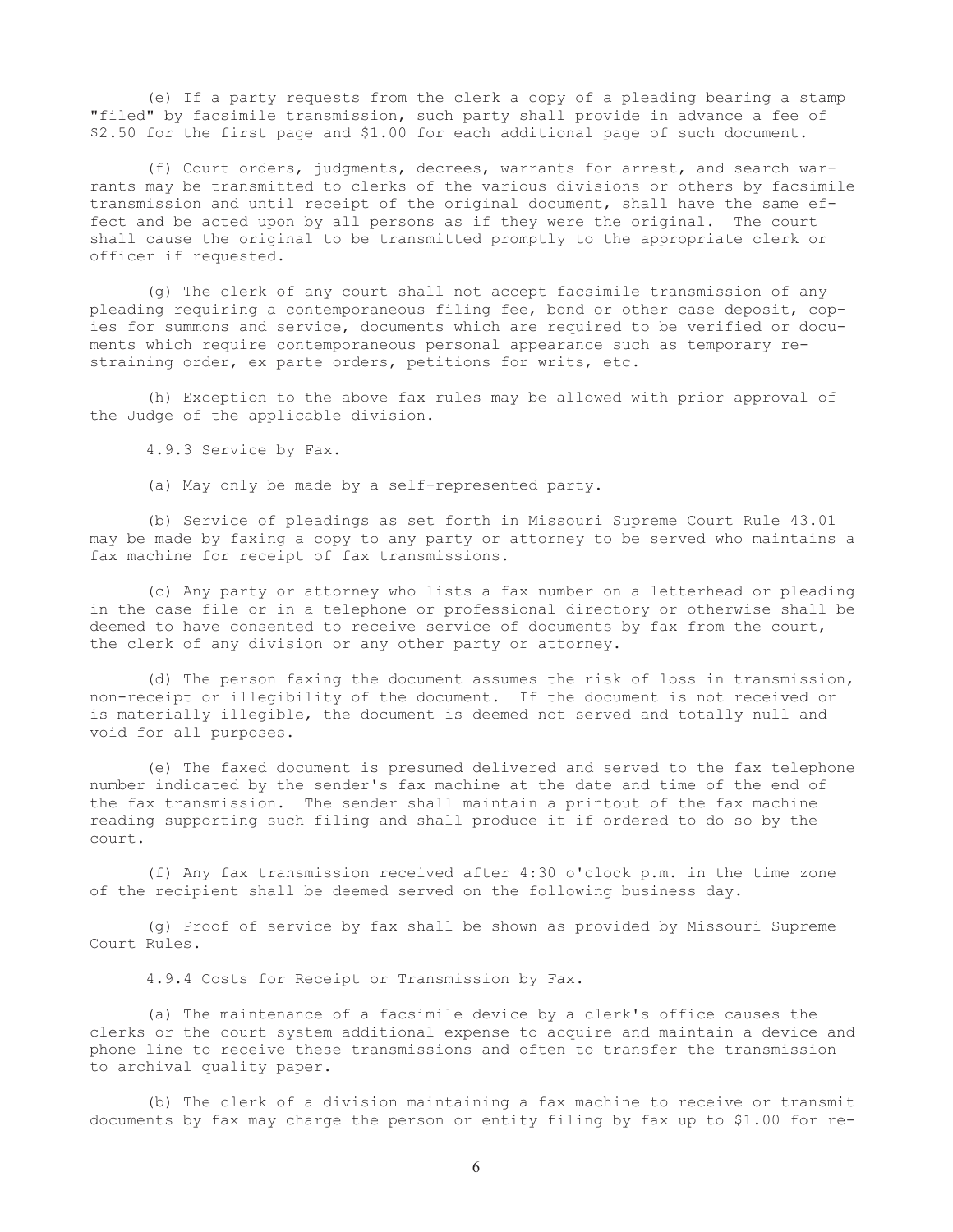ceiving and processing such documents and up to \$2.50 for the first page and \$1.00 for each additional page for transmitting such documents.

 (c) Unless a party is not subject to paying costs or expenses by law or court order, a party wishing to receive faxes from or transmit faxes to the clerk's office shall deposit with the clerk for the case as follows:

| (1) Civil cases - personal injury              | \$50.00 |
|------------------------------------------------|---------|
| $(2)$ Civil cases - other than personal injury | \$25.00 |
| (3) Criminal cases                             | \$25.00 |
| (4) Family Law cases                           | \$25.00 |

 (d) If any party or entity fails to make or maintain the appropriate deposit with the clerk, the clerk of the division may decline to receive or transmit any documents by fax from or to such person or entity until the appropriate deposit has been paid.

4.9.5 Fax Utilization.

 (a) Nothing in this rule shall require a clerk of any division to maintain a fax machine to receive or transmit documents by fax.

 (b) Nothing in this rule shall require the clerk of any division to maintain or designate a fax machine for receipt or transmission of documents outside business hours on business days.

# RULE 5. FINES, FEES AND COSTS

5.1 FILING FEE AND COST DEPOSIT

#### ELECTRONICALLY FILED

 In all cases filed by electronic format in this circuit there shall be deposited with the appropriate clerk, for which the clerk shall give a receipt, the following sums:

Circuit Division (I and IV):

| All original civil cases          | \$ | 103.50 |                                       |
|-----------------------------------|----|--------|---------------------------------------|
| Petition for Expungement Pursuant |    |        |                                       |
| to Chapter 610                    | \$ |        | 353.50 (includes \$250.00 surcharge)  |
| Filing of Foreign Judgments       |    | 103.50 |                                       |
| Motions for Examination of Judg-  |    |        |                                       |
| ment Debtor                       | \$ | 103.50 |                                       |
| Motion to Revive Judgment         |    | 103.50 |                                       |
| Petition for Dissolution of Mar-  |    |        |                                       |
| riage, Motions to Modify, and     |    |        |                                       |
| Contested Affidavits for Term-    |    |        |                                       |
| ination of Child Support          | Ş  | 105.50 |                                       |
| Family Access Motions             | \$ | 105.50 |                                       |
| Motions/Applications for Amend-   |    |        |                                       |
| ments Nunc Pro Tunc               | \$ | 103.50 |                                       |
| Adoptions                         | \$ |        | 553.50 (plus \$30.00/child for filing |
|                                   |    |        | of the adoption certificate-          |
|                                   |    |        | the amount shown includes             |
|                                   |    |        | \$400.00 deposit for Guardian-        |
|                                   |    |        | Ad-Litem fees)                        |
| Adoptions subsidized by the       |    |        |                                       |
| Missouri Children's Division      | \$ |        | 153.50 (plus \$30.00/child for filing |
|                                   |    |        |                                       |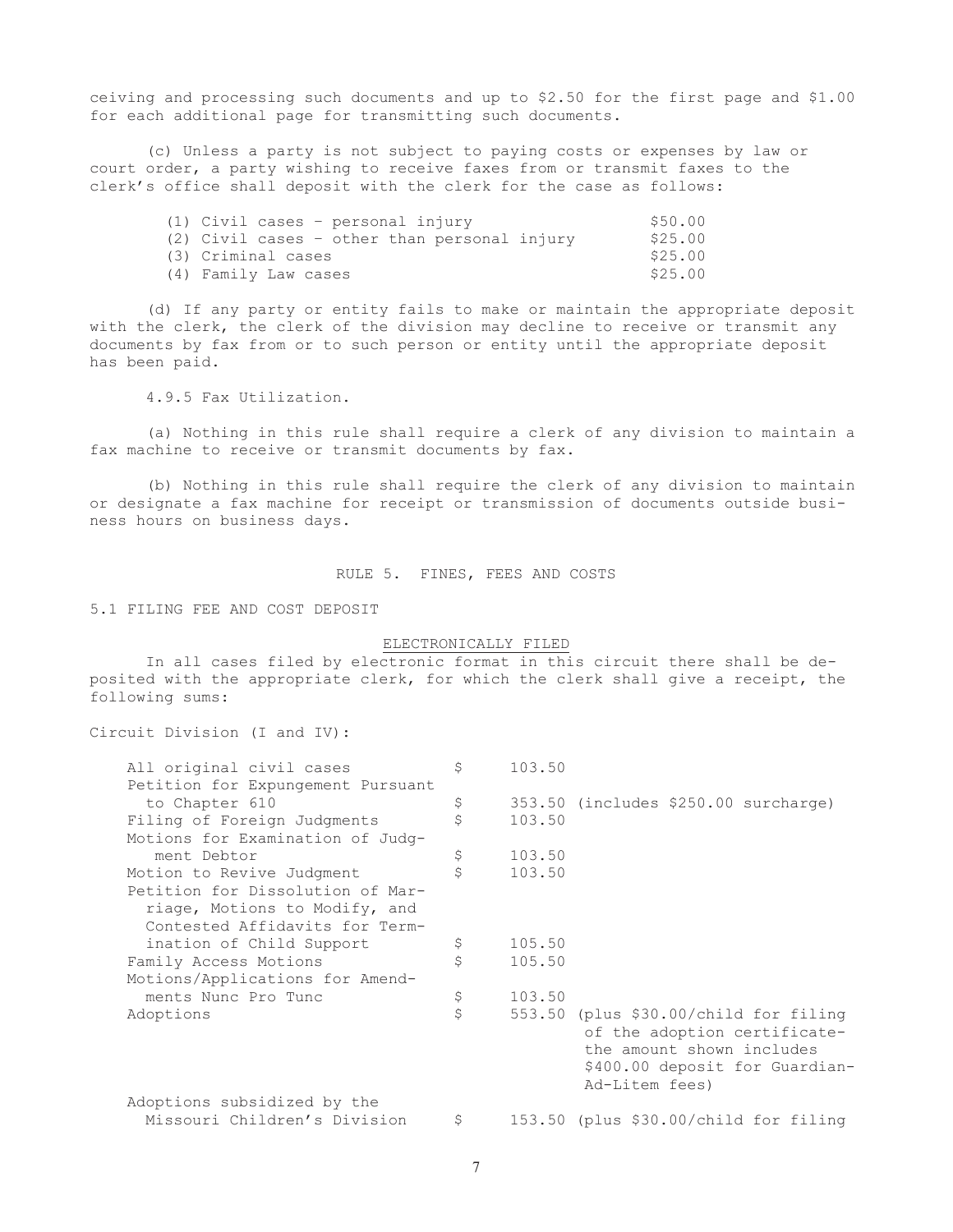| Appeals<br>Guardian Ad Litem (additional)                                                                                                                                     | \$                                              | 70.00<br>\$ As ordered                   | Of the adoption certificate)                                                                                                                           |
|-------------------------------------------------------------------------------------------------------------------------------------------------------------------------------|-------------------------------------------------|------------------------------------------|--------------------------------------------------------------------------------------------------------------------------------------------------------|
| Probate Division (II and V):                                                                                                                                                  |                                                 |                                          | Per statute (plus a deposit of \$750.00 for<br>minor guardianships and a de-<br>posit of \$300.00 for adult<br>guardianships)                          |
| Associate Division (III and VI):                                                                                                                                              |                                                 |                                          |                                                                                                                                                        |
| All except small claims<br>Small Claims<br>Trial De Novo<br>Motions to Revive Judgment                                                                                        | Ş<br>$\boldsymbol{\hat{\varsigma}}$<br>\$<br>\$ | 51.50<br>38.50<br>45.00<br>51.50         |                                                                                                                                                        |
| NOT ELECTRONICALLY FILED                                                                                                                                                      |                                                 |                                          |                                                                                                                                                        |
| In all cases filed by paper format in this circuit there shall be deposited<br>with the appropriate clerk, for which the clerk shall give a receipt, the follow-<br>ing sums: |                                                 |                                          |                                                                                                                                                        |
| Circuit Division (I and IV):                                                                                                                                                  |                                                 |                                          |                                                                                                                                                        |
| All original civil cases<br>Petition for Expungement Pursuant                                                                                                                 | \$                                              | 103.50                                   |                                                                                                                                                        |
| to Chapter 610                                                                                                                                                                | \$                                              |                                          | 353.50 (includes \$250.00 surcharge)                                                                                                                   |
| Filing of Foreign Judgments<br>Motions for Examination of Judg-                                                                                                               | \$                                              | 103.50                                   |                                                                                                                                                        |
| ment Debtor                                                                                                                                                                   | \$                                              | 103.50                                   |                                                                                                                                                        |
| Motion to Revive Judgment<br>Petition for Dissolution of Mar-<br>riage, Motions to Modify, and<br>Contested Affidavits for Term-                                              | \$                                              | 103.50                                   |                                                                                                                                                        |
| ination of Child Support                                                                                                                                                      | Ş                                               | 105.50                                   |                                                                                                                                                        |
| Family Access Motions<br>Motions/Applications for Amend-                                                                                                                      | \$                                              | 105.50                                   |                                                                                                                                                        |
| ments Nunc Pro Tunc                                                                                                                                                           | \$                                              | 103.50                                   |                                                                                                                                                        |
| Adoptions                                                                                                                                                                     | \$                                              |                                          | 553.50 (plus \$30.00/child for filing<br>of the adoption certificate-<br>the amount shown includes<br>\$400.00 deposit for Guardian-<br>Ad-Litem fees) |
| Adoptions subsidized by the<br>Missouri Children's Division                                                                                                                   | $\mathsf{S}$                                    |                                          | 153.50 (plus \$30.00/child for filing<br>Of the adoption certificate)                                                                                  |
| Appeals<br>Guardian Ad Litem (additional)<br>Service Fees (additional)                                                                                                        | \$                                              | 70.00<br>\$ As ordered<br>\$ As required |                                                                                                                                                        |
| Probate Division (II and V):                                                                                                                                                  |                                                 |                                          | Per statute (plus a deposit of \$750.00 for<br>minor guardianships and a de-<br>posit of \$300.00 for adult<br>guardianships)                          |
| Associate Division (III and VI):                                                                                                                                              |                                                 |                                          |                                                                                                                                                        |
| All except small claims<br>Small Claims<br>Trial De Novo                                                                                                                      | \$<br>\$<br>\$                                  | 51.50<br>38.50<br>45.00                  |                                                                                                                                                        |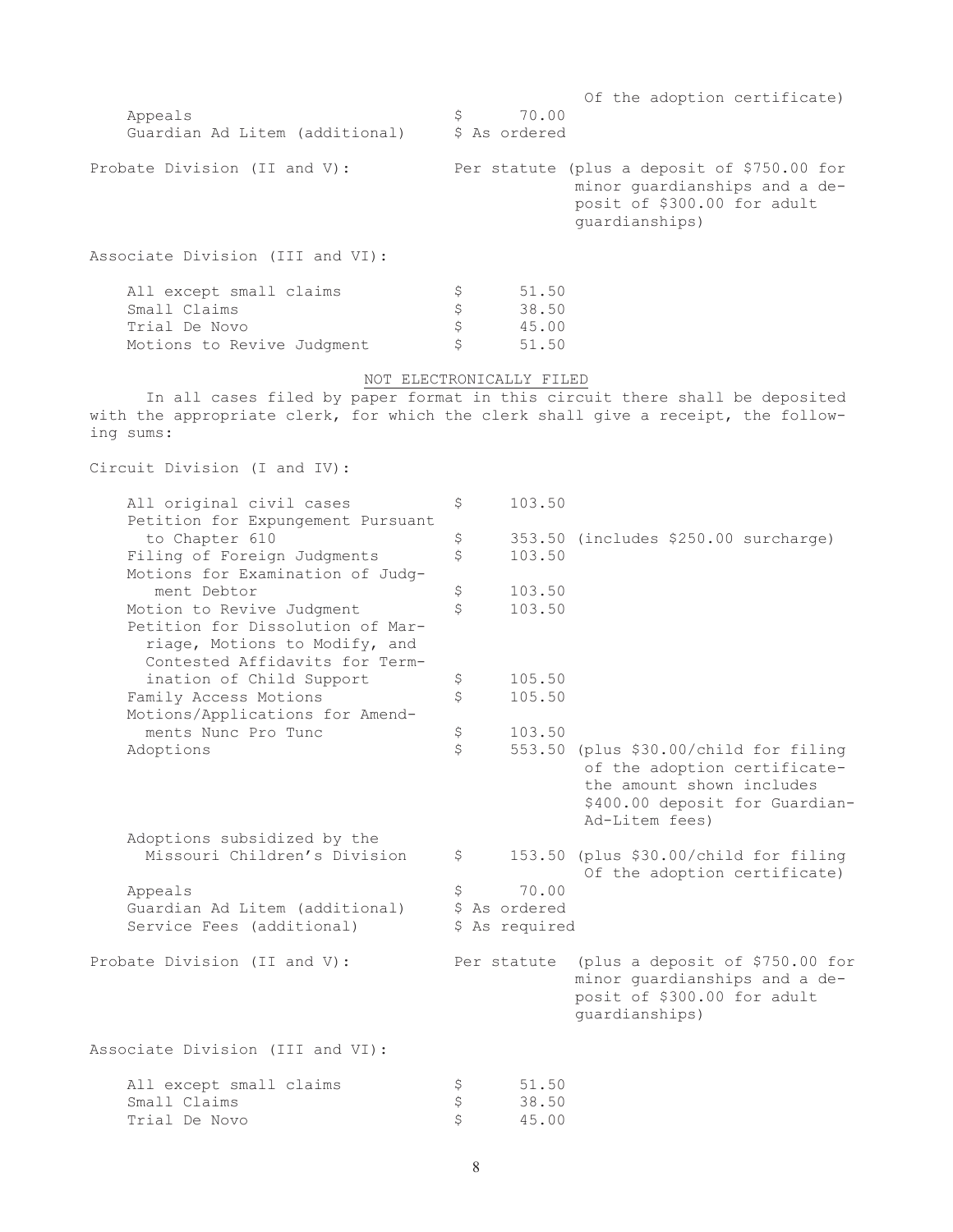| Motions to Revive Judgment | 51.00          |
|----------------------------|----------------|
| Service Fees (additional)  | \$ As required |

No case will be considered "Filed" until the appropriate deposit has been made in a manner acceptable to the Clerk.

## 5.2 COSTS

Costs shall be assessed per applicable Supreme Court rule or statute.

## 5.3 WITNESS FEE

 Witness fees shall not be allowed unless claim for the same is made to the Clerk. The attorney causing any witness to be subpoenaed is requested to see that proper claim is made. No witness who has been subpoenaed and is present in court shall be excused without permission of counsel for opposing party or the court.

#### 5.4 WAIVER OF FEES

(No local court rule)

## 5.5 MOTION FOR SECURITY

 Upon the filing of a motion for security for costs, verified by the party or his attorney, the opposing party, not later than one day prior to hearing thereon, may file and serve a counter-affidavit, and the issue presented shall be determined by the court from the evidence.

 Upon opposing party's failure to file and serve a counter-affidavit, within the time aforesaid, the verified motion shall be taken as confessed. An unverified motion for security for costs, and one to which counter-affidavit has been filed, must be sustained by proof.

## 5.6 FEES FOR INTERPRETERS

 Interpreters and translators may be appointed by the various divisions, to interpret the testimony of witnesses (either language interpretation or hearing impaired interpretation) or to translate any writing, as authorized by law. When the interpreter has completed his or her appointment, the interpreter's request for fees shall be forwarded to the presiding judge for approval. In cases involving hearing impaired interpretation, the fees and expenses of the interpreter are payable from funds appropriated to the Office of the State Courts Administrator. In criminal cases, all fees and expenses of all interpreters, are payable from funds appropriated to the Office of the State Courts Administrator.

#### 5.7 METHODS OF PAYMENT

 All filing fees and costs associated with an electronically filed document shall be paid electronically in the method authorized by Supreme Court Rule 103 and Court Operating Rule 27 (i.e. electronic transfer, debit account, or credit/debit card).

 All fines and costs being paid electronically, shall be paid through the Pay by Web feature on case.net.

 All other filing fees, fines, fees, and costs not listed above, shall be paid in the manner authorized by the judge of that court.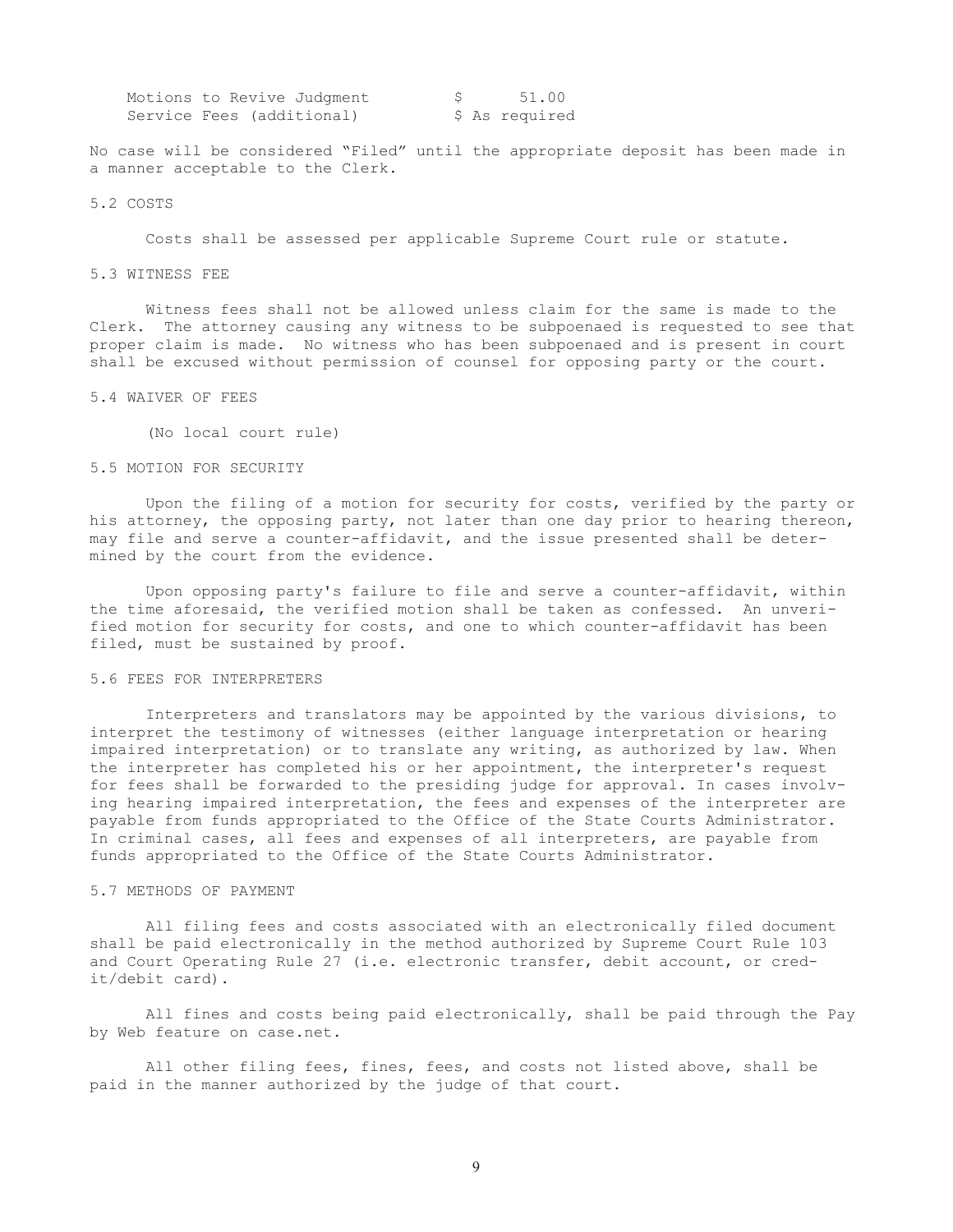RULE 6. ASSIGNMENT OF JUDGES, CASES, AND TRANSFER OF CASES

6.1 ASSIGNMENT TO ASSOCIATE CIRCUIT JUDGES

6.1.1 By Local Court Rule or Order.

The judges of the Associate Circuit Divisions shall hear and determine those cases which are filed in that division and in addition the following cases and hearings (even if required to be filed or held in the Circuit Court):

- A. Lafayette County.
	- 1. Judge of Division II.
		- a. All municipal ordinance violations in any municipality which have made no provision for its own municipal judge.
		- b. All transfers and appeals from municipal courts.
		- c. The issuance of orders of protection pursuant to Chapter 455 RSMo., including those filed by or against juveniles, from the stage of the issuance of the temporary order through the issuance or denial of the permanent order, including any extensions, amendments, and terminations thereof.
		- d. All trial de novo from Division III.
		- e. All cases filed pursuant to chapter §211 RSMo.
		- f. All family access motions.
		- g. All dissolutions of marriage filed by a person pro se.
		- h. All cases involving participation in Problem Solving Courts (i.e. Drug Court, Domestic Violence Court, DWI Court, etc.).
		- e. All bond review hearings required by Missouri Supreme Court Rules 21.10, 22.08, 29.18, 33.01, 33.05, 33.06, and 33.08 on cases pending in Division III when the judge on the case is not available and on those pending in Division I when neither the judge on the case or the judge of Division III is avail able.
	- 2. Judge of Division III.
		- a. All civil actions involving driver's license review, suspen sion, revocation, or cancellation.
		- b. All cases involving the issuance of orders of protection pursuant to Chapter 455 RSMo., including those filed by or against juveniles, through the stage of the issuance or denial of the temporary order.
		- c. All cases filed by the prosecuting attorney's office for de termination of paternity.
		- d. All motions to modify custody, visitation, or child support not set for trial as of January 1, 2018.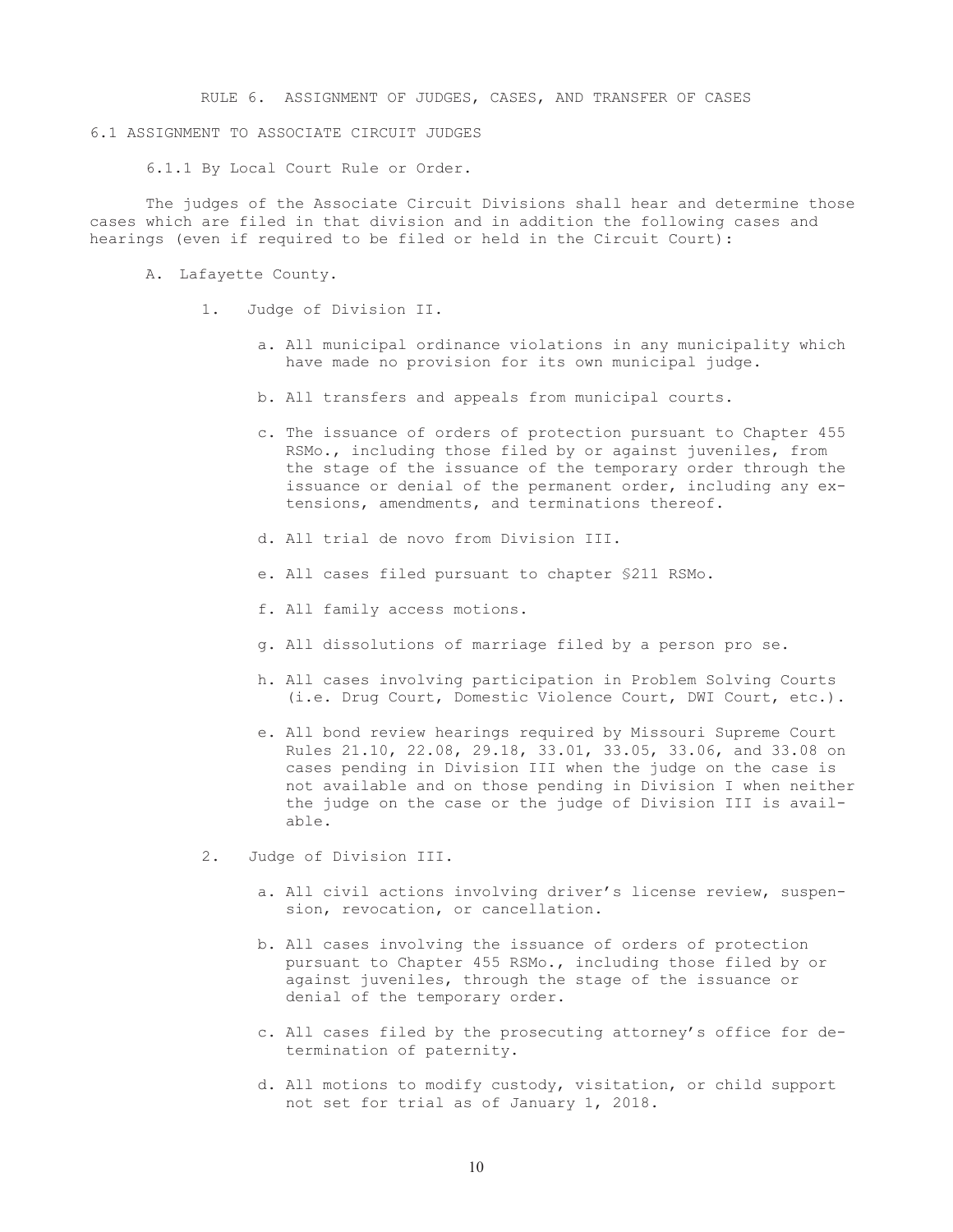- e. All cases filed by the prosecuting attorney's office involving an action to establish child support or for contempt for failure to pay child support.
- f. All criminal cases in which the only felony charge(s) is/are for criminal nonsupport unless probable cause was determined by that judge after a preliminary hearing.
- g. All criminal cases where the most serious felony for plea is an E or D felony and the parties agree to enter a disposition pursuant to a plea agreement on the date of waiver of preliminary hearing. The assignment under this paragraph is for the day only and all subsequent proceedings in the case will take place in front of the circuit judge.
- h. All bond review hearings required by Supreme Court Rules 21.10, 22.08, 29.18, 33.01, 33.05, 33.06, and 33.08 on cases pending in Division I when the judge on the case is unavailable.

#### B. Saline County.

- 1. Judge of Division V.
	- a. The issuance of orders of protection pursuant to Chapter 455 RSMo., including those filed by or against juveniles, from the stage of the issuance of the temporary order through the issuance or denial of the permanent order, including any ex tensions, amendments, and terminations thereof.
	- b. All family access motions.
	- c. All trial de novo from Division VI.
	- d. All cases filed pursuant to chapter §211 RSMo.
	- e. All cases involving participation in Problem Solving Courts (i.e. Drug Court, Domestic Violence Court, DWI Court, etc.).
	- f. All bond review hearings required by Missouri Supreme Court Rules 21.10, 22.08, 29.18, 33.01, 33.05, 33.06, and 33.08 on cases pending in Division VI when the judge on the case is not available and on those pending in Division IV when neither the judge on the case or the judge of Division VI is available.
- 2. Judge of Division VI.
	- a. All municipal ordinance violations in any municipality which have made no provision for its own municipal judge.
	- b. All transfers and appeals from municipal courts.
	- c. All civil actions involving driver's license review, suspen sion, revocation, or cancellation.
	- d. All cases filed by the prosecuting attorney's office involv ing an action to establish child support or for contempt for failure to pay child support.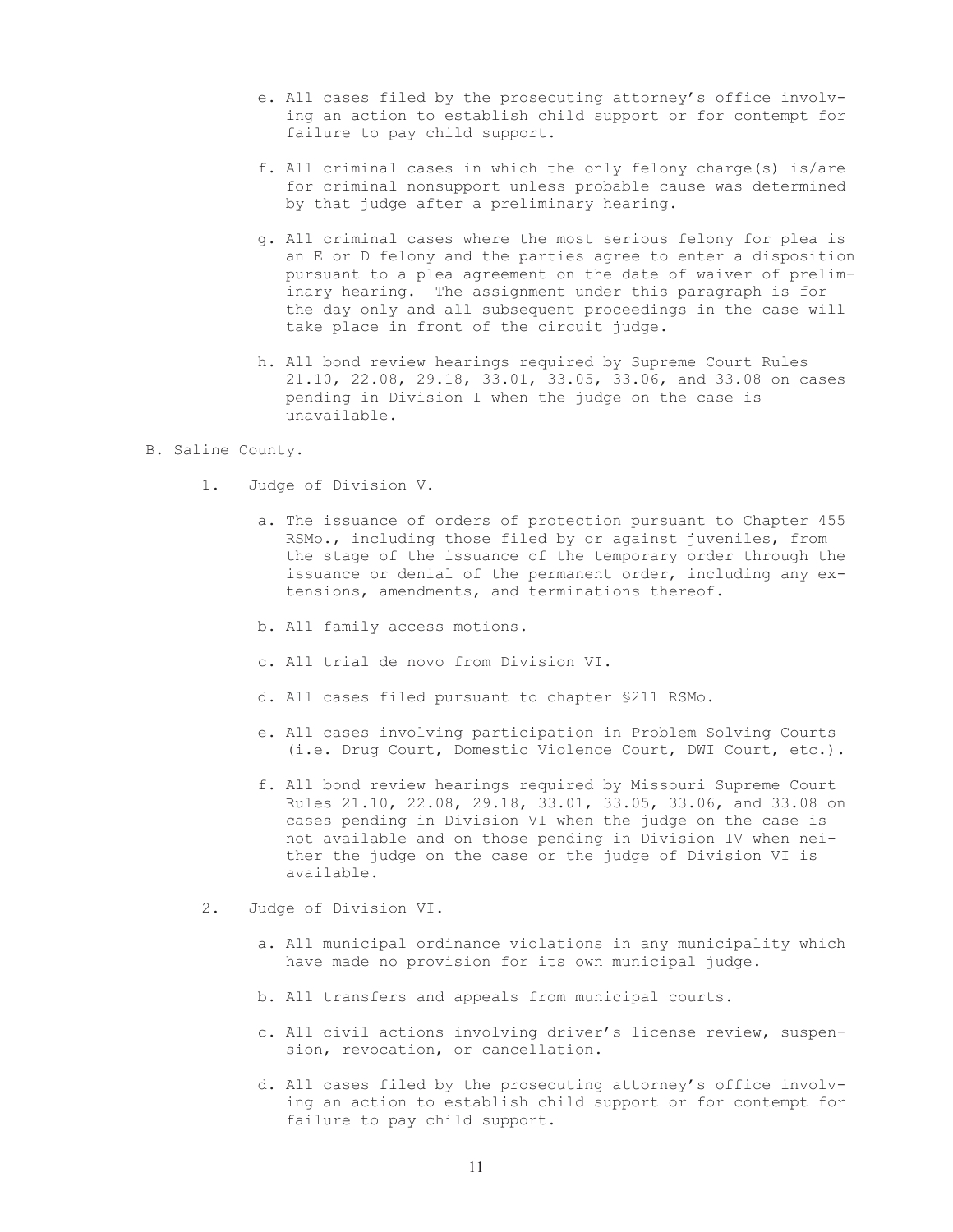- e. All cases filed by the prosecuting attorney's office for de termination of paternity.
- f. All cases involving the issuance of orders of protection pursuant to Chapter 455 RSMo., including those filed by or against juveniles, through the stage of the issuance or denial of the temporary order.
- g. All dissolutions of marriage filed by a person pro se.
- h. All criminal cases where the most serious felony for plea is an E or D felony and the parties agree to enter a disposition pursuant to a plea agreement on the date of waiver of preliminary hearing. The assignment under this paragraph is for the day only and all subsequent proceedings in the case will take place in front of the circuit judge.
- i. All bond review hearings required by Supreme Court Rules 21.10, 22.08, 29.18, 33.01, 33.05, 33.06, and 33.08 on cases pending in Division IV when the judge on the case is unavailable.

6.1.2 Special Assignment.

 Such cases as required for the efficient administration of the judicial system.

6.2 ASSIGNMENT TO CIRCUIT JUDGES

(No local court rule)

6.3 CERTIFICATION TO CIRCUIT DIVISION

(No local court rule)

6.4 TRIAL DE NOVO

 All trials de novo from the court of an Associate Judge shall be heard by the other Associate Judge of the County.

# 6.5 DISQUALIFICATION OF JUDGE

 Except as otherwise prescribed by Missouri Supreme Court Rules, upon disqualification of a Judge, the clerk of the court in which the case is filed shall transfer the case in the following manner:

1. Circuit Judge – Division I

- a. Disqualification by motion of a party the clerk of the court shall make assignment to the Judge in Division II or Division III based upon a random and chance system. If the motion also includes a timely filed Motion for Change of Venue, then the clerk shall make assignment to the Judge in Division V or Division VI based upon a random and chance system.
- b. By recusal the clerk of the court shall assign the case to the first Judge of the circuit able and available to hear and determine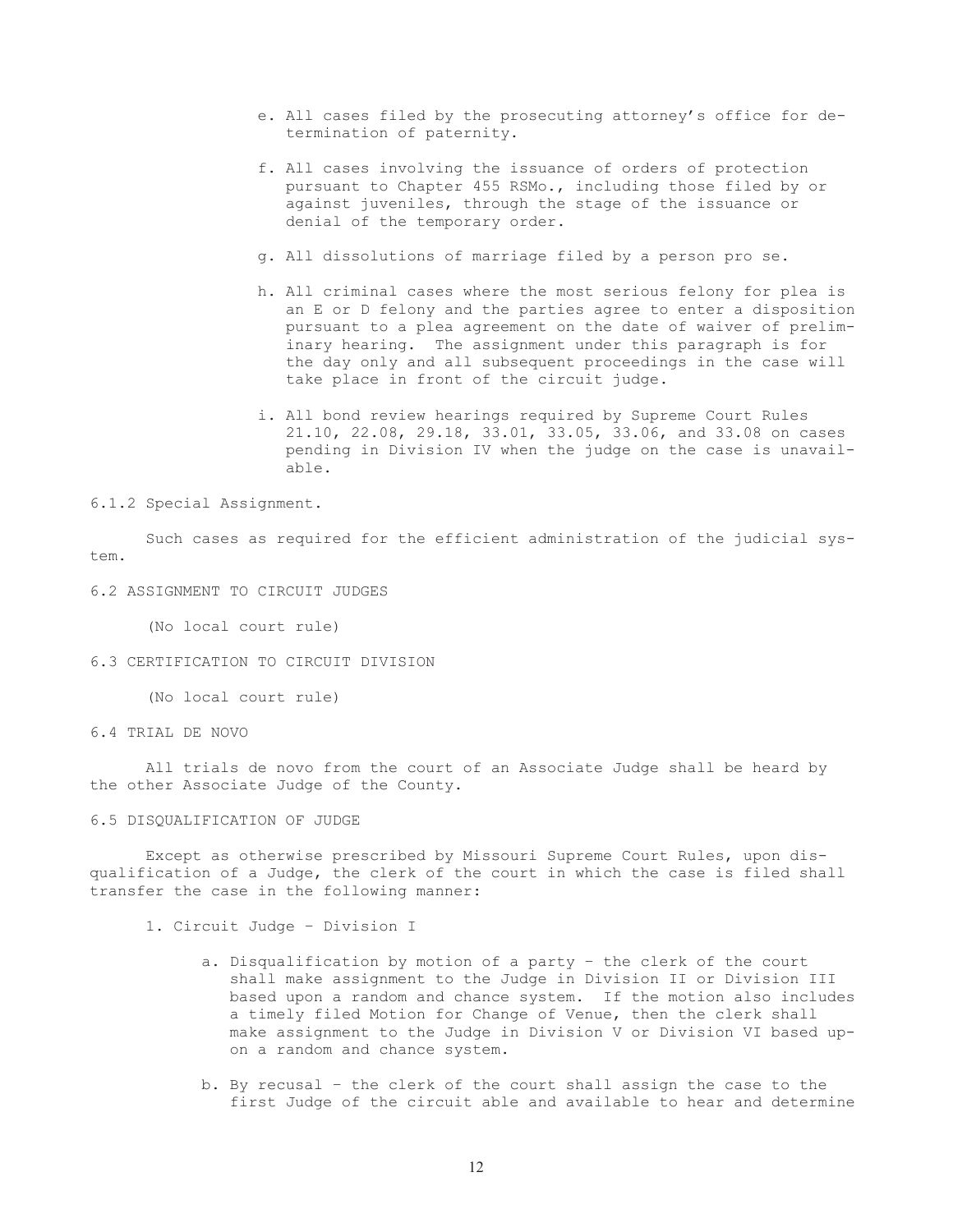the case using the order as follows – Division III, Division II, Division V, and Division VI.

2. Associate Judge – Division II

Upon any disqualification, the clerk of the court shall assign the case to the first Judge of the circuit able and available to hear and determine the case by using the order as follows: Division III, Division V, Division VI, and Division I. In the event the disqualification includes a timely filed Motion for Change of Venue, then the order of assignment shall be as follows: Division V, Division VI, Division III, and Division IV.

3. Associate Judge – Division III

With the exception of motions to modify, upon any disqualification, the clerk of the court shall assign the case to the first Judge of the circuit able and available to hear and determine the case by using the order as follows: Division II, Division VI, Division V, and Division I. In the event the disqualification includes a timely filed Motion for Change of Venue, then the order of assignment shall be as follows: Division VI, Division V, Division II, and Division IV. On motions to modify, the order of assignments shall be as follows: Division II, Division I, Division V, and Division VI.

- 4. Circuit Judge Division IV
	- a. Disqualification by motion of a party the clerk of the court shall make assignment to the Judge in Division V or Division VI based upon a random and chance system. If the motion also includes a timely filed Motion for Change of Venue, then the clerk shall make assignment to the Judge in Division II or Division III based upon a random and chance system.
	- b. By recusal the clerk of the court shall assign the case to the first Judge of the circuit able and available to hear and determine the case using the order as follows – Division V, Division VI, Division III, and Division II.
- 5. Associate Judge Division V

Upon any disqualification, the clerk of the court shall assign the case to the first Judge of the circuit able and available to hear and determine the case by using the order as follows: Division VI, Division II, Division III, and Division IV. In the event the disqualification includes a timely filed Motion for Change of Venue, then the order of assignment shall be as follows: Division II, Division III, Division VI, and Division I.

6. Associate Judge – Division VI

Upon any disqualification, the clerk of the court shall assign the case to the first Judge of the circuit able and available to hear and determine the case by using the order as follows: Division V, Division III, Division II, and Division IV. In the event the disqualification includes a timely filed Motion for Change of Venue, then the order of assignment shall be as follows: Division III, Division II, Division V, and Division I.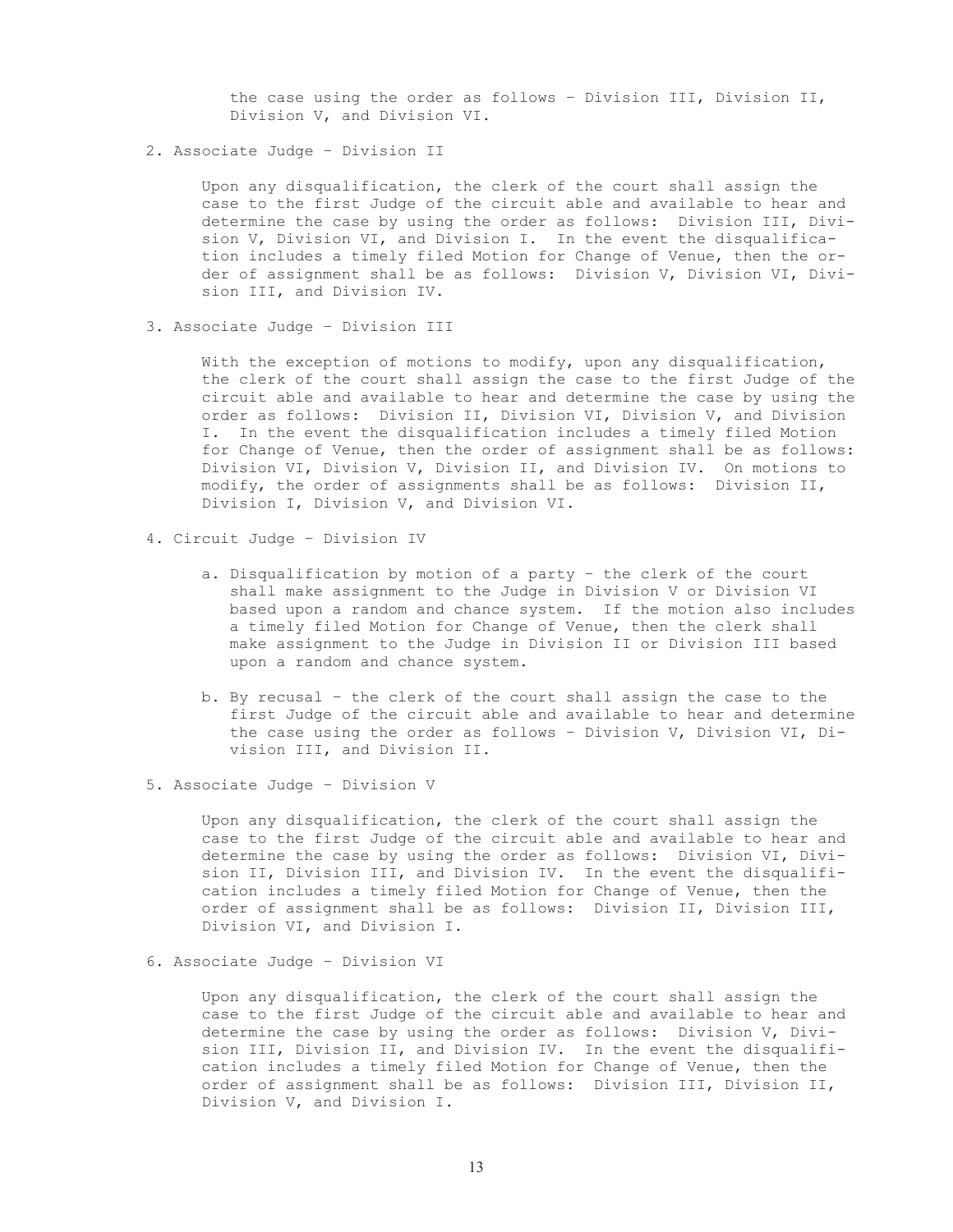#### 6.6 ABSENCE OF JUDGE

 In the absence or unavailability of a judge, the judge which would have been assigned pursuant to Rule 6.5 if there had been a recusal is temporarily assigned to sit and perform all of the duties of the absent judge.

## 6.7 ABSENCE OF PRESIDING JUDGE

(No local court rule)

## 6.8 CHANGES OF VENUE WITHIN THE CIRCUIT

 On all cases, the case is ordered transferred to the other county within the Circuit upon a Motion for Change of Venue, the Judge of the similar division in the county where the case is transferred shall preside over the case upon recusal of the Judge ruling on the change of venue.

#### 6.9 MUNICIPAL DIVISION ASSIGNMENT

 The judge of a municipal division may hear and determine only cases which involve the violation of a municipal ordinance within the municipality for which the judge serves. In those municipalities which have elected to provide their own municipal court as provided by law, if any municipal judge be disqualified to act pursuant to Supreme Court Rules or otherwise unable to act, the case shall automatically be assigned to another qualified municipal judge of this circuit as selected by that municipality.

## 6.10 AUTHORITY OF PRESIDING JUDGE

Notwithstanding any provision of these rules for automatic assignment of cases or automatic transfer of judges, or reassignment of cases or transfer of judges by a Circuit Judge or associate Circuit Judge, the Presiding Judge may assign cases, elect to hear cases requiring automatic assignment, and transfer judges within the limitations of the law as the expedient administration of justice requires.

## RULE 7. WITHDRAWALS OF PAPERS FROM CLERK'S OFFICE

# 7.1 WHEN ALLOWED

 Court files in paper format shall not be removed from the clerk's office or courtroom unless authorization to remove such files is obtained from the court or the clerk of the court except as is provided in this local court rule 7.1. The judge of any division of the court, or a member of such judge's staff, e.g., the judge's secretary or clerk, or a juvenile officer, may remove court files for use in conducting hearings, reviewing cases or otherwise conducting the business of the court upon providing the circuit clerk with written receipt therefor. The official court reporter of any division of the court or the division clerk of the associate circuit judge division of the court may remove court files for purposes of considering matters being tried or taken under advisement or preparing transcripts of proceedings upon providing the circuit clerk with written receipt therefor. The clerk of any division of each county shall establish and maintain a procedure for accounting for all files removed from his or her office, and for acknowledging return of court files which are removed, and such procedure shall be maintained as part of the official records of the Office of that Clerk of each county.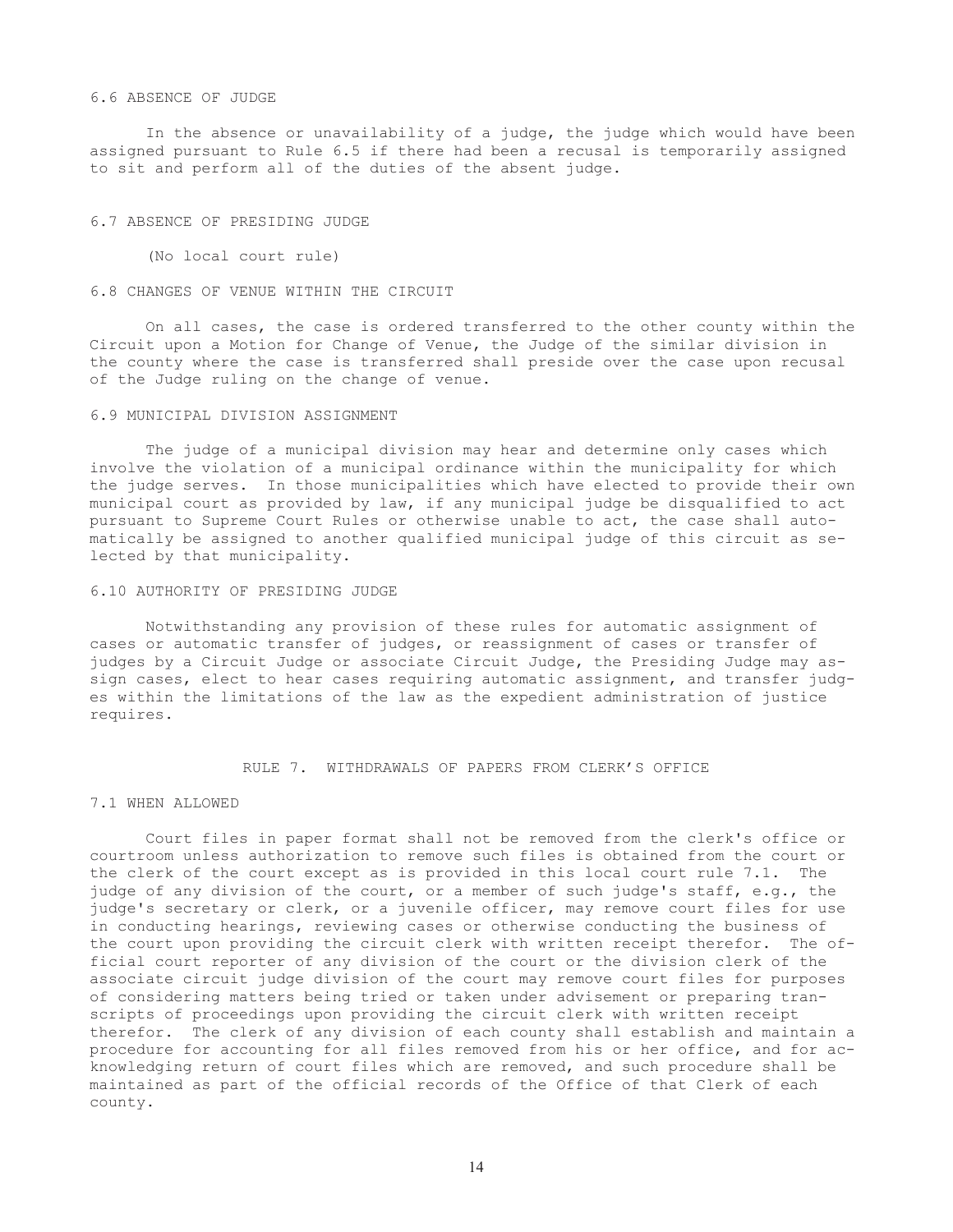Sentencing assessment reports filed in criminal cases shall be available only to the Court, the prosecuting attorney, and the attorney of record representing the particular defendant to whom the sentencing assessment report applies. No sentencing assessment report may be photocopied without authorization by the Court. The prosecuting attorney and any attorney representing a defendant to whom a sentencing assessment report applies may review the report and make notes therefrom at such time as is convenient to that attorney and the circuit clerk at such location within the courthouse as may be deemed acceptable to the circuit clerk on the day of sentencing or as otherwise allowed by the Court.

# 7.2 DUPLICATING POLICY

 Requests for copies of court records should be directed to the circuit clerk or division clerk. Parties shall be charged the rate which from time to time is established by the clerk from which the copies are requested. Copy charges for the Circuit Court and Associate Court of each county shall be at the rate of 25¢ per page. The cost for certified copies shall be an additional \$2.50 per document. The cost for authenticated copies shall be an additional \$5.00 per document. The charge for copies requested to be scanned and sent by email shall be at a rate of 50¢ per page.

## 7.3 REDACTION PRIOR TO DISSEMINATION

Prior to dissemination, the clerk may:

- (1) Redact personal information from the public copy of the court records, or
- (2) Raise the security level of the document in the case management system if the document cannot be adequately redacted to protect personal in formation.

#### RULE 8. PUBLICATION OF DOCKETS

## 8.1 TRIAL DOCKET

 The clerk of the Court shall prepare a trial docket of all civil and criminal cases that are scheduled to be heard on a given day. The dockets shall be available to all attorneys in the Courtroom.

#### 8.2 DISMISSAL DOCKET

The clerk shall each six months, on or about May 1 and November 1 of each year, prepare a dismissal docket of all civil cases pending in the circuit division in which no activity has been noted on the docket sheet for a period of sixty (60) days for domestic cases and a period of six (6) months for all other cases.

#### RULE 9. COURTROOMS

#### 9.1 ASSIGNMENT OF COURTROOM

The parties shall report to such courtroom as directed by the Judge hearing the case. In Lafayette County the courts are located in Lexington, Missouri, and the courtroom generally referred to as the Circuit Court is located on the second floor of the courthouse and the courts generally used by the Probate Court and Associate Court are located in Lafayette County Hall. In Saline County, the courts are located in Marshall, Missouri, and the court generally referred to as the Cir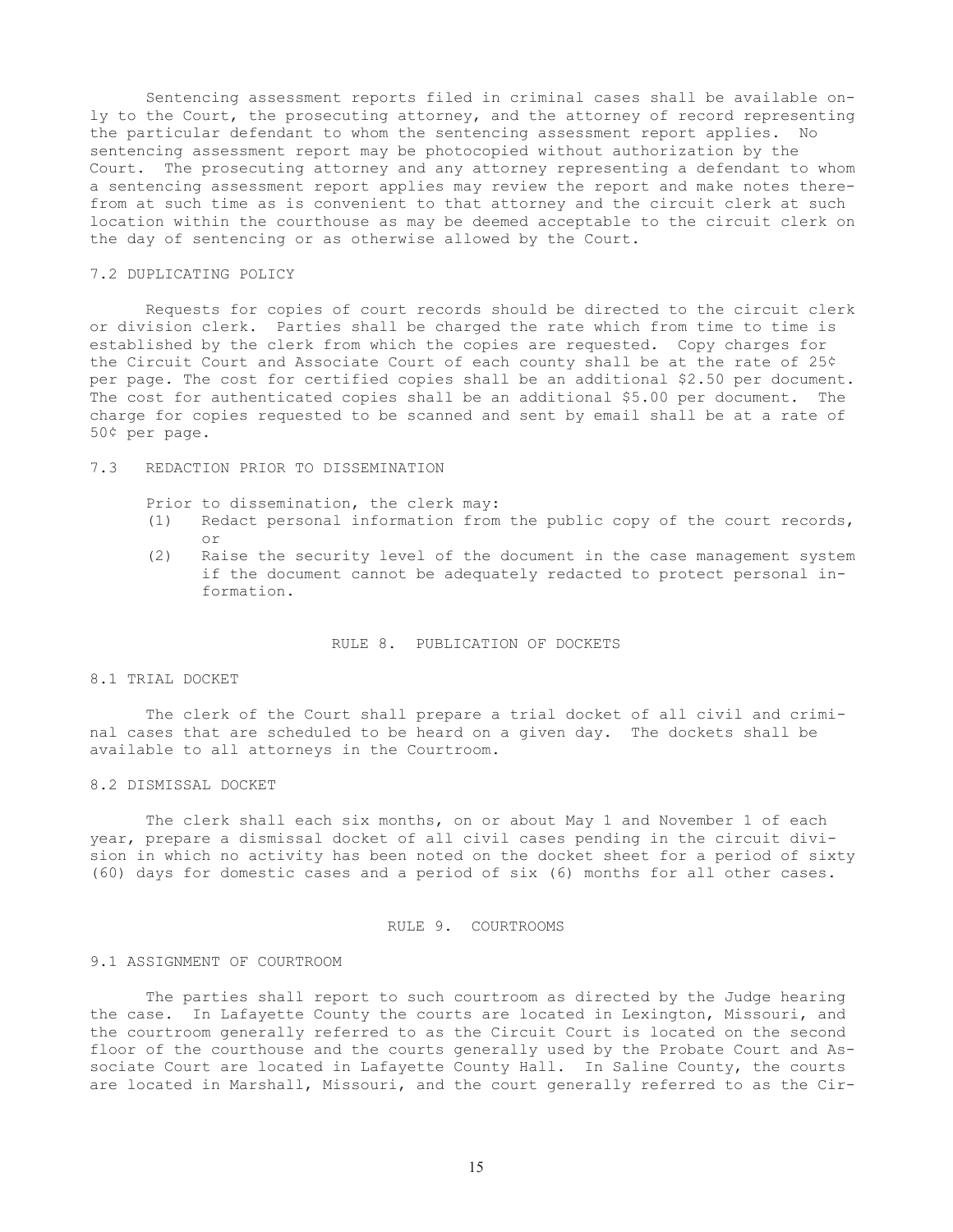cuit Court is located on the east side of the 3<sup>rd</sup> floor of the courthouse and the court generally used by the Probate Court and Associate Court is located on the west side of the 3rd floor of the courthouse.

#### 9.2 PLACE OF HEARING

The place of hearing will be in the courtroom or such other place as designated by the Judge hearing the case.

# 9.3 USE OF COUNSEL TABLE

 (a) Counsel tables are reserved for the use of counsel and parties to the case being immediately presented to the court.

 (b) While examining witnesses, counsel shall stand or sit as near as practicable to the witness; and when addressing the court shall stand at the counsel table.

(c) Objections shall ordinarily be made by standing at the counsel table. Attorneys shall not come to the bench to make objections without permission of the Judge.

 (d) Attorneys shall not lean upon the bench nor appear to engage the Judge in a confidential manner.

 (e) In the Circuit Courtroom of Lafayette County, Missouri, the party having the burden of proof shall have the use of the side of the counsel table which faces the jury box.

 (f) In the Circuit Courtroom of Saline County, Missouri, the party having the burden of proof shall have use of the counsel table nearest to the jury box.

#### 9.4 COURTROOM DECORUM AND DRESS

 (a) All matters pertaining to the court and its business must be carried on in an audible tone of voice and at a reasonable distance from the court bench.

(b) Neither attorneys nor litigants shall be permitted to stand or lounge unreasonably near the court's bench, desk of the clerk or reporter, unless the court calls both sides of a controversy to the bench for conference.

(c) Attorneys appearing before the court and their clients shall be dressed in appropriate attire consistent with professional standards and the dignity of the court. Inappropriate attire may result in a party or an attorney not being permitted to proceed before the court until corrections in conduct and/or appearance by the party or the attorney is corrected to the reasonable satisfaction of the court before which an appearance is being made. The same rule applies to witnesses.

(d) The sheriff or his deputy and the clerk or deputy clerk shall be in the courtroom at all times when the court is in session, unless excused by court.

 (e) The bailiff (if excused, the clerk) shall formally open each session of the court, shall enforce the rule against smoking while court is in session, and shall quietly and politely abate any noise or display which detracts from the business of the court.

 (f) Counsel should not hold conferences with clients or witnesses in the courtroom while the court is hearing other matters if such conferences disturb the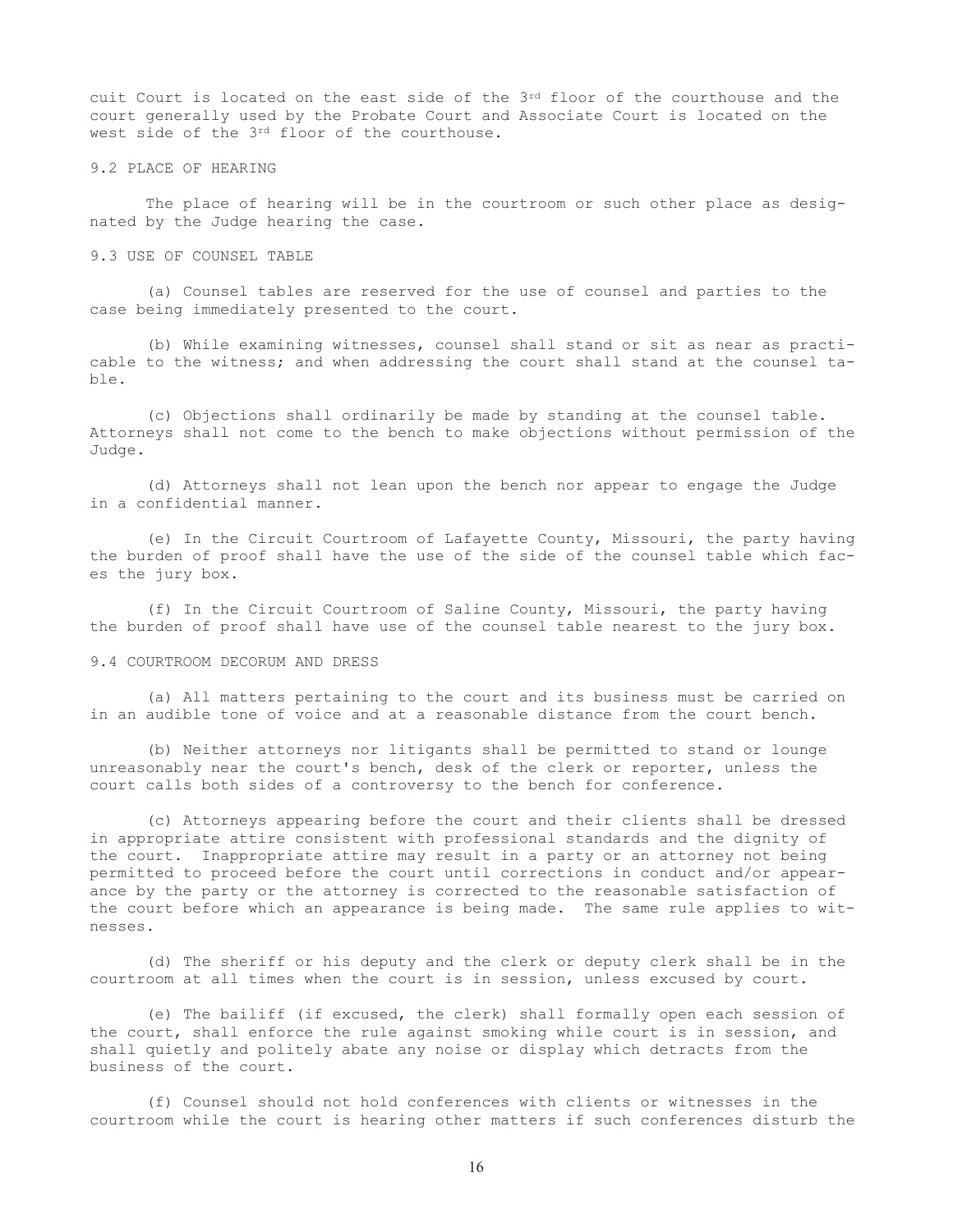court proceedings and should assist the court in maintaining order and proper decorum.

(g) Smoking is not allowed in the court.

(h) No cell phones shall be allowed to ring in the court.

(i) When addressing the court, counsel should speak while standing at the counsel table when practical.

 (j) One attorney for each party filing separate pleadings shall be primarily responsible for the conduct of the trial and for the examination of witnesses. Co-counsel may be allowed to participate by leave of court, which shall be freely given.

9.5 WHO IS PERMITTED WITHIN BAR OF COURT

 During the trial of any case, or the presentation of any matter to the Court, no person, including members of litigants' families, shall be permitted within the bar of the courtroom proper, other than attorneys, court personnel, litigants and witnesses called to the stand without leave of court. Persons outside the bar shall not disturb the order of the Court.

## 9.6 CAMERAS IN COURTHOUSES AND COURTROOMS

 Videotaping or photographing shall be permitted in the courtroom and corridors and stairways adjacent thereto if expressly authorized by the judge presiding over that court as provided by Supreme Court Operating Rule 16.

# RULE 10. COURT REPORTERS AND COMPENSATION FOR SAME

 (a) Preparation of any transcript by an official court reporter shall be requested in writing and shall not begin until the person ordering such transcript makes a cash deposit with the reporter of such amount as the reporter reasonably estimates such transcript will cost. In the event any cash deposit exceeds the cost of the transcript ordered, the excess shall be refunded to the person who ordered the transcript upon its completion. In the event the deposit is insufficient to pay for a transcript, the remaining unpaid portion of the cost shall be due upon the delivery of the transcript to the person who ordered it prepared. Payment will be made to the reporter who prepared it.

 (b) Preparations of a typewritten transcript of a record preserved by electronic recording device shall be requested in writing and will be prepared only by the Office of State Courts Administrator Transcribing Services or by a certified court reporter at the expense of the requesting party, whether the commemoration of the event be made by a court reporter or by electronic recording device, unless directed by statute or Supreme Court Rule. Preparation of the transcript shall not begin until the clerk, on behalf of the State Courts Administrator Transcribing Services, or certified court reporter is paid a deposit sufficient to cover the estimated cost of this work. In the event any cash deposit exceeds the cost of the transcript ordered, the excess shall be refunded to the person who ordered the transcript upon its completion. In the event the deposit is insufficient to pay for a transcript, the remaining unpaid portion of the cost shall be due upon the delivery of the transcript to the person who ordered it prepared.

(c) Audio recordings are not available per this local court rule.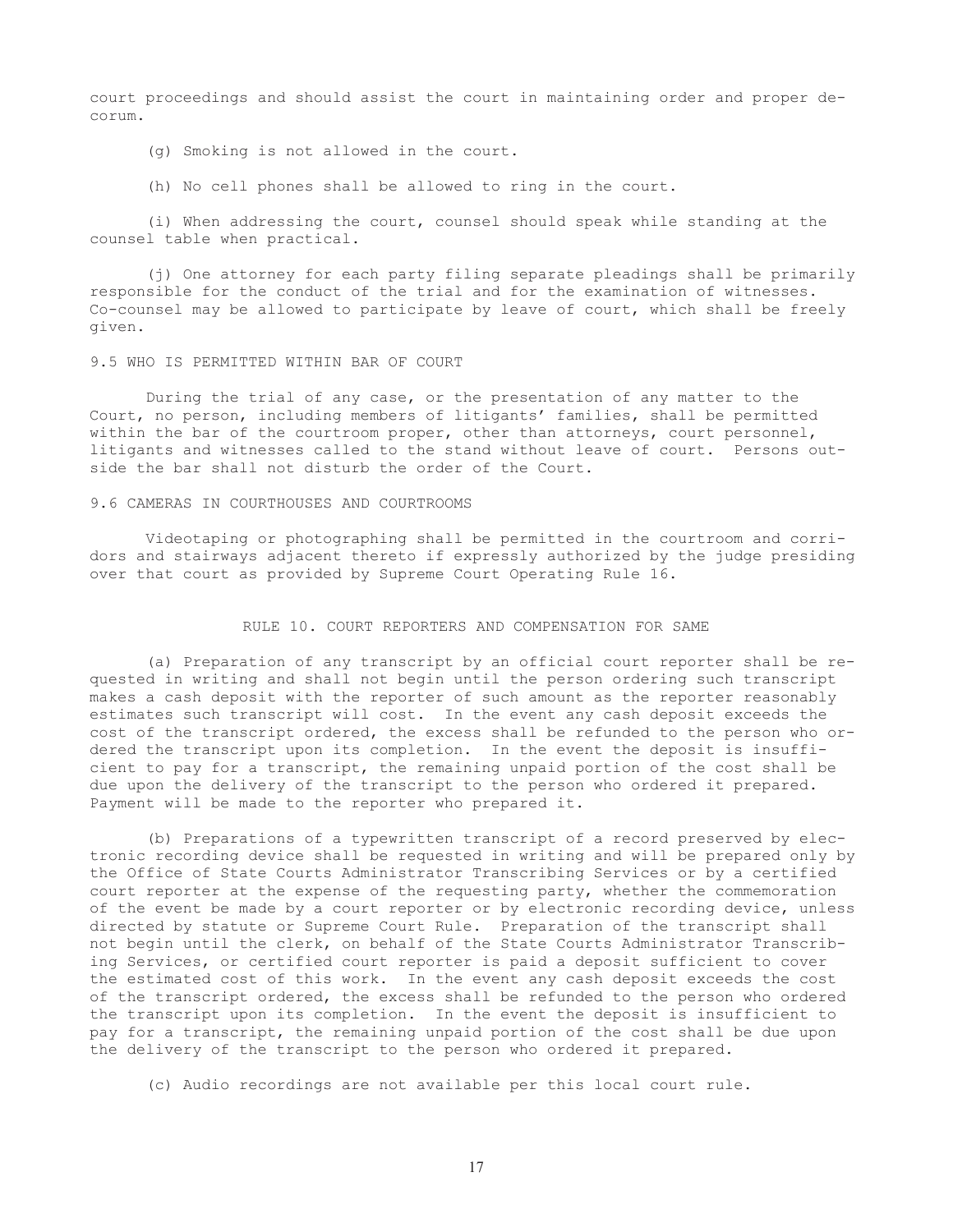#### RULE 11. RECORDING OF JUDICIAL PROCEEDINGS

 Audio recording, videotaping, and photographing during judicial proceedings shall be allowed in the courtroom if expressly authorized by the judge presiding over that court as provided by Supreme Court Operating Rule 16. ABSOLUTELY NO PERSON SHALL BE PERMITTED TO AUDIO RECORD, VIDEOTAPE, OR PHOTOGRAPH ANY PART OF THE ACTUAL PROCEEDINGS OF THE COURT OR OF ANY COURT PERSONNEL AT ANY TIME THAT THE COURT IS IN SESSION WITHOUT LEAVE OF COURT. THE FAILURE TO COMPLY WITH THE RE-QUIREMENTS OF THIS RULE MAY SUBJECT THE PERSON VIOLATING THE SAME TO CRIMINAL AND/OR CIVIL CONTEMPT OF COURT.

Whenever a person desires that a particular proceeding be recorded, he may request the matter to be put on the Official Record, and may pay the cost. No other method of recording or creating a secondary record, other than notes of those in attendance, shall be permitted. No person may record any portion of court proceedings without leave of court.

#### RULE 12. MONIES PAID INTO COURT

(No local court rule)

12.1 BOND IN CIVIL CASES

(No local court rule)

## RULE 13. COMMUNICATIONS WITH COURT

#### 13.1 ORAL COMMUNICATIONS WITH THE COURT

 The court will not permit private interviews, arguments or communications where interests to be affected thereby are not represented, except in cases where provision is made by law for ex parte application. Any such attempt will be summarily terminated by the court. Attorneys are admonished to inform clients of this rule.

#### 13.2 WRITTEN COMMUNICATIONS WITH COURT

 Copies of all written materials and documents filed in any pending case file and copies of all written communications between one or more parties, counsel, Clerk or Judge, hereinafter referred to as "the Court", shall be provided by the sender to opposing counsel in the same method of transmission and delivery used to communicate with the Court.

 By way of illustration, if a Motion is faxed to the Court, a copy of this Motion shall be faxed to opposing counsel on the same date and at the same approximate time as the communication made to the Court. If the same method of transmission and delivery of the communication in question is not available, the Court and opposing counsel should be clearly advised by the party submitting the faster communication to the Court of that fact and every reasonable effort shall be made to timely deliver the information to the opposing counsel as soon as practical.

 Nothing contained herein shall undermine any Rule of Professional Responsibility regarding ex parte communications with the Court about the facts of a case.

## RULE 20. CASE MANAGEMENT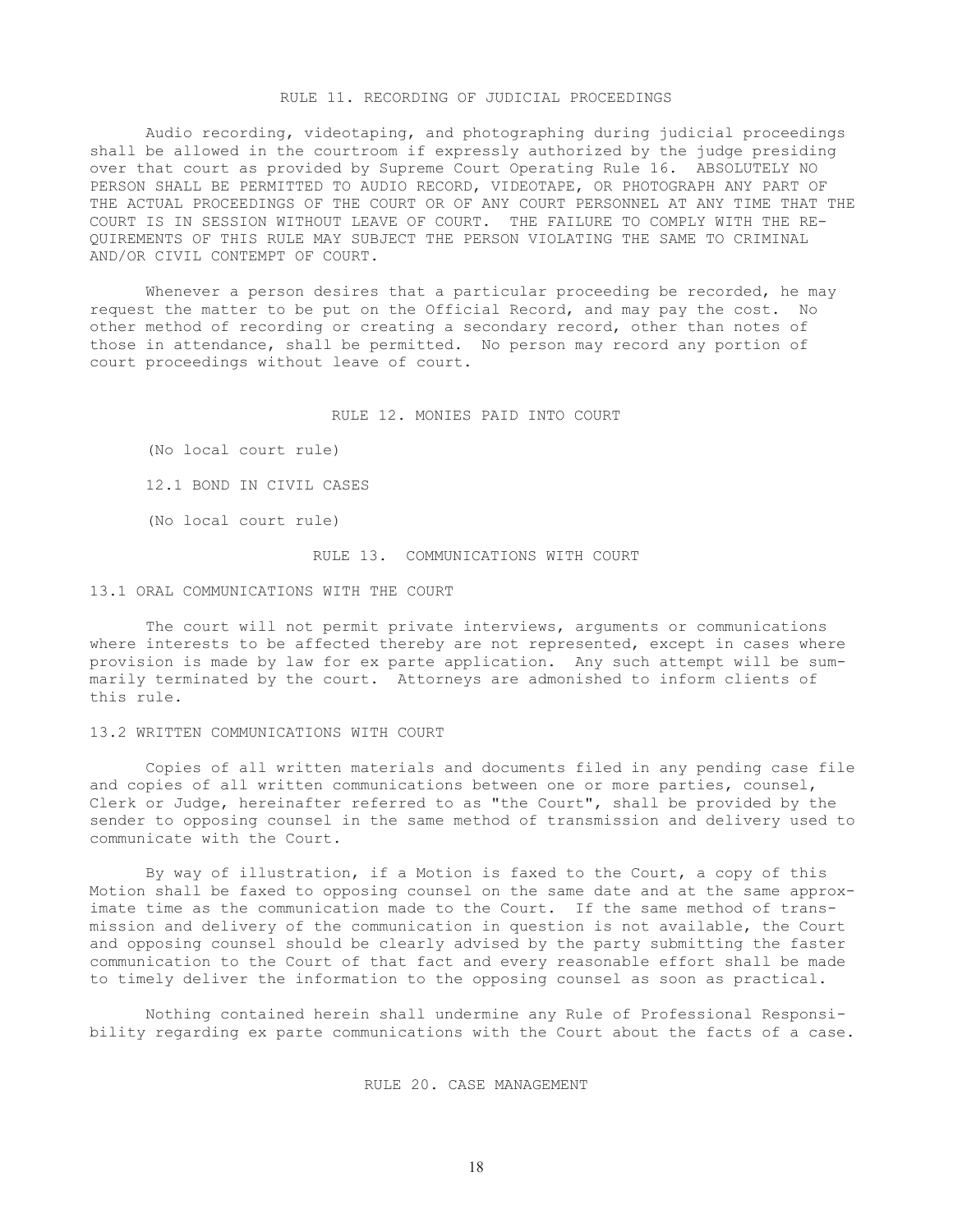(a) A motion not requiring evidence or extended argument shall be set for determination by a notice of hearing filed by a party setting the motion for hearing at a time on a law day pre-arranged with the Clerk. The Court may set any pending motion for determination and provide notice to all parties of the date and time.

 (b) A motion requiring evidence or extended argument shall be set for determination by the filing of a motion for trial setting noticed up on a law day as provided in paragraph (a) above. The Court may set any pending motion for determination and provide notice to all parties of the date and time.

 (c) A judge may issue a Scheduling Order for the purpose of providing direction and time limits for the disposition of a case and may impose sanctions if the requirements of the Scheduling Order are not met.

#### GENERAL RULES

## RULE 21. ATTORNEYS

## 21.1 RESOLUTION OF CONFLICTING TRIAL SETTINGS

(No local court rule)

# 21.2 ENTRIES OF APPEARANCE

 (a) Attorneys retained in pending cases shall enter their appearance promptly after their employment.

 (b) Written entries of appearance by parties will not be accepted in lieu of service of summons unless they have been executed and acknowledged as required in the execution of deeds and unless they recite that the party has received a copy of the petition or motion.

#### 21.3 CONDUCT OF ATTORNEYS

 Counsel should maintain the dignity and decorum of proceedings in court by proper demeanor towards opposing counsel, parties, witnesses, and the court. They should refrain from making unfair or derogatory personal references to opposing counsel, from haranguing, vexatious, or offensive interrogation of witnesses, and from making objections in a loud or discourteous fashion.

## 21.4 WITHDRAWAL OF ATTORNEYS

 The conditions under which an attorney is allowed to withdraw from the employ of a client are set out in Supreme Court Rule 4, of Professional Responsibility") Canon 2, Ethical Consideration 2-32 and Disciplinary Rule 2-110. An attorney who desires to withdraw as attorney of record for any party to any action pending in this Court shall comply with the following procedures:

 (a) The attorney shall file a written motion requesting leave of court to withdraw. If the case is then set for trial, the reason for the request must be set forth in the motion. Attached to the motion shall be a notice of the date and time at which the moving attorney will call up the motion before the court for hearing.

 (b) A copy of the motion and the notice shall be served upon all parties, including the client from whose employ the attorney is seeking leave to withdraw,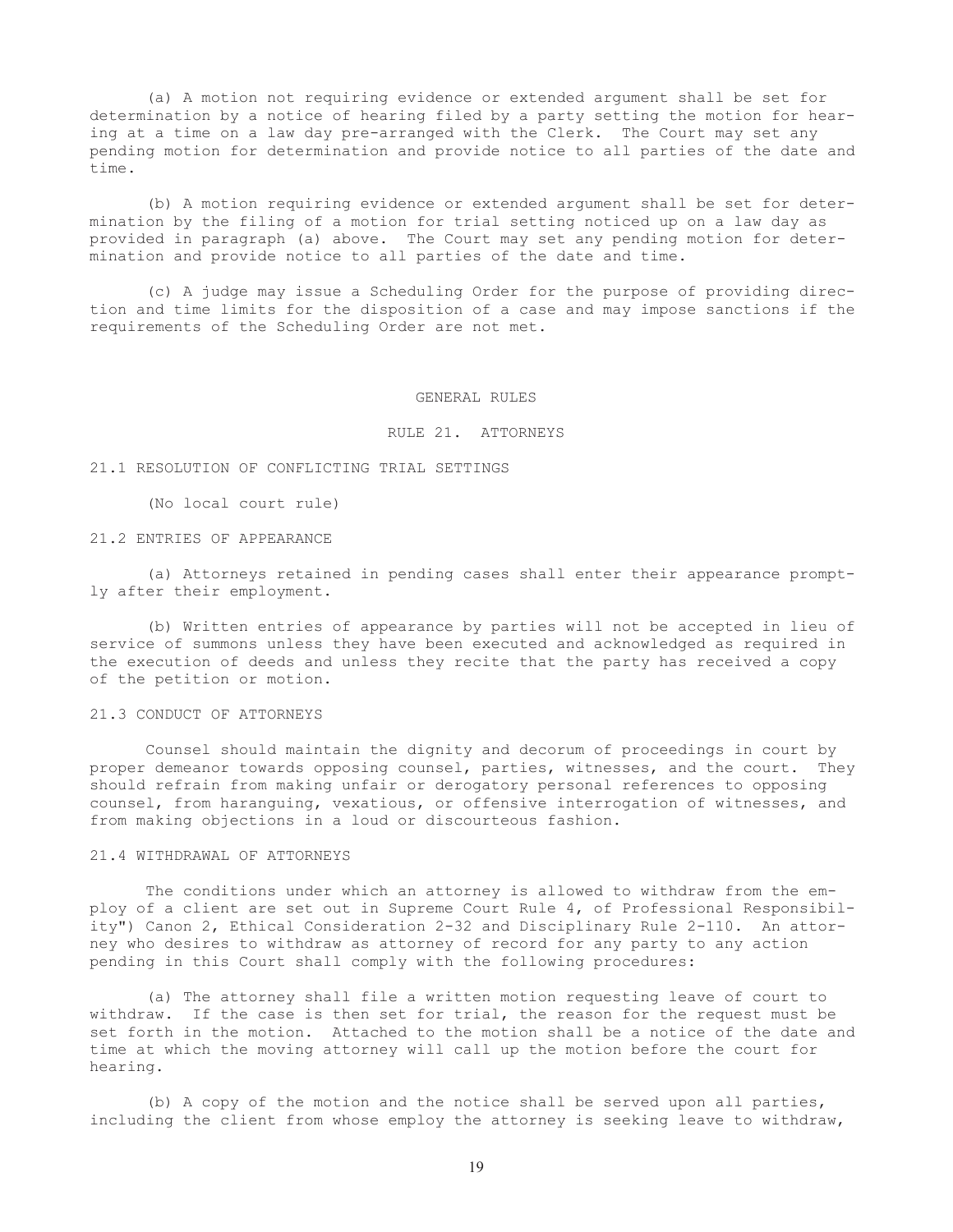in the manner provided by Supreme Court Rule. If the case in which the attorney is seeking leave to withdraw is a criminal case, the notice shall instruct the client that the client must appear in person at the hearing.

(c) The last known address of the client from whose employ the attorney is seeking leave to withdraw shall be plainly set out in the motion or the certificate of service thereon.

 (d) The attorney seeking leave to withdraw must appear in open court and call up the motion at the time specified in the notice. If the case in which the attorney is seeking leave to withdraw is a criminal case, it shall be the duty of the client to appear in person in compliance with the notice mentioned above.

 (e) If the client fails to appear, and if the attorney is granted leave to withdraw, the attorney shall immediately notify his former client by letter of the attorney's withdrawal and shall send a copy of the letter to the clerk. Such letter shall advise the former client of any scheduled court proceedings or pleading deadlines in the case.

(f) No hearing shall be required in a civil case if a Motion to Withdraw is accompanied by a consent of the client or by new counsel on behalf of the client.

(g) Due to the alerts that will be sent by email as a result of eFiling, attorneys are encouraged to withdraw from all cases upon final disposition so as to avoid unwanted alerts from post-disposition activity.

# 21.5 FAILURE OF ATTORNEY TO ANSWER DOCKET CALL

 On the dates that cases are set for trial or hearing, all attorneys who have trial settings shall be present in the courtroom when the matter is called, unless excused by the court, and unless the attorney be present or be excused, the case will be heard by the court, continued, or stricken from the docket by the court as the court, in its discretion, deems appropriate. Cases not tried on the day for which they are set, due to the absence of counsel for a party plaintiff, party claimant or party movant, are subject to dismissal for lack of prosecution. Said dismissal may be with or without prejudice as determined by the Court

#### 21.6 APPOINTMENT OF ATTORNEYS

Attorneys may be appointed by the court from time to time to represent parties as required by Missouri Statutes and Missouri Supreme Court rules.

## 21.7 AGREEMENT OF ATTORNEYS

 No private or prior stipulation or agreement between parties or attorneys in a pending cause will be recognized unless made in writing and filed with the clerk or made orally in open court.

#### 21.8 ADVICE TO CLIENT AND WITNESSES OF COURTROOM PROCEDURE

 (a) The attorney is to advise his client and witnesses as to the formality of the court, including proper dress, and seek their cooperation therewith, thereby avoiding embarrassment.

 (b) He is to advise his client not to discuss any phase of the case with the court.

 (c) When the rule as to witnesses is invoked, each attorney is charged with the duty of seeing that the witnesses comply with that rule. If any witness vio-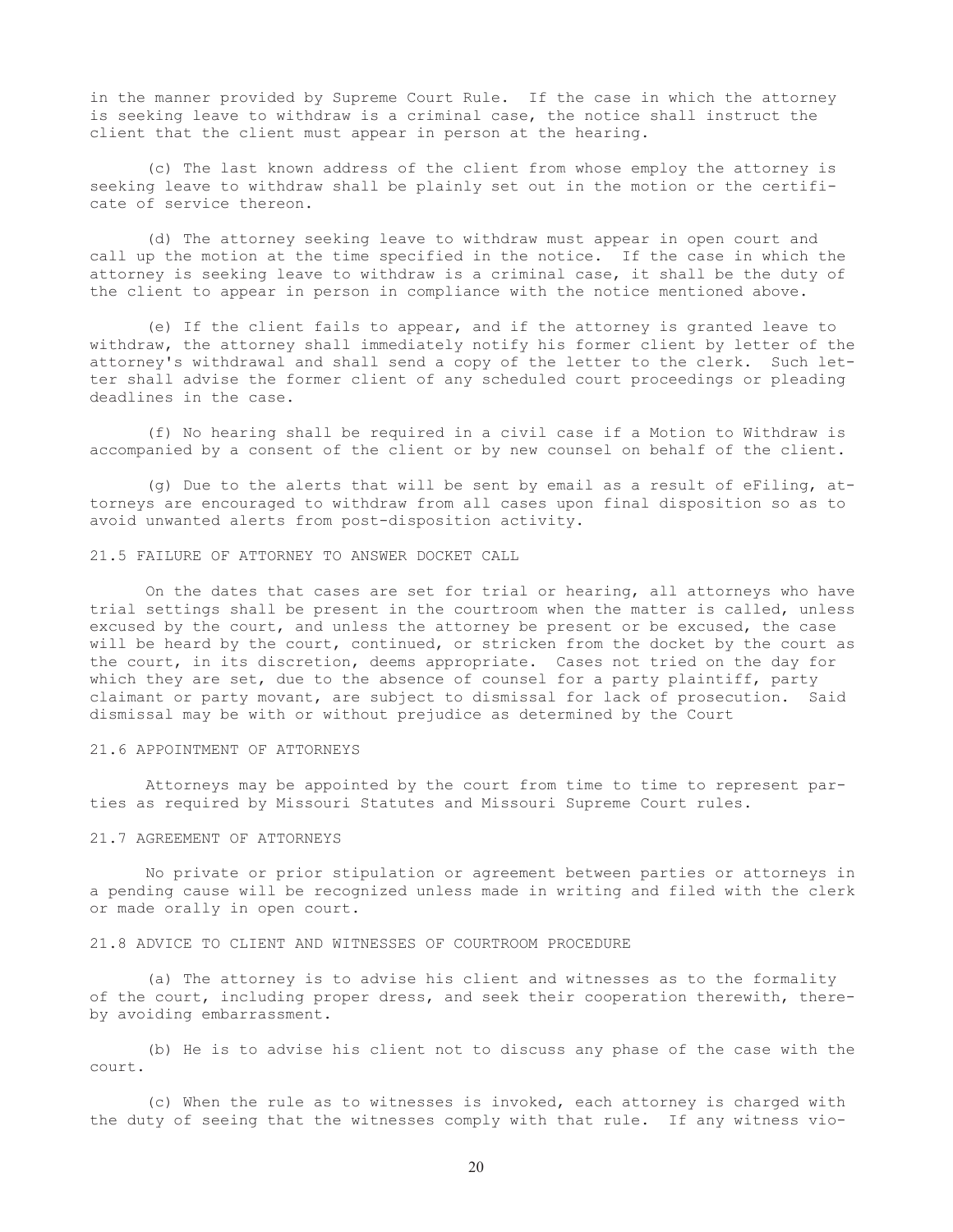lates the rule, whether willfully or otherwise, such witness shall not be permitted to testify, except by consent of opposing counsel or unless the court in its own discretion, rules that justice requires such testimony be received, under all the circumstances to be considered.

(d) All attorneys are to advise their clients and witnesses not to discuss any matter related to a trial in process with any juror or in the presence of any juror.

# RULE 22. APPOINTMENT OF GUARDIAN AD LITEM

 Guardians ad litem will be appointed in civil cases for unknown or incompetent parties, members of the Armed Forces in default, minors, and those confined to prison as required by law.

22.1 WHEN GUARDIAN AD LITEM MAY BE APPOINTED

 The appointment of a Guardian ad Litem may, in the discretion of the Court without hearing, be made:

(a) Upon the request of any party;

 (b) In an action for declaration of paternity where the child is named as a defendant, or if the Court determines that the interests of the child and his Next Friend are in conflict; or

 (c) Upon the request of the parties in all proceedings where child custody, child support or visitation rights are contested issues.

#### 22.2 GUARDIAN AD LITEM--DISQUALIFICATION

(No local court rule)

# 22.3 PAYMENT OF GUARDIAN AD LITEM FEES

 (a) Security. Payment of Guardian ad Litem fees shall be made upon court order from the security deposited with the Court by the Parties. Payment shall be made at the conclusion of the case or at intervals which the Court deems appropriate. Additional security may be ordered by the Court to cover additional Guardian ad Litem fees. Sufficient security for Guardian ad Litem fees may be ordered without hearing. Nonpayment of security for Guardian-ad-Litem fees by a party, at the discretion of the court, may result in his or her pleading being stricken.

 (b) No Security. In the event that security has not been posted for the payment of Guardian ad Litem fees, such fees may be awarded as a judgment to be paid by any party to the proceeding, or may be taxed as costs to be paid by the party against whom costs are taxed, or from public funds. Prior to assessing Guardian ad Litem fees to public funds notice shall be given pursuant to Local Rule 22.3(c), unless the governmental entity concerned has filed a memorandum with the Court stating that it does not intend to intervene and contest the reasonableness of the Guardian ad Litem fees.

 (c) Notice. The Guardian ad Litem shall file a notice with the government entity having custody of public funds when he intends to request the Court to tax his fees as costs against public funds. The notice shall be filed with the Court and the government entity, in writing, at least thirty (30) days prior to the trial or date of hearing.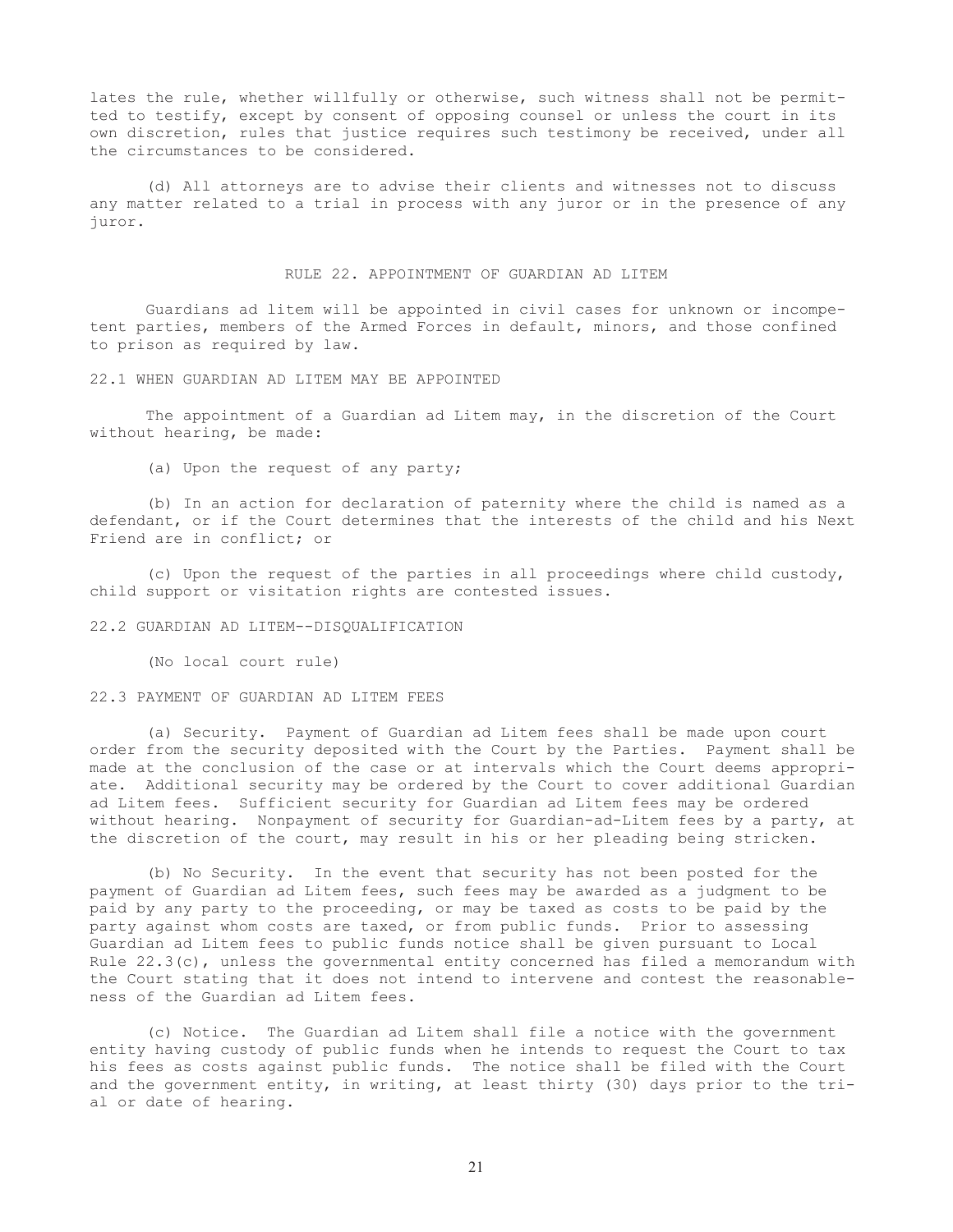#### 22.4 COPY OF PLEADINGS FOR GUARDIAN AD LITEM

Once a Guardian ad Litem is appointed, each party shall be responsible for providing him or her with a copy of every pleading which that party has already filed in the case and shall serve all future pleadings on the Guardian ad Litem as a party in the case.

## RULE 23. TRANSCRIPTS

All written transcripts of a court proceeding shall be requested, prepared, and paid for as set forth in Local Court Rules 10 and 11 above.

# RULE 24. EXHIBITS

 The attorney is responsible for all exhibits before, during, and after trial. Exhibits should be marked for identification prior to trial. The party entering an exhibit shall be responsible for retrieving his or her exhibits within 15 days after being notified by the Circuit Court.

## RULE 28. SPECIAL PROCESS SERVERS

 All motions for appointment of special process server shall be in writing and must be approved by the court or the court clerk. The motion shall state that the individual proposed to be appointed is over the age of 21, not related to or an employee of the party requesting the appointment, and that the individual is of good moral character. The motion shall also state why the appointment of a special process server is necessary.

 (a) The Court Clerk may appoint a natural person other than the Sheriff to serve process in any cause.

 (b) Orders appointing a person other than the Sheriff to serve process shall be made at the risk of the requesting party.

 (c) Any person of lawful age, other than the Sheriff, appointed to serve process shall be a natural person and not a corporation or other business association.

 (d) No person, other than the Sheriff, shall be appointed to serve any order, writ, or other process which requires any levy, seizure, sequestration, garnishment, or other taking by an officer.

 (e) This appointment as Special Process Server does not include the authorization to carry a concealed weapon in the performance thereof.

## PRETRIAL MATTERS

#### RULE 32. DISCOVERY

## 32.1 USE OF DISCOVERY AND CERTIFICATION TO CIRCUIT DIVISION

 A party requesting a trial setting represents to the court that the case is at issue, that all motions have been disposed of, and that all discovery has been completed. No further discovery can be made by the requesting party without order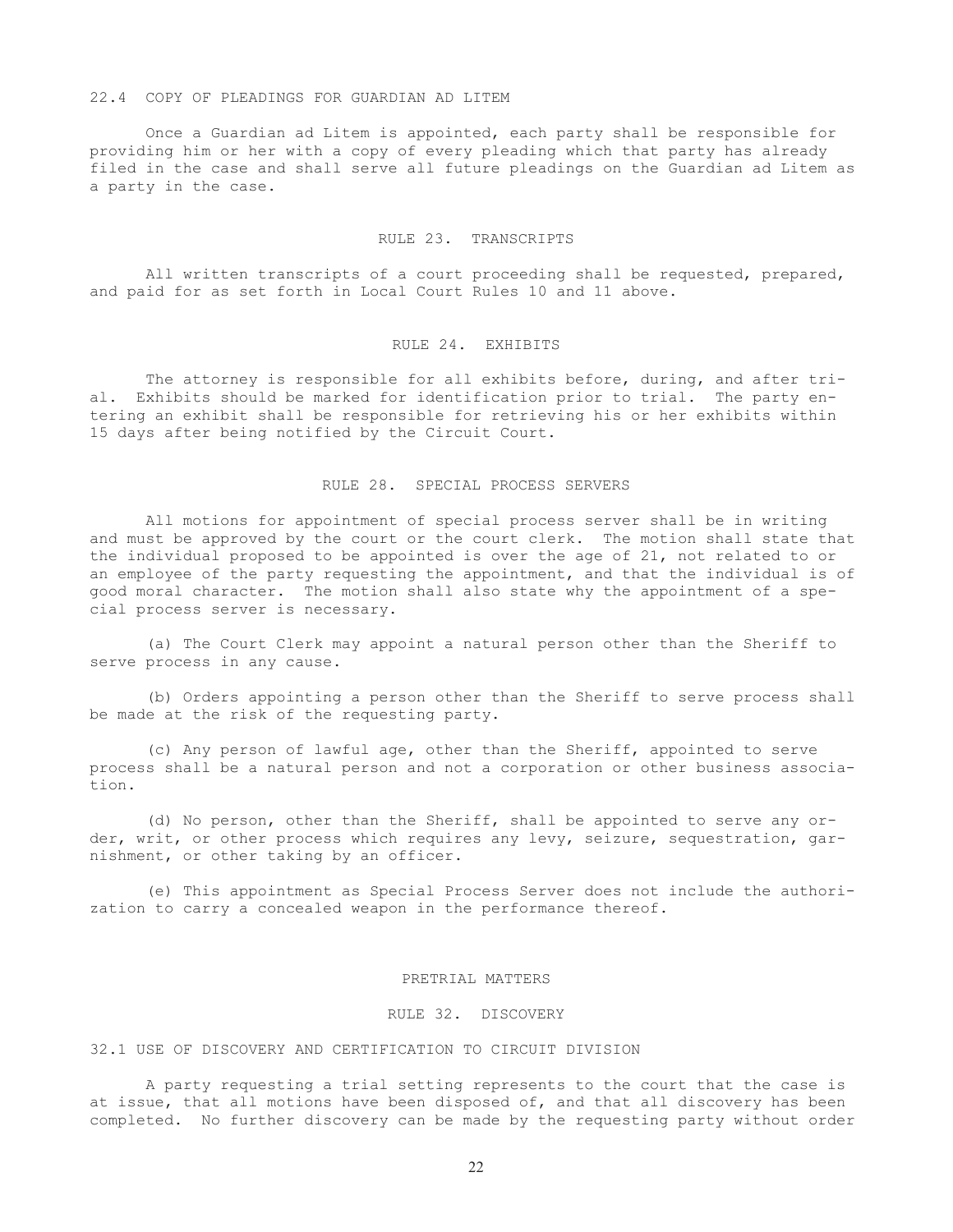of the court. The party not requesting a trial setting shall have ten (10) days after notice that trial setting will be requested in which to begin any additional discovery. Any discovery requested after that date will require an order of the court.

## 32.2 INTERROGATORIES

 (a) The scope of interrogatories is governed by Rules 56.01(b) and 57.01(b) of the Missouri Rules of Civil Procedure.

 (b) Any party propounding interrogatories in civil or domestic relations actions shall leave an appropriate space for the answer to each interrogatory.

 (c) Except as provided in Local Court Rule 68.4 for Opening Interrogatories in domestic cases, interrogatories shall be served upon opposing counsel and unrepresented adverse parties as provided by Missouri Rules of Civil Procedure. Interrogatories are not to be filed with the court. The propounding party shall show on the interrogatories the certificate of mailing and shall promptly file with the court a separate certificate of mailing of the interrogatories which shall include the information as required by Missouri Rules of Civil Procedure.

 (d) The answers to interrogatories will be typewritten in the spaces provided. In the event an answer is too lengthy to be placed in the space provided, it shall be attached as an appendix and clearly identified.

 (e) The adverse party shall prepare the affidavit to be signed by the appropriate party and attach it as a last page of the interrogatories and then file a certificate of mailing of the interrogatory answers with the clerk of the court, and serve a copy on each party.

 (f) Except as provided in Local Court Rule 68.4, no party shall serve on any other party more than thirty (30) interrogatories in the aggregate in any civil case without leave of court or consent of opposing counsel. In all civil cases subparagraphs of any interrogatories shall relate directly to the subject matter of the interrogatory and shall not exceed four (4) in number. Any party desiring to serve additional interrogatories shall file a written motion setting forth the proposed additional interrogatories and the reasons establishing good cause for the additional interrogatories. Any number of additional interrogatories may be filed and served if attached thereto is the written consent of counsel for the party to which the interrogatories are directed.

## 32.3 DEPOSITIONS

 Following final disposition in civil cases, the clerk of any division may cause depositions in the file of the case to be returned to the custody of the attorney for the party on whose behalf it was taken, who shall thereafter be responsible for them. If the clerk shall deliver over depositions as herein provided, notation thereof shall be made on the docket sheet of the case file.

#### 32.4 MOTION FOR SANCTIONS

(No local court rule)

## 32.5 CRIMINAL DISCOVERY

(No local court rule)

# 32.6 REQUEST FOR ADMISSIONS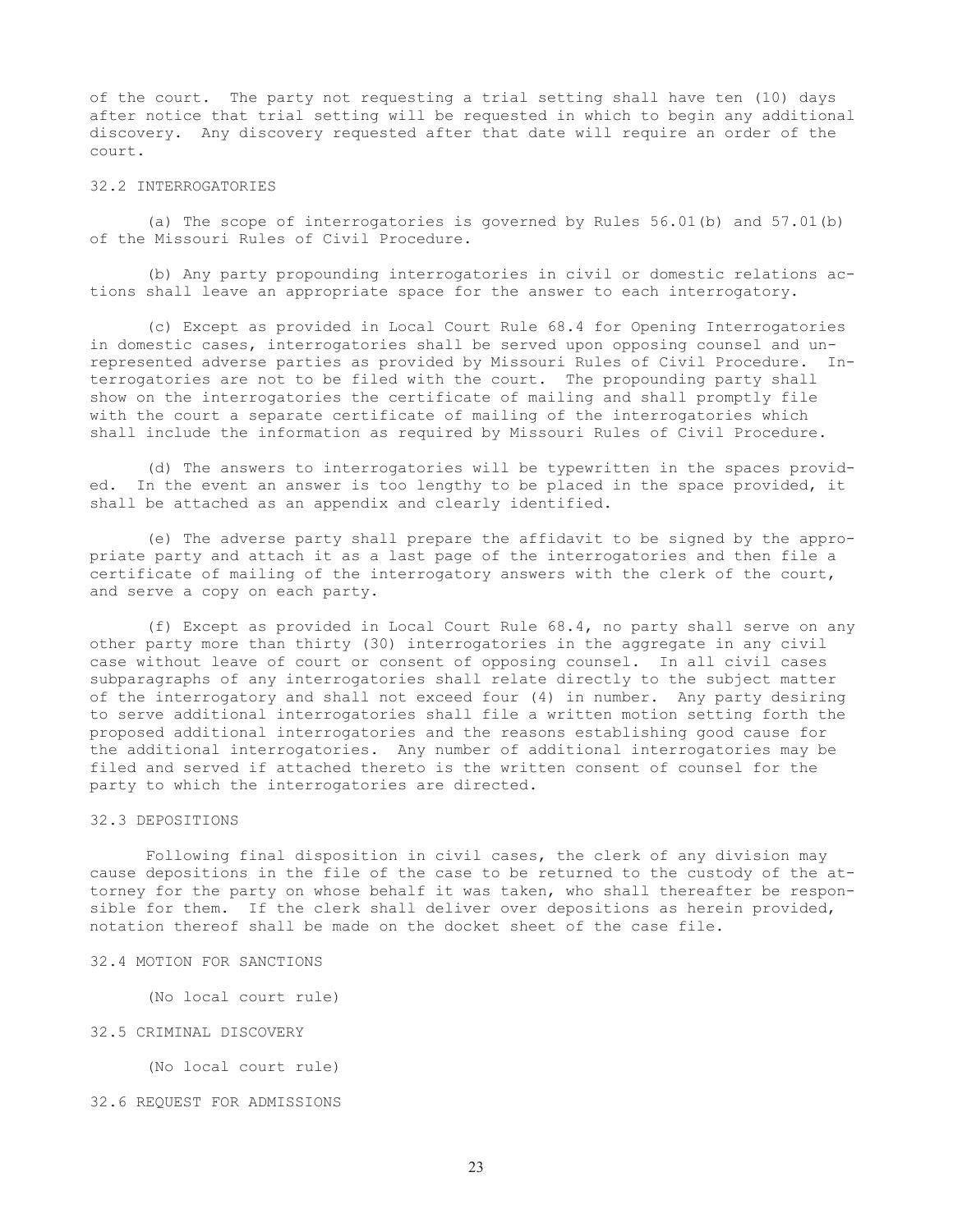(a) Request for admission shall be served upon opposing counsel and unrepresented adverse parties as provided by Missouri Rules of Civil Procedure. Request for admissions are not to be filed with the court. The propounding party shall show on the request for admissions the certificate of mailing and shall promptly file with the court a separate certificate of mailing of the request for admissions which shall include the information required by Missouri Rules of Civil Procedure.

 (b) All answers or objections to requests for admissions shall be typewritten in the space provided. Answers to request for admissions shall not be filed with the court, but instead a certificate of mailing of the answers to request for admissions shall be filed and a copy sent to each party.

RULE 33. PRETRIAL MOTIONS

33.1 HEARING DATES

 All pretrial motions made by either party shall be filed, noticed and heard no later than seven (7) days prior to the date set for trial or hearing unless otherwise set by the court.

 Except for good cause shown, and in unusual circumstances, no motion shall be filed later than seven (7) days before the trial or hearing date. Any motion filed later than seven (7) days before the trial or hearing date shall be subject to automatic denial.

33.2 BRIEFS IN SUPPORT OF MOTIONS--WHEN REQUIRED

(No local court rule)

33.3 ORAL ARGUMENTS--WHEN DESIRED AND HOW REQUESTED

(No local court rule)

33.4 MOTION IN LIMINE

(No local court rule)

33.5 REQUEST FOR JURY TRIAL--ASSOCIATE CIRCUIT DIVISION

 Any request for trial by jury in a case pending before an associate Circuit Judge must be made by a separate written request, apart from another pleading, clearly designated Request for Jury Trial or by oral motion in open court before the judge presiding over the docket to which the case is assigned.

## RULE 34. CONTINUANCES

#### 34.1 CIVIL CASES

 An application for continuance shall be made by a written motion accompanied by the affidavit of the applicant of some other credible person setting forth the facts upon which the application is based, unless the adverse party consents that the application for continuance may be made orally. For good cause shown, the court may continue a civil action to a fixed day, or to a day for trial to be set thereafter. Every continuance granted on the application of a party may be at the cost of such party, if so ordered by the court. All applications for continuances shall conform to Supreme Court Rule 65.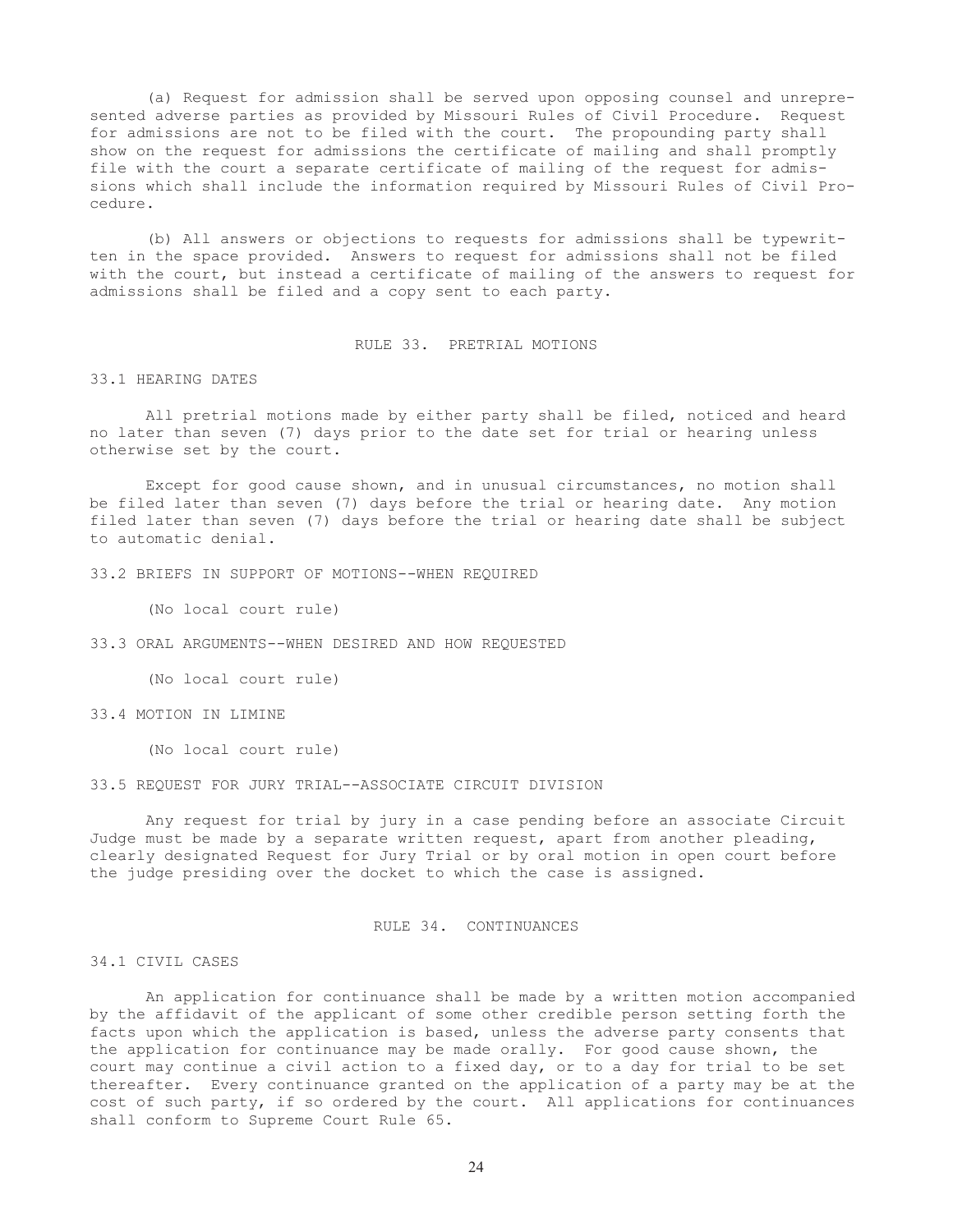## 34.2 CRIMINAL CASES

 An application for continuance shall be made by a written motion accompanied by the affidavit of the applicant or some other credible person setting forth the facts upon which the application is based, unless the adverse party consents that the application for continuance may be made orally. A continuance will be granted in criminal cases only if the court finds the ends of justice served by taking such an action outweighs the benefits of a speedy trial. For good cause shown, the court may continue a criminal proceeding to a fixed day, or to a date to be set thereafter. Every continuance granted on the application of a party may be at the cost of such party, if so ordered by the court. All applications for continuances shall conform to Supreme Court Rule 24.

## RULE 35. PRETRIAL CONFERENCES

On the motion of any party or on the Judge's own motion, the Judge may direct the attorney or the attorneys and the parties in any pending action to appear for a pretrial conference. The purpose of the pretrial conference shall be to discuss settlement if desired by the parties, or to hear and determine any pretrial motions in limine and objections to deposition testimony which a party intends to offer at trial, or to take up any other pretrial matters which could avoid unnecessary delays during trial. The scope and scheduling of remaining discovery may also be discussed.

# RULE 36. SETTING CASES FOR TRIAL

36.1 REQUEST FOR TRIAL

 (a) Upon request of counsel, cases may be set for trial with notice to opposing counsel or parties, or at any time by agreement of all parties or upon the court's own motion.

 (b) A party requesting a trial setting represents that he has completed his discovery, that all pretrial motions have been ruled, and that the case is at issue; and additionally, in domestic cases, that section 68.6 of these local rules has been complied with. Further discovery shall be closed twenty days thereafter. However, the court may grant additional discovery or extension of time upon written motion for good cause shown.

 (c) The clerk shall give notice to all parties or counsel, not present at the time of setting, of all trial settings not made by agreement of the parties.

 (d) Objections to trial settings must be made at the date upon which notice has been given to make the trial setting. Objections to trial settings made at any other times must be made in writing within ten days after notice thereof, with copies to opposing counsel and the hearing Judge.

36.2 DATE OF CALENDAR CALL

(No local court rule)

36.3 PREPARATION OF CALENDAR

(No local court rule)

36.4 CALENDAR CALL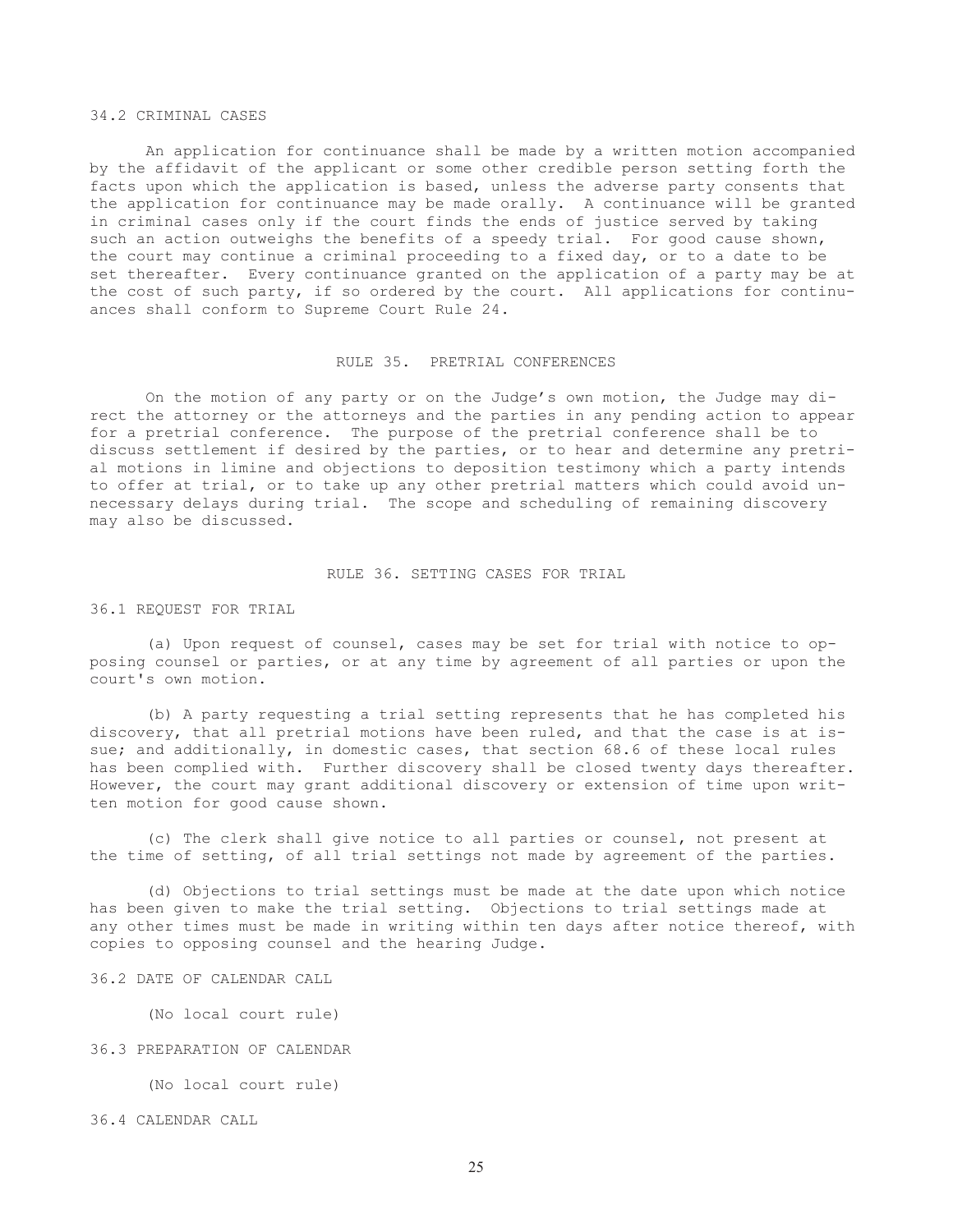(No local court rule)

36.5 REMOVAL AND INACTIVE CALENDAR

(No local court rule)

36.6 REVISION OF AND REMOVAL FROM PREPARED CALENDAR

(No local court rule)

36.7 SPECIAL ASSIGNMENTS

(No local court rule)

36.8 CONTINUANCES

 Once a case has been set for hearing or trial pursuant to this rule, no continuances shall be granted unless ordered by the Court. In the event a continuance of a jury trial is granted after a jury has been summoned, the party or attorney requesting the continuance, may at the discretion of the Court, be assessed a fee of \$50.00 to be paid to the county to cover the expense of calling and cancelling the jury.

36.9 DISMISSAL

 In the event a case is dismissed or nolle prosequed, other than with prejudice, after a jury has been summoned, the party or attorney dismissing or nolle prosequing the case, may at the discretion of the court, be assessed a fee of \$50.00 to be paid to the county to cover the expense of calling and cancelling the jury.

## RULE 37. DISMISSALS

#### 37.1 DISMISSAL DOCKET

Cases requiring service of process which have been filed for over thirty (30) days without a correct address for service of process, domestic relations cases remaining inactive for sixty (60) days which are not set for trial, and all other cases remaining inactive for a period of six (6) months which are not set for trial shall be placed on the next law day docket for trial setting or dismissal. If the parties do not appear, the case may be dismissed by order of the court. Any case dismissed in accordance with this rule is a dismissal without prejudice. The Circuit Clerk shall forthwith give notice of the dismissal to the parties at their last known address, or the attorneys of record.

# 37.2 REINSTATEMENT OF CAUSE

Any case dismissed pursuant to Rule 37.1 may be reinstated within thirty (30) days from the date of dismissal for good cause shown.

#### SETTLEMENT AND DEFAULT

#### RULE 41. SETTLEMENT

# 41.1 NOTICE OF SETTLEMENT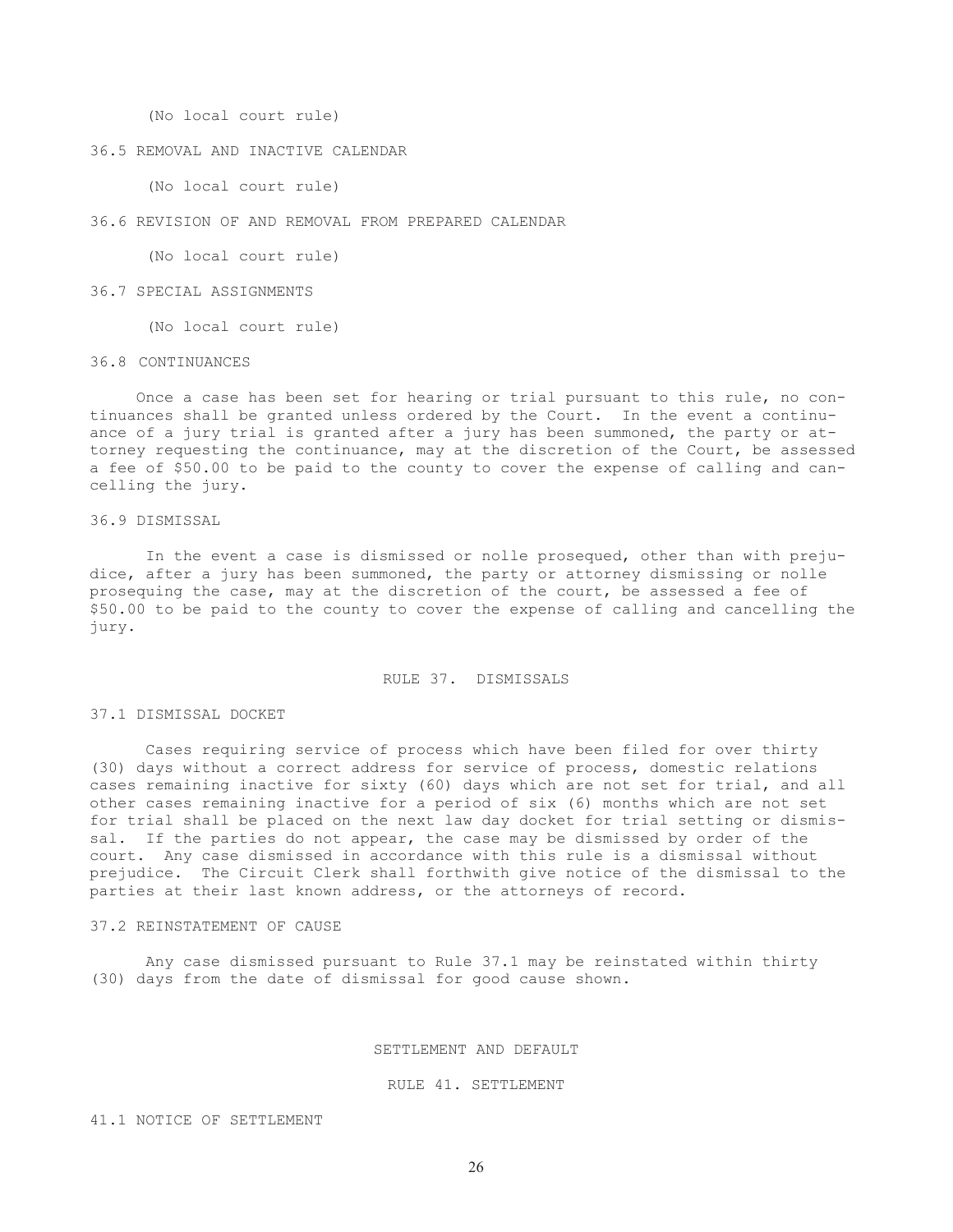The court and the clerk shall be promptly notified in writing by all parties if a case is settled after it has been set for trial.

## RULE 42. DEFAULT

(No local court rule)

#### TRIALS

## RULE 51. COURT-TRIED CASES

51.1 DEFAULT AND UNCONTESTED MATTERS

(No local court rule)

#### 51.2 CONTESTED MATTERS

(No local court rule)

51.3 PREPARATION OF FINDINGS OF FACT AND CONCLUSIONS OF LAW

 In all court-tried cases in which findings of fact and conclusions of law are required or properly requested, the parties, through their attorneys, shall submit proposed findings of fact and conclusions of law at the conclusion of the trial or within a reasonable time as directed by the court in such form as requested.

## RULE 52. SELECTION OF JURY

#### 52.1 JURY QUESTIONNAIRES

 (a) The jury questionnaire shall be delivered with the summons along with directions to fill it out and return it to the clerk's office within ten (10) days.

(b) Jury questionnaires shall be available by contacting the Circuit Clerk.

 (c) The jury questionnaire may be inspected by the attorneys at any time that the court is in session.

 (d) Attorneys shall not, as part of the voir dire examination, examine a member of the jury panel as to any matter contained on the jury questionnaire, without the permission of the court, except as to events that have occurred since the signing of the questionnaire.

 (e) Copies of jury questionnaires provided to parties shall not be reproduced or disseminated and shall be returned to the Circuit Clerk upon the earlier of the jury trial being cancelled or once the jury has been selected.

# RULE 53. JURY TRIALS

53.1 INSTRUCTIONS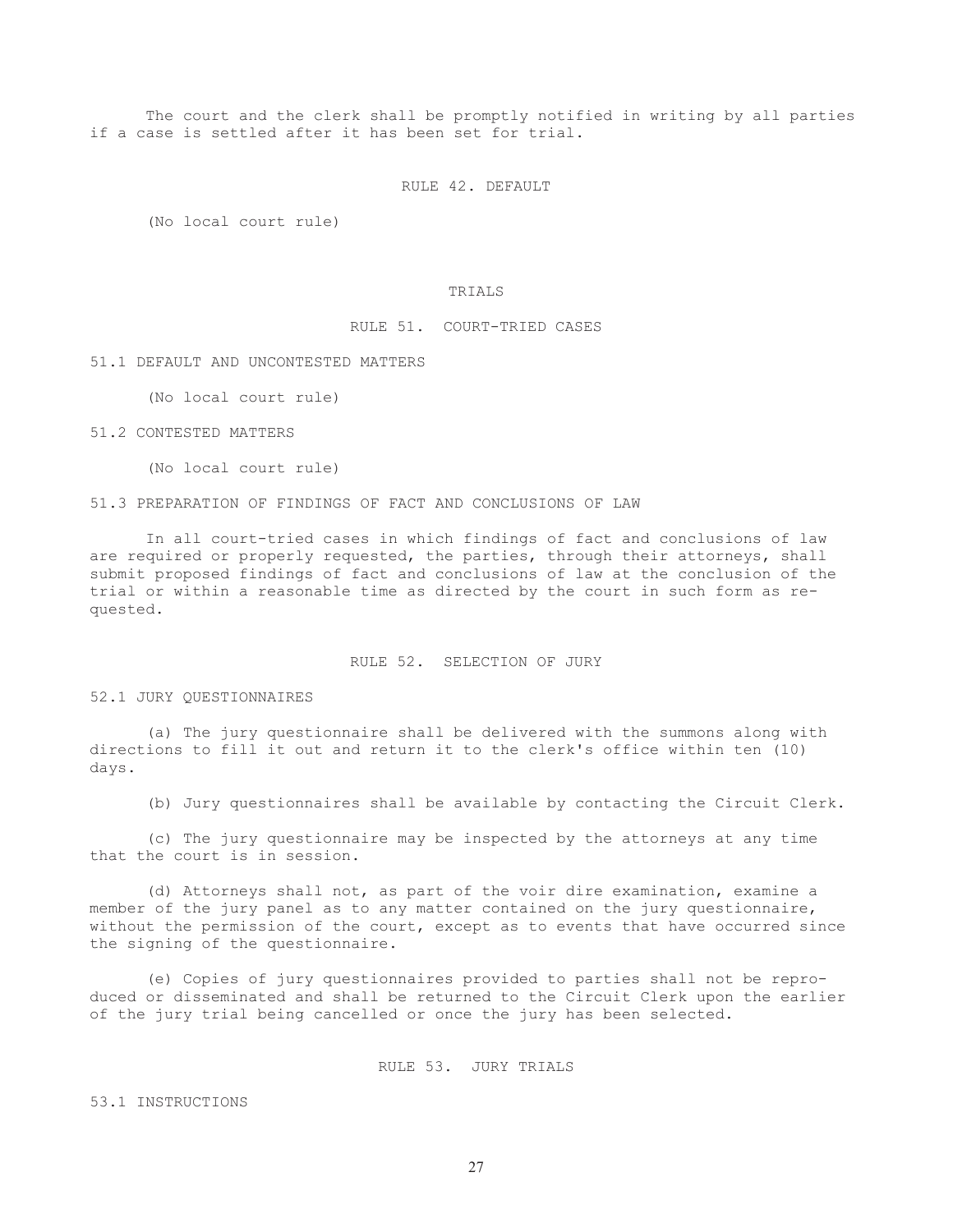53.1.1 Criminal Case. Prior to the commencement of any jury trial of a criminal case, the prosecuting attorney shall prepare proposed jury instructions for use by the Court. Defense counsel is responsible for preparing and submitting to the Court, prior to the commencement of the trial, any instructions to be requested by the defendant; or, any instructions defendant is offering in the alternative to those submitted by the prosecuting attorney.

 53.1.2 Civil Cases. The attorney for the plaintiff shall prepare the following instructions for use in jury trials of civil cases: Cautionary, explanatory, facts not assumed, burden of proof, number of claims, package explanation and all applicable verdict forms. All parties shall have the proposed instructions they wish to submit prepared for tender to the court as requested by the Judge, including instructions and affirmative defense instructions.

# 53.2 CLOSING ARGUMENTS

 (a) An attorney will be given a reasonable time for argument and the court will decide the period of time allowed. Plaintiff may divide his time between opening and closing argument, but not more than one-half of his time may be spent in closing. Time may be extended at the discretion of the court.

 (b) Arguments by multiple parties are made in the order named in the pleading unless otherwise agreed to by the parties or directed by the court.

# RULE 54. JUDGMENT ENTRY

# 54.1 CONTESTED CASES

 Unless otherwise ordered by the court, it shall be the duty of counsel for the party in whose favor an order is made or a judgment is rendered, to prepare the decree or judgment entry and to submit the same to the court in the form requested.

## 54.2 DEFAULT OR UNCONTESTED CASES

 In default or uncontested cases, the attorney for the prevailing party shall submit to the Court for its approval the judgment entry or decree to be entered in the case on the day the case is heard, or within no more than thirty (30) days in the discretion of the Court. Extensions thereof may be granted for good cause shown. In all matters of default or uncontested cases which are presented pro se, the party presenting same shall present a proposed judgment entry or decree in proper form to the Judge prior to the commencement of any hearing thereon.

## RULES RELATING TO PARTICULAR ACTIONS

## RULE 61. ADOPTION

#### 61.1 FILING REQUIREMENTS

 61.1.1 Filing requirements at the time of filing the petition, counsel for petitioners shall file:

- (a) Filing fee;
- (b) Affidavit of Accounting, pursuant to Section 453.075, RSMo.;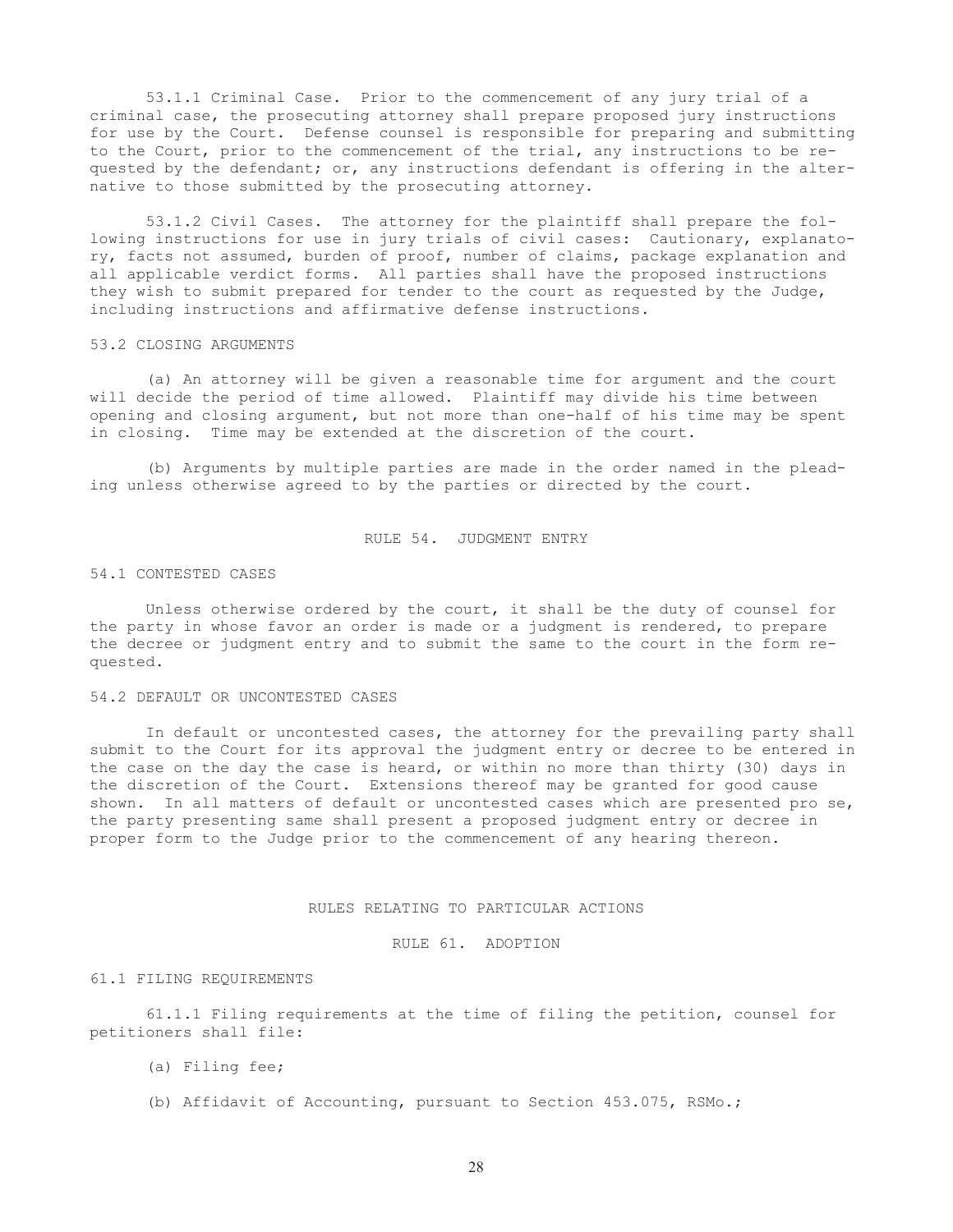(c) Certificate of Decree of Adoption;

 (d) Putative Father Registry Check, pursuant to Section 192.016, RSMo. (if child born out of wedlock and father's rights not previously terminated).

61.1.2 Filing requirements subsequent to filing the petition:

 (a) Where applicable, counsel for petitioners shall file for each natural parent:

- (1) Consent to Adoption;
- (2) Service of Summons;
- (3) Waiver of Service;
- (4) Service of Publication;
- (5) Certified Death Certificate;
- (6) Criminal Background Check;
- (b) Consent of Child--if child over fourteen years of age;
- (c) Consent from Agency--where applicable;

 (d) Supplemental Affidavit of Account--filed immediately prior to hearing which reflects all expenses paid by petitioners subsequent to filing original Affidavit of Account; and

# 61.2 HOME STUDY

 Unless waived pursuant to §453.070, RSMo, upon the filing of the Petition, the Division of Family Services or other agency designated by the Court, shall initiate an investigation of the suitability of the child for adoption and the suitability of petitioners as parents for said child. The Clerk shall notify the appropriate agency to conduct such investigation and file a written report thereof.

#### RULE 62. DRIVERS' CASES

62.1 Applications for Hardship Driving Privileges.

Shall be filed in the Associate Division and shall be heard as provided by Local Court Rule 6.

62.2 Petitions for Review.

Shall be filed in the Circuit Division and shall be heard as provided by Local Court Rule 6.

62.3 Breathalyzer Test.

Shall be filed in the Circuit Division and shall be heard as provided by Local Court Rule 6.

# RULE 65. CIVIL COMMITMENT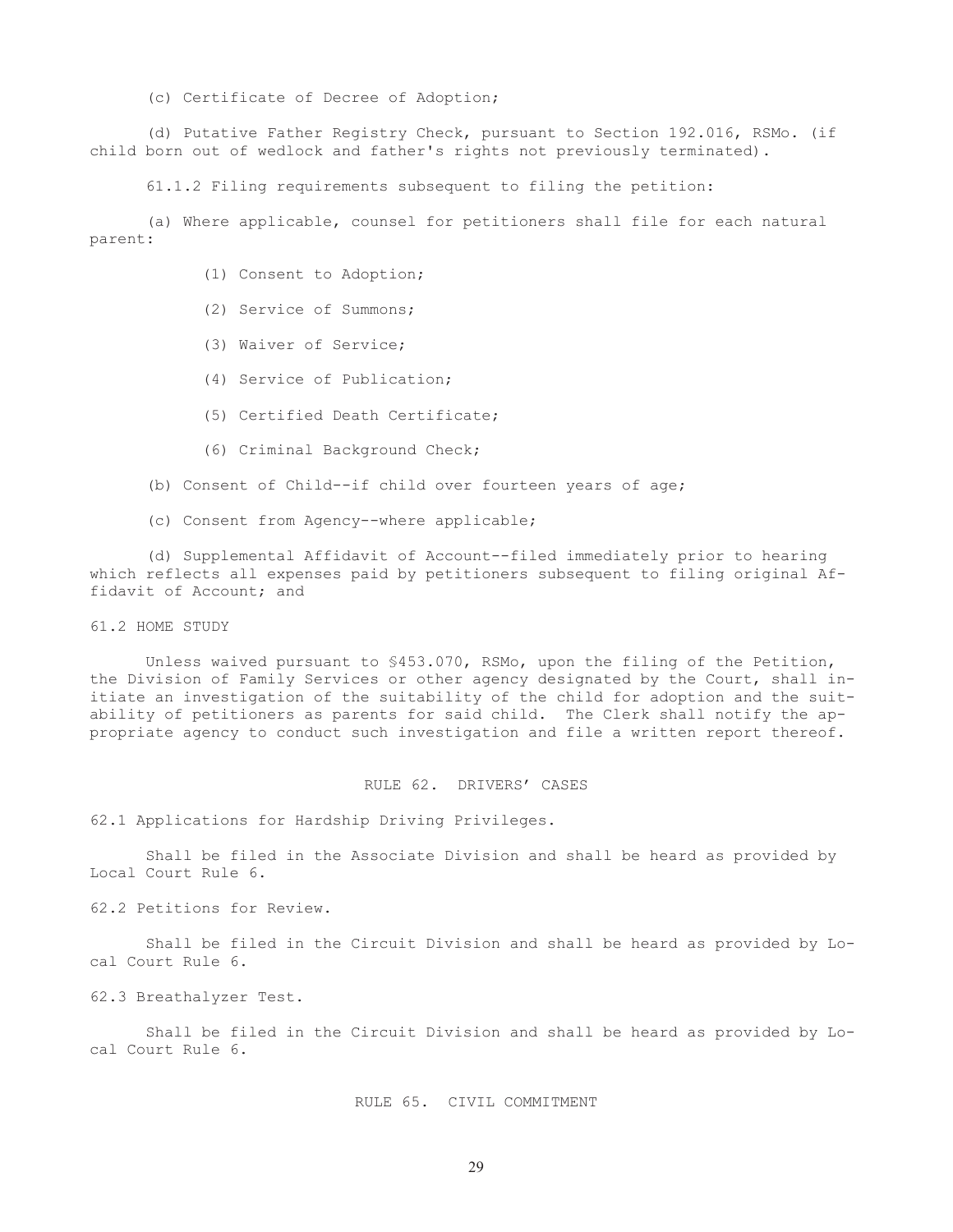All cases and matters pertaining to civil commitment of an individual and papers relating thereto shall be filed with the Clerk of the Probate Division of the appropriate county.

RULE 66. CONDEMNATION

(No local court rule)

# RULE 67. CRIMINAL CASES

## 67.1 PRETRIAL RELEASE

 67.1.1 Motions to Set Bond and for Bond Reduction. Motions to set bond and for bond reduction shall be made in writing addressed to the judge of the division in which the case is pending. Such motions shall be filed with the division clerk where the case is pending. In the event of the absence or unavailability of the judge before whom the case is pending, such motions shall be submitted as provided in Local Court Rule 6.

67.1.2 Deposit of Operator's License.

(No local court rule)

67.1.3 Qualification of Compensated Sureties. Any surety agent listed by the Missouri Department of Insurance pursuant to §374.763 as qualified to write surety bonds in the State of Missouri may post surety bonds in this circuit provided they have further qualified before the Associate Circuit Judge sitting in Division 3 of the Circuit Court of Lafayette County, Missouri by the filing of an Initial/Annual Qualification Form and Monthly Qualification Form. The Initial/ Annual Qualification Form is first due prior to becoming qualified to write bonds in the circuit and then due annually between December 15 and January 2 for each succeeding year. The Monthly Qualification Form is due by the first business day of the month and may be presented as early as five business days before the first business day of the month. Information on required forms and procedures shall be available from the Clerk of the Court in both Saline and Lafayette.

Unless otherwise disqualified, each monthly qualification shall allow the agent to write bonds for the 15<sup>th</sup> Circuit until the 10th day of the following month as follows:

- 1) Property qualified agents shall be entitled to write a single bond equal to their pledged or approved property and the total outstanding liability for a property qualified agent shall not exceed five (5) times the property pledged.
- 2) Surety Bond Agents shall be entitled to write bonds which do not exceed the proscribe limits of their insurance company.

Any compensated surety, against which there exists an unsatisfied judgment in any court, shall be considered stricken from the list until re-approved.

Information on required forms and procedures shall be available from the Clerk of the Court in both Saline and Lafayette.

67.1.4 Release of Surety from Bond. No surety shall be released from liability on a bond in a case not finally resolved without the approval of the Court after hearing on a motion filed with the Court.

67.1.5 Posting of Bond Money. All bonds may be posted with the clerk of the court or the local sheriff in the form of tender approved by the office receiving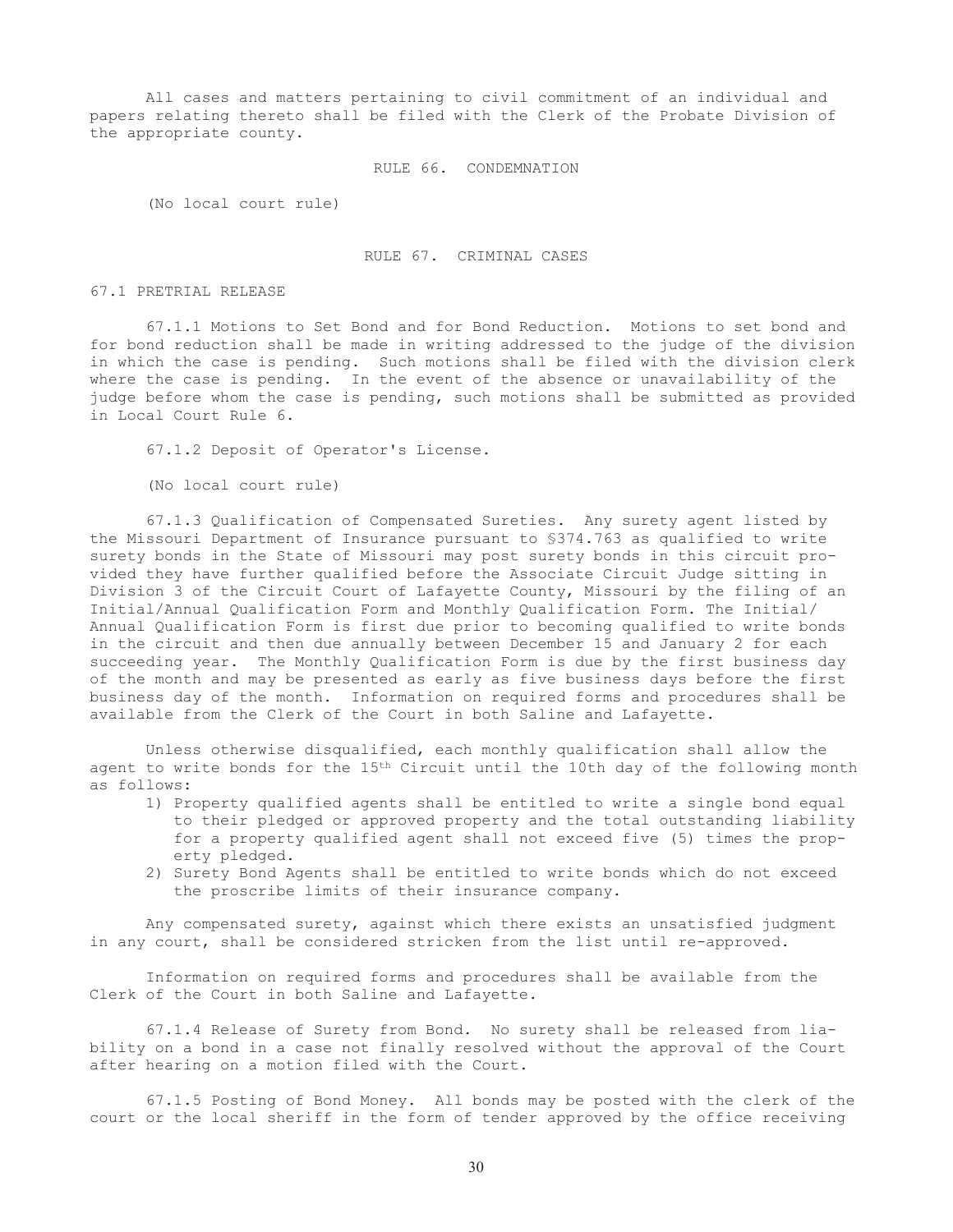the bond money. All bond money received will be considered the funds of the defendant and the bond receipt will be issued in the defendant's name.

 67.1.6 Refund of Posted Bail Bond Money. Upon case disposition, the clerk shall first deduct and retain all unpaid fines and costs, after which the clerk shall refund any balance to either the defendant or the defendant's designated payee.

67.2 Preliminary Hearing.

(No local court rule)

67.3 Grand Jury.

(No local court rule)

67.4 ATTORNEYS

(No local court rule)

67.5 ARRAIGNMENTS

67.5.1 In General.

(No local court rule)

67.5.2 Dates

 If the plea is not guilty, a date shall be set for plea or trial setting and for the filing and hearing of all pretrial motions. After a hearing on the motions, a date for trial will be set.

#### 67.6 DISCOVERY

Unless agreed by the parties, the state shall not be required to respond to any discovery request not provided for in Supreme Court Rule 25.03 without order of the court and the Defendant shall not be required to respond to any discovery request not provided for in Supreme Court Rule 25.05 without order of the Court.

67.8 PLEA BARGAINING

(No local court rule)

67.9 GUILTY PLEA

 67.9.1 Where Entered. Pleas of guilty may be entered only in the division of the court where the case is originally assigned or in the division where the case is assigned for trial.

67.10 CALENDAR

(No local court rule)

67.11 PROBATION AND PAROLE

(No local court rule)

67.12 SEARCH WARRANTS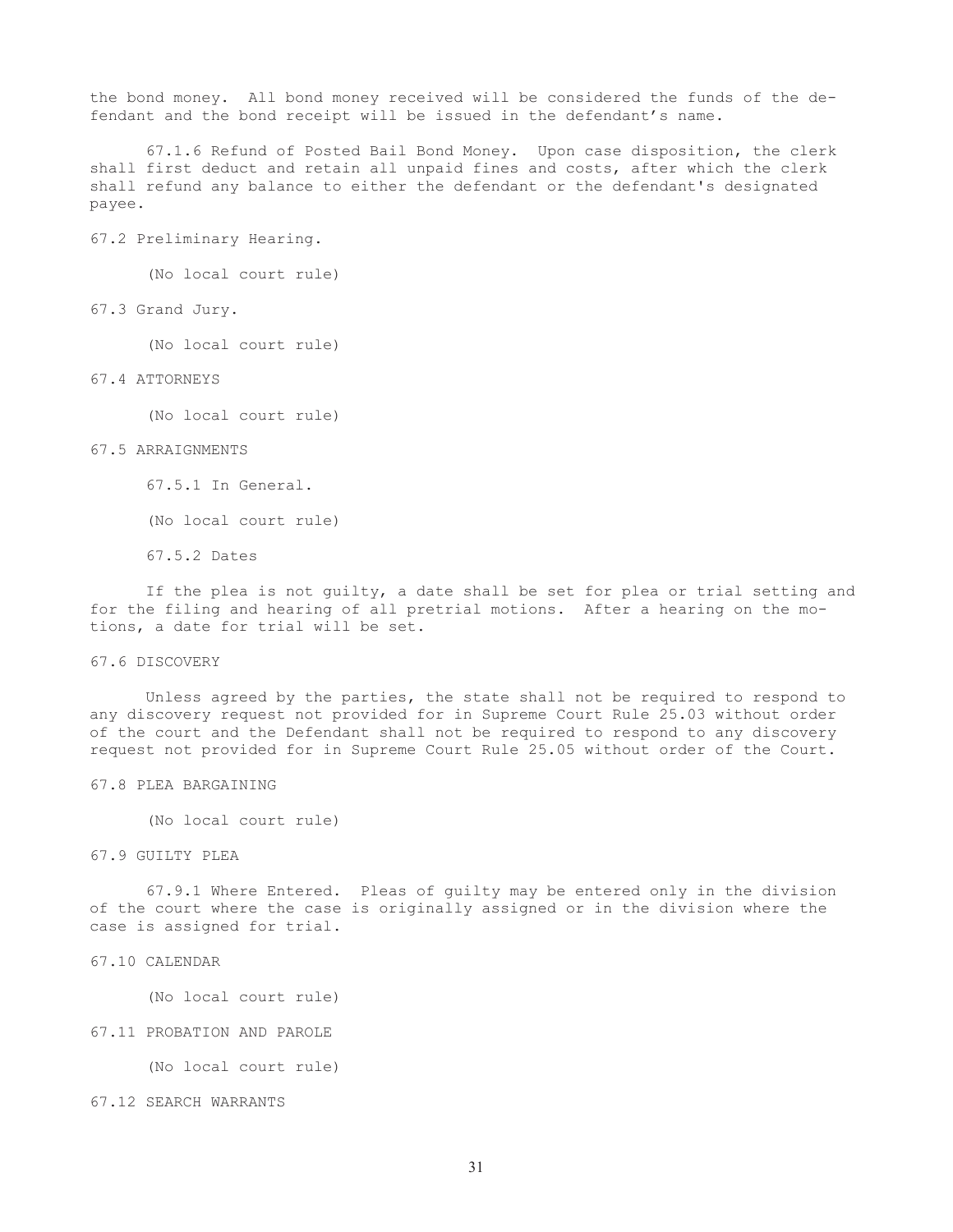1. Applications for search warrants filed pursuant to Chapter 542, RSMo shall be presented in the first instance to the Associate Circuit Judge of Division III if the application is made in Lafayette County and to the Associate Circuit Judge of Division VI if the application is made in Saline County.

 2. If the judge of the division is absent or unavailable, applications may be presented to any other judge of the circuit.

 3. Any verified application and affidavits in support thereof for a search warrant may be filed by and any search warrant may be issued by facsimile transmission or other electronic means.

 4. A verified application for search warrant and affidavit in support thereof filed by facsimile transmission or other electronic means shall have the same effect as the filing of an original document. A search warrant issued by facsimile transmission or other electronic means shall have the same effect as the filing of an original document. The affiant police officer and prosecuting attorney may sign the application and affidavit by electronic means or facsimile signature, and the judge may sign the search warrant by electronic means or facsimile signature. Said signatures shall have the same effect as an original signature.

 5. The officer filing an application for search warrant and affidavit in support thereof by any electronic means shall retain or maintain an original of the application and affidavit. The officer who executes the search warrant shall file the inventory return with the Circuit Clerk of the county where it was issued.

 6. Search warrants issued, all applications therefor, and any supporting affidavit or affidavits shall be confidential records, until the return is made on the warrant or until the warrant expires, whichever is earlier, and shall not be made available to any other person except upon written order of the Judge issuing the search warrant or the Circuit Judge.

 7. After the return is made on a search warrant or after the warrant expires, whichever is earlier, the search warrant and the application therefor, along with any supporting affidavit or affidavits accompanying the applications shall be available for inspection as are records of the court generally, provided that upon application of a party for good cause shown, a judge may order that the warrant, application, and any affidavits remain confidential during the pendency of an ongoing investigation to which these documents relate.

 8. Records made confidential by order of a judge pursuant to subsection 7 shall not be made available to any person except upon written order of a judge of the circuit.

 9. All applications, accompanying affidavits and search warrants will be centrally stored by the Circuit Clerk.

## RULE 68. DISSOLUTION OF MARRIAGE, LEGAL SEPARATION, PATERNITY, AND MODIFICATION

## 68.1 FILING REQUIREMENTS

 (a) Every petition for dissolution of marriage, legal separation, and modification shall comply with Section 452 RSMo.

 (b) Information necessary to give notice to the Department of Social Services, State of Missouri, of the entry of a judgment of dissolution of marriage or legal separation shall be supplied by counsel for the parties on forms provided for that purpose by the Circuit Clerk. Completion and filing of the information form shall be affected at the time of the filing of the petition for dissolution or legal separation.

 (c) An information statement to the Circuit Clerk's office for processing of maintenance or child support payments must be completed in every case in which such payments are to be ordered. The forms shall be furnished by the Circuit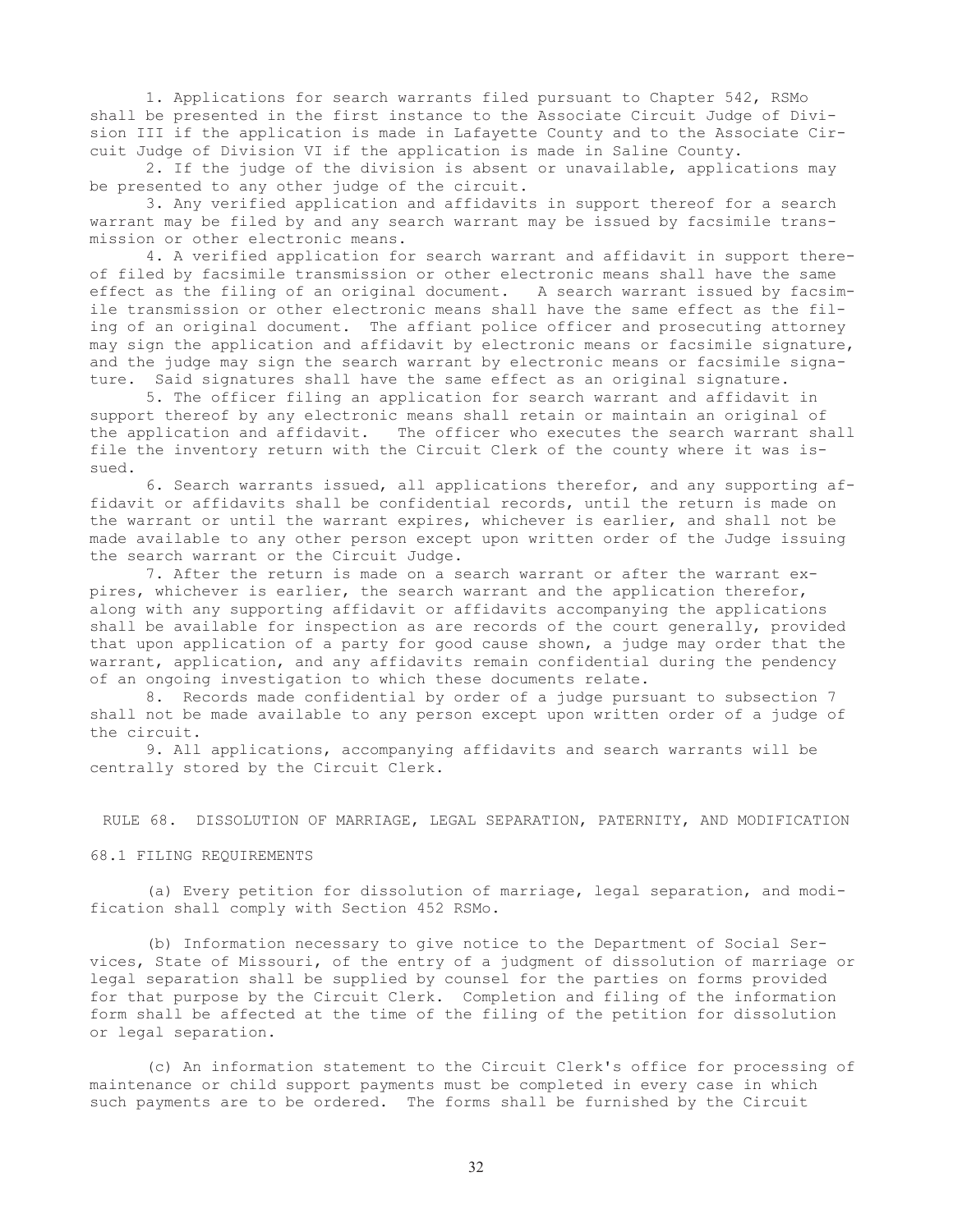Clerk and completed and filed at the time the decree and property settlement are submitted to the court.

 (d) No hearing shall be conducted nor a judgment entered in any dissolution case until thirty (30) days have elapsed after date of filing of the petition.

 (e) Attorneys shall furnish all judgments, motions, dismissals, temporary orders, orders for publication, et cetera. All judgments shall be provided to the Court within 45 days after being requested by the Court and if the Judgment is not provided within 45 days and no extension has been granted by the Court the case shall be dismissed for failure to prosecute.

 (f) In all dissolution cases, legal separation cases, paternity cases, and motions to modify in which there are unemancipated children, the parties shall submit a Form 14.

 (g) In all dissolution cases, legal separation cases, paternity cases, and motions to modify in which the custody or visitation of minor children is involved, the initial pleading and answer shall be accompanied by a proposed Parenting Plan.

 (h) In all dissolution cases and legal separation cases the parties shall file with the court, at the beginning of the trial, a Property and Debt Grid (Form D-9) in paper and electronic form (using Microsoft Excel) which has been prepared as provided by Local Court Rule 68.4.9.

(i) Every judgment and every order for support of a minor child shall comply with Section 452 RSMo.

(j) In all dissolution cases, legal separation cases, paternity cases, and motions to modify in which child support or maintenance is ordered to be paid through the Family Support Payment Center, the party receiving the child support or maintenance shall complete an information sheet provided by the clerk and file it with the Court on or before the date of the judgment.

(k) No modifications shall be filed in a case consisting of a previous administrative action if the party seeking modification is seeking modification of any issue not addressed by the Administrative Order previously entered.

#### 68.2 SEPARATION AGREEMENT

 In all cases where written separation agreements are made under the provisions of Section 452.325, RSMo., a copy of such executed agreement shall be entered into evidence at the time of the hearing.

## 68.3 FORMS OF JUDGMENTS

 (a) All judgments shall contain all findings and orders by the Judge and must include and recite all findings as required by statute and case law and shall contain an order which shall contain all decisions of the Court.

 (b) In all cases submitted in paper format, an original and no less than two (2) copies of the judgment shall be submitted to the Court and in all cases submitted in electronic format the judgment shall be submitted in Word format or PDF format as directed by the court.

68.4 DISCOVERY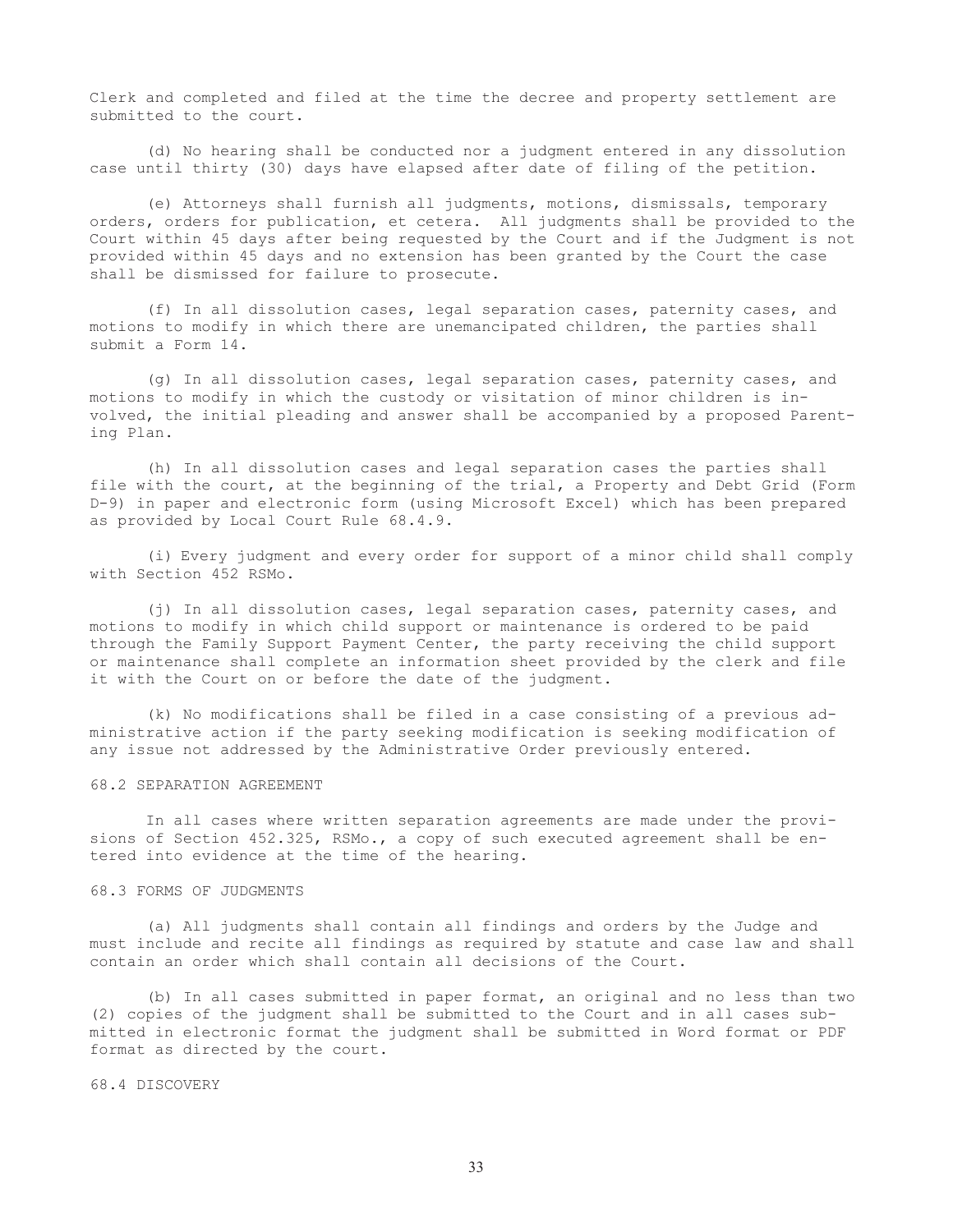1. In all actions for Dissolution of Marriage or Legal Separation, Opening Interrogatories (Form D-1 (with children) or Form D-2 (without children)), a Statement of Marital and Non-marital Assets and Debts (Form D-3), a Statement of Income and Expenses (Form D-4), and Opening Request for Production of Documents and Things (Form D-5) shall be answered and completed by each party, executed under oath and served on the opposing party within sixty (60) days from the date of service of the Petition.

2. In all actions for Modification, Opening Interrogatories (Form M-1), a Statement of Marital and Non-marital Assets and Debts (Form M-2), a Statement of Income and Expenses (Form M-3), and Opening Request for Production of Documents and Things (Form M-4) shall be answered and completed by each party, executed under oath and served on the opposing party within sixty (60) days from the date of service of the Motion.

3. In all actions for determination of Paternity, Opening Interrogatories (Form P-1), a Statement of Marital and Non-marital Assets and Debts (Form P-2), a Statement of Income and Expenses (Form P-3), and Opening Request for Production of Documents and Things (Form P-4) shall be answered and completed by each party, executed under oath and served on the opposing party within sixty (60) days from the date of service of the Petition.

4. In all actions for Dissolution of Marriage, Legal Separation, Modification, and Paternity, any party may serve upon any other party a Second Request for Production of Documents and Things (Form D-6) that request that the party served execute one or more authorizations for release of information (Forms D-7 and D-8). Such request shall designate the specific person or entity to which the authorization will be submitted. Such request may, without leave of Court, be served upon the petitioner or movant, as the case may be, after commencement of the action and upon any other party with or after service of the summons and the initial pleading upon that party. The party upon whom the request has been served shall execute the requested authorization(s) before a notary public, and serve the executed authorization(s) to the requesting party within twenty (20) days after service of the request.

 The party upon whom the request is served may object to execution of the authorization, however, any such objection shall be filed with the Court and served upon the party requesting same within the time permitted for execution of same, stating the specific reasons for objection. Failure to timely object to the request shall be deemed a waiver of any objection.

 Objections to authorizations may be presented to the Court for ruling by either party by motion and notice of hearing at any time after objections are served. If, after notice and hearing, objections to the authorizations which are pre-approved by the Court are overruled, the Court may assess against such objecting party or the party's attorney, or both of them, the attorney's fees reasonably incurred in having such objection overruled.

 Upon the request of the authorizing party and upon payment by the authorizing party of one-half of the costs incurred by the requesting party, plus a reasonable copying fee not to exceed twenty-five (25) cents per page, copies of all documents obtained by the requesting party shall be provided to the authorizing party within ten (10) days from the receipt of the authorizing party's said payment.

5. A certificate of service of answers required in paragraphs 1-3 above and of the Second Request for Production of Documents and Things and return of the authorization(s) allowed in paragraph 4 above shall be filed with the Court.

6. The answering and completion of the forms required in paragraphs 1-3 above may be waived if both parties agree in writing to the waiver and that the case is not contested.

7. All standard discovery must be completed by the date of the settlement conference.

8. All information requested in the forms required in paragraphs 1-3 above shall be updated within 15 days prior to trial if any changes occur prior to the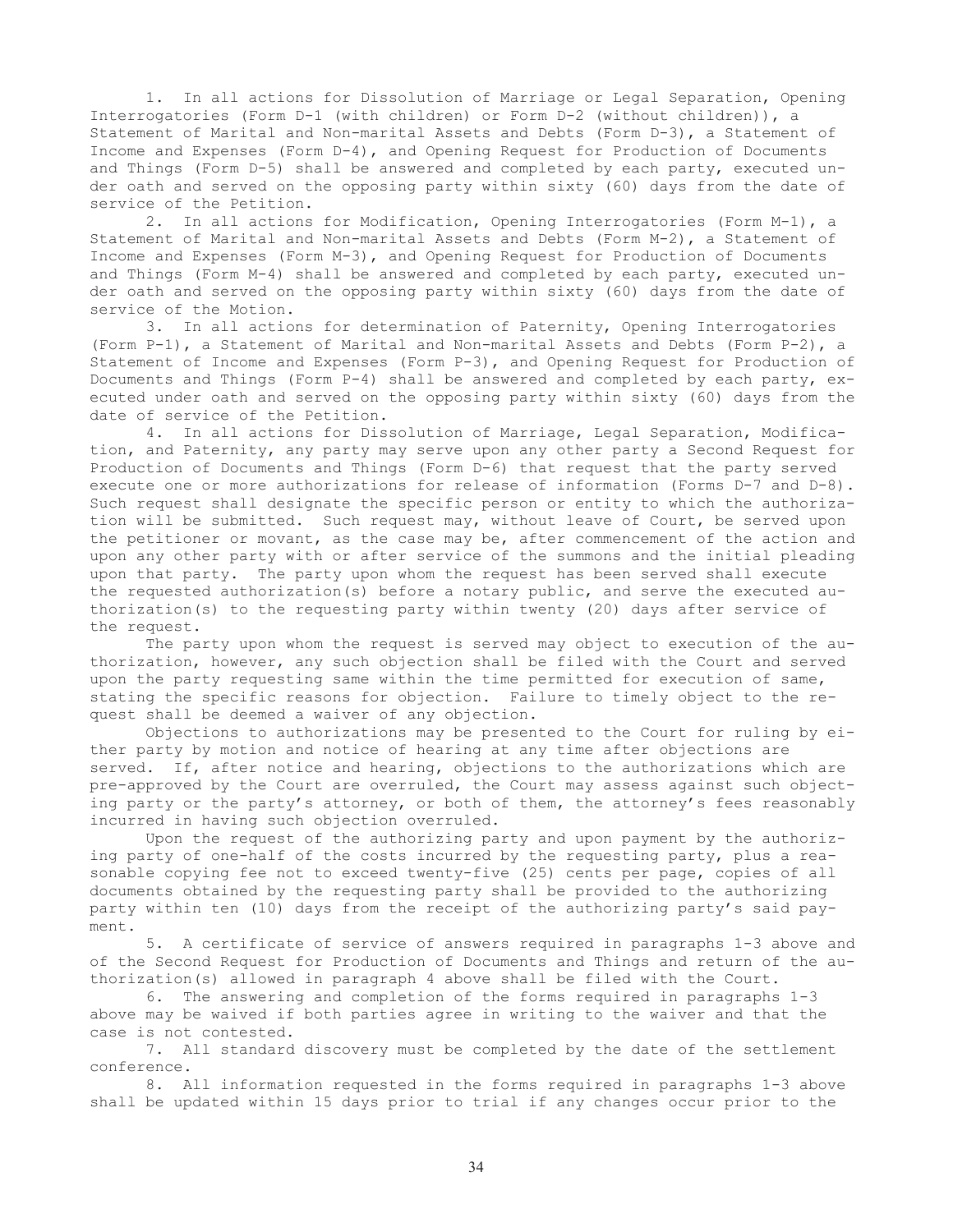trial date, except significant changes such as employment, income or expert witnesses which should be updated immediately.

9. A completed Dissolution of Marriage Property and Debt Grid (Form D-9) including all assets and debts of Petitioner and Respondent and such other information requested thereon shall be prepared in all contested cases prior to trial. For cases to be tried in odd numbered years, the list of property and debts to be used on the property grid shall be prepared by Petitioner and sent to Respondent no later than ten (10) business days prior to trial. Respondent shall supplement the listing provided by Petitioner with all assets and debts not included by Petitioner and return to Petitioner no later than three (3) business days prior to trial. For cases to be tried in even numbered years, the role in preparing the listing for the grid shall be reversed with Respondent initiating the preparation. The property grid shall be delivered to the parties in both paper and electronic format unless waived by the receiving party. It is not required that the list of property and debts exchanged by the parties for use in preparation of the grid for trial include values until presentation to the Court.

 10. Failure to timely comply with this rule shall at the discretion of the judge result in sanctions including but not limited to the noncompliant party being prevented from presenting affirmative evidence as to the matters inquired into in the interrogatories, document requests and releases.

 11. Except for Request for Admissions, no written discovery in addition to that required and allowed under this rule is allowed without the party seeking the additional written discovery receiving permission from the Court.

#### 68.5 EDUCATIONAL SEMINARS FOR PARENTS

 (a) All parties in any action for dissolution, legal separation, paternity, and motions to change custody/visitation where custody of a child under the age of sixteen (16) is to be determined by the Court, shall be required to attend the seminar entitled "Focus on the Kids", "Putting Kids First", or such other parenting seminar approved by the Court.

 (b) Each party shall be required to pay the cost for participation in the seminar directly to the provider.

 (c) Each party shall be responsible for filing a certificate of attendance with the appropriate Circuit Clerk upon completion of the seminar.

 (d) The failure of a party to provide proof of completion of an approved educational parenting seminar completed within five years of the court date shall result in him or her being denied the opportunity to present evidence for affirmative relief during the trial of the case.

 (e) For good cause shown, the requirements of this rule will be waived. "Good cause" includes, but is not limited to, situations where custody and visitation are not contested in court (i.e. all parties not in default have stipulated and agreed to the custody and visitation of every child) and such other situations as the Court may allow.

#### 68.6 SETTLEMENT CONFERENCE

 (a) A settlement conference shall be held in all domestic cases prior to requesting the case be set for trial, unless waived by the Court. Settlement conferences in Lafayette County shall be scheduled through the circuit clerk (660- 259-6101) and settlement conferences in Saline County shall be scheduled through the clerk of Division V (660-886-8808).

 (b) The parties shall be present in the courthouse at the time of such conference, unless other arrangements have been made.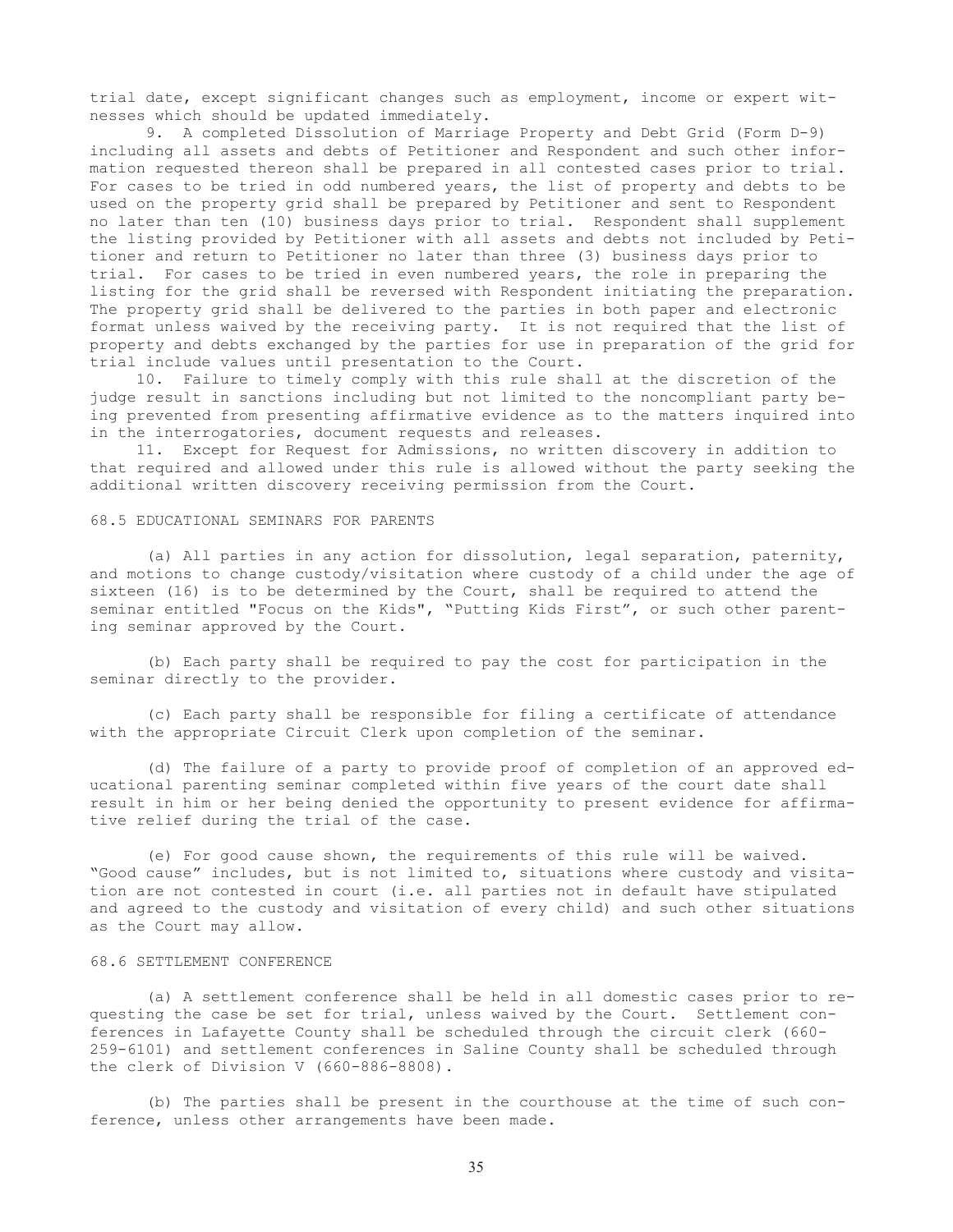(c) Counsel shall file and furnish to opposing counsel at the time of the conference a proposal to settle the issues in dispute. If property division is in dispute, counsel shall file and furnish to opposing counsel at the time of the conference a proposal on the division of property setting forth the value of said property. (The use of Form D-9 is the preferred form for furnishing the proposal.) If the issue is child custody and visitation, a proposed Parenting Plan setting forth custody and visitation shall be filed. If the issue is child support, a proposed Form 14 shall be filed.

 (d) A settlement conference shall be held at least thirty (30) days prior to the date scheduled for trial. If there is no trial date scheduled, the Court may schedule the matter for trial at the conclusion of the settlement conference for a date in the future.

 (e) The settlement conference shall be conducted within this time frame unless the Court finds reason to waive the time. A waiver shall be requested in writing to a date certain.

 (f) Failure of an attorney or litigant to appear at or cooperate in the settlement conference may subject the attorney or litigant to sanctions, including an award of attorney's fees and expenses to any attorney or litigant prejudiced or inconvenienced by such conduct. The Court may excuse an attorney's, or a litigant's failure to appear upon good cause shown.

 (g) The settlement conference shall be conducted by the Court as a strong settlement tool. The discovery required by Local Court Rule 68.4 and additional documents as required by Local Court Rule 68.6(c) will be provided to the Court at the time of the settlement conference, unless previously waived by the Court in a status pre-trial conference. There will be no change of judge granted after the pre-trial conference, except as provided by Supreme Court Rules.

## 68.7 SELF REPRESENTATION

 Every party not represented by counsel who participates in a proceeding for dissolution of marriage, legal separation, paternity, or the modification of a judgment in any such proceeding shall use the pleading forms found at www.selfrepresent.mo.gov and shall complete the litigant awareness program designed by the Supreme Court also found at the above listed website. The litigant shall complete this program and shall certify to the Court, in writing, that he/she has completed this program.

## RULE 69. FAMILY ACCESS MOTIONS

 All family access motions shall be filed separate from any other request for relief, will be assigned a sub-case number, and will require a separate filing fee.

RULE 70. MUNICIPAL DIVISION

(No local court rule)

#### RULE 71. PARTITION

(No local court rule)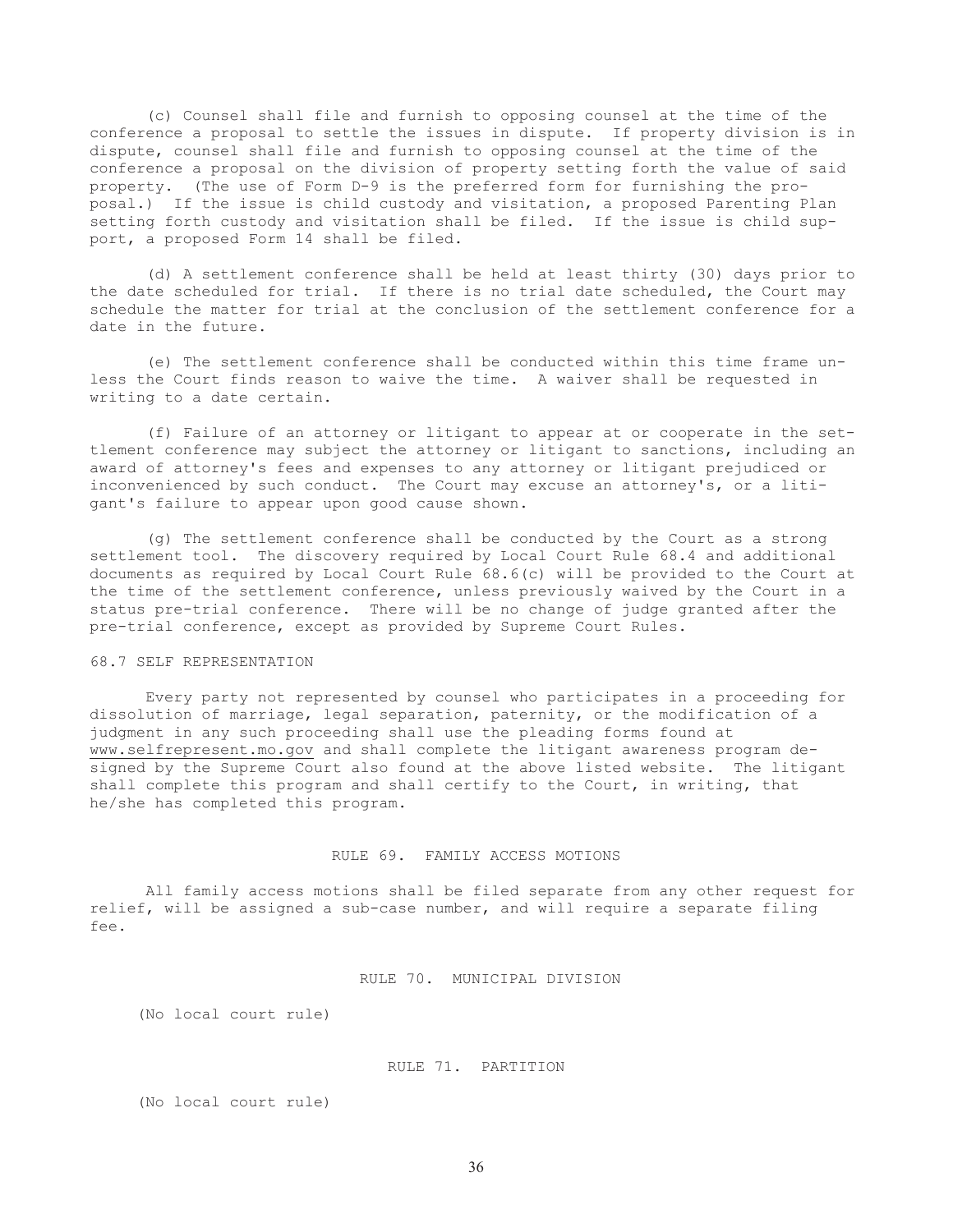# RULE 72. ADMINISTRATIVE REVIEWS

On all reviews, relators or plaintiffs are required to file and to serve their briefs and suggested conclusions of law and findings of fact within thirty (30) days following the filing of the record in this Court; thereafter, respondents or defendants are required to file and to serve their briefs and suggested conclusions of law and findings of fact within thirty (30) days after compliance by relators or plaintiffs; thereafter, relators or plaintiffs are required to file and to serve their reply briefs within ten (10) days after compliance by respondents of defendants. No brief shall exceed twenty-five (25) pages in length.

 Thereafter, either party may notify this Court that the cause is ready for argument and submission.

#### RULE 73. PROBATE

In all guardianship or conservatorship cases, where a criminal record review, sexual offender registry review, credit history investigation, or other report is required by §475.050 RSMo., each required report, certified by the issuing agency, shall be filed with the petition, unless otherwise permitted by the judge assigned to the case. In the event an issuing agency does not have a procedure for providing certified copies of reports, then the report shall be certified by affidavit of a person with knowledge of facts in the report.

In all decedent's estate cases, a copy of a death certificate of the decedent shall be filed with the application seeking the opening of the estate, unless otherwise permitted by the judge assigned to the case.

In all minor's estate cases, a copy of a birth certificate of the minor shall be filed with the application seeking opening of the estate, unless otherwise permitted by the judge assigned to the case.

## RULE 74. SMALL CLAIMS

(No local court rule)

RULE 75. TRUST ESTATES

(No local court rule)

75.1 INVENTORY

(No local court rule)

75.2 REPORTS

(No local court rule)

75.3 RECORD

(No local court rule)

75.4 AUDIT

(No local court rule)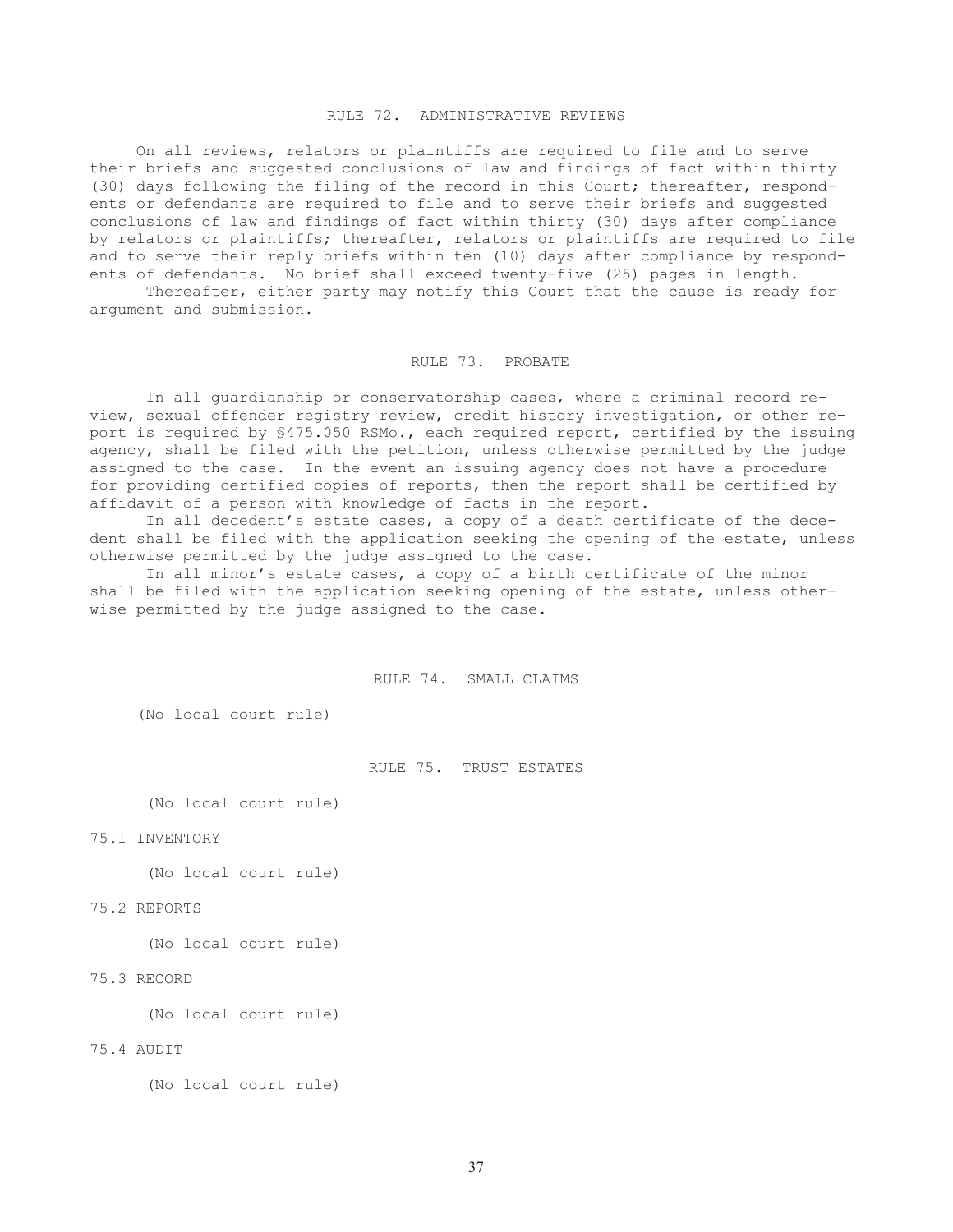#### POST TRIAL

# RULE 81. EXECUTION

 Executions shall not be issued by the clerk except upon written application therefor verified by the oath of the judgment-creditor or his attorney. The written application shall contain the following:

- (a) style and number of case in which judgment was obtained;
- (b) date judgment entered or last revived;

 (c) the amount of the original judgment, the amount of accrued interest on the original judgment, and the amount of the judgment and interest still unsatisfied;

- (d) the full name and current address, if known, of the judgment-debtor;
- (e) a full description of the property to be executed on;
- (f) the return date on the execution (in the length as allowed by law);

 (g) any special instructions to be provided the sheriff performing the execution.

 (h) thirty dollars (\$30.00) to apply toward sheriff's fees and clerk's fees shall be paid to the clerk at the time of filing the application for in-county executions and forty dollars (\$40.00) for out-of-county executions.

## RULE 82. GARNISHMENTS

## 82.1 APPLICATION REQUIREMENTS

 Garnishments shall not be issued by the clerk except upon written application therefor verified by the oath of the judgment-creditor or his attorney. The written application shall contain the following:

- (a) style and number of case in which judgment was obtained;
- (b) date judgment entered or last revived;

 (c) the amount of the original judgment, the amount of accrued interest on the original judgment, and the amount of the judgment and interest still unsatisfied;

- (d) the full name and current address, if known, of the judgment-debtor;
- (e) a full description of the property to be executed on;
- (f) the return date on the execution (in the length as allowed by law);

 (g) any special instructions to be provided the sheriff performing the execution;

(h) ten dollars (\$10.00) for filing fee;

38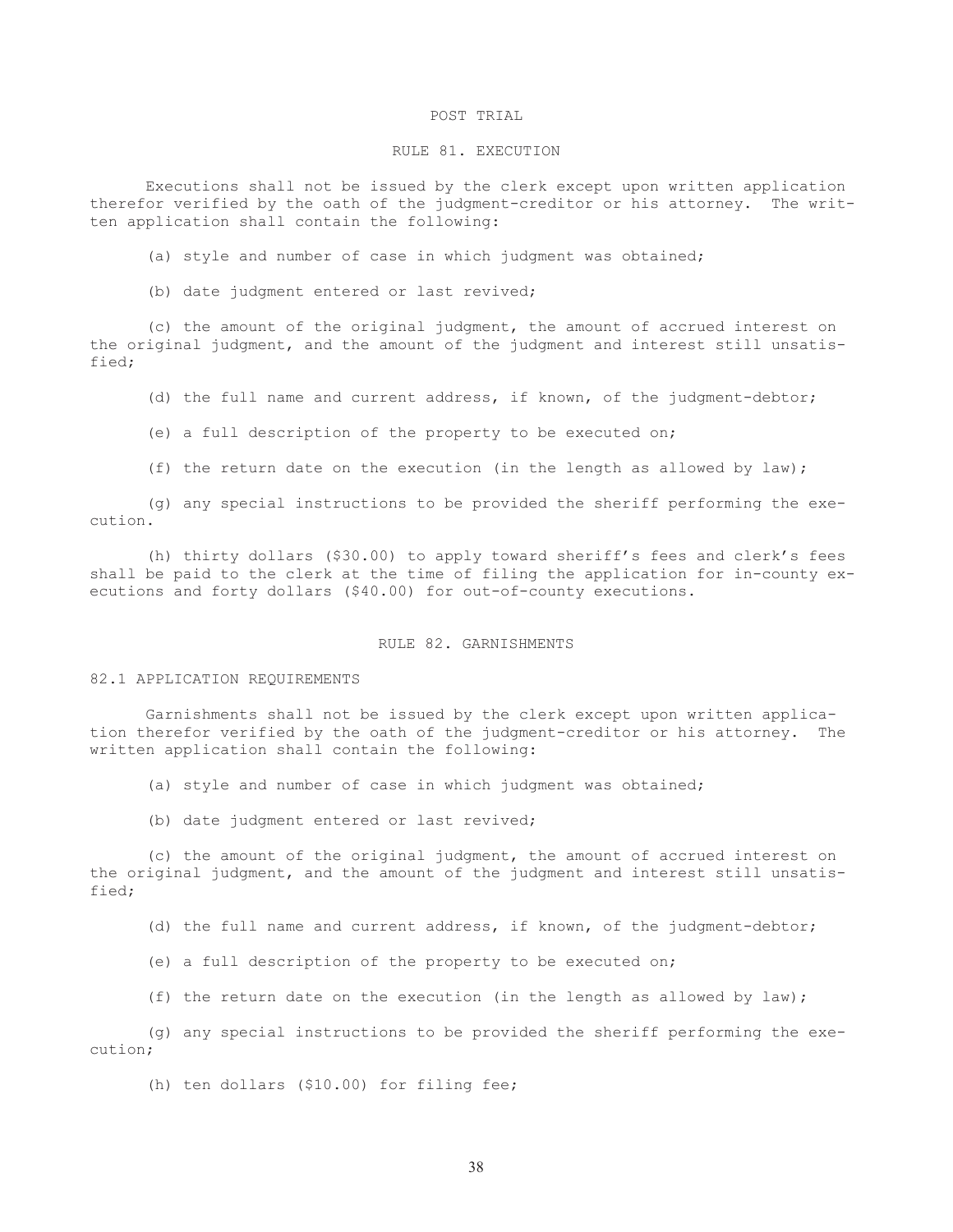(i) for pro se applicants-thirty dollars (\$30.00) to apply toward sheriff's fees and clerk's fees shall be paid to the clerk at the time of filing the application for in-county executions and forty dollars (\$40.00) for out-of-county executions.

82.2 TERMINATION OF CONTINUOUS WAGE GARNISHMENT

 In addition to as otherwise provided by law, a continuous wage garnishment shall terminate if a garnishor fails to file a statement of judgment balance as provided by Supreme Court Rule 90.19(b).

83. JUDICIAL SALES

(No local court rule)

#### INTERNAL ORGANIZATION

RULE 100

100.1 PRESIDING JUDGE

(No local court rule)

100.2 LOCAL COURT RULES

100.2.1 Formulation

Local court rules are formulated and approved by the court en banc.

100.2.2 Publication

Local court rules are filed with the Supreme Court and published by the Supreme Court annually. A copy of the Local Court Rules is available from the presiding judge's secretary at cindy.heins@courts.mo.gov.

100.3 LIBRARY FUND

 Pursuant to Section 488.426 RSMo., any party filing a civil case in the circuit shall, at the time of filing of the suit, be required to deposit with the clerk of the court a surcharge in the amount of fifteen dollars (\$15.00) in addition to all other deposits required by law or court rule. All sums collected pursuant to this rule shall be governed by Section 488.429 RSMo., et seq. This rule shall not apply to proceedings when costs are waived or are to be paid by the county or state or any city. On or before the 10th day of each month, each Clerk who is responsible for the collection of such fees shall pay the entire fund created by said deposits during the preceding month to the treasurer of said fund as hereinafter designated. Said fund shall be applied and expended in the county collected under the direction and order of the presiding judge for the maintenance and upkeep of the law library and for such other purposes allowed by law.

 Treasurers of the law library fund in the various counties of the Circuit shall be designated by order of the presiding judge. The treasurer of the law library fund shall in January of each year file with the presiding judge a report as of December 31st of each year, setting forth the monies received and disbursed during the preceding twelve month period.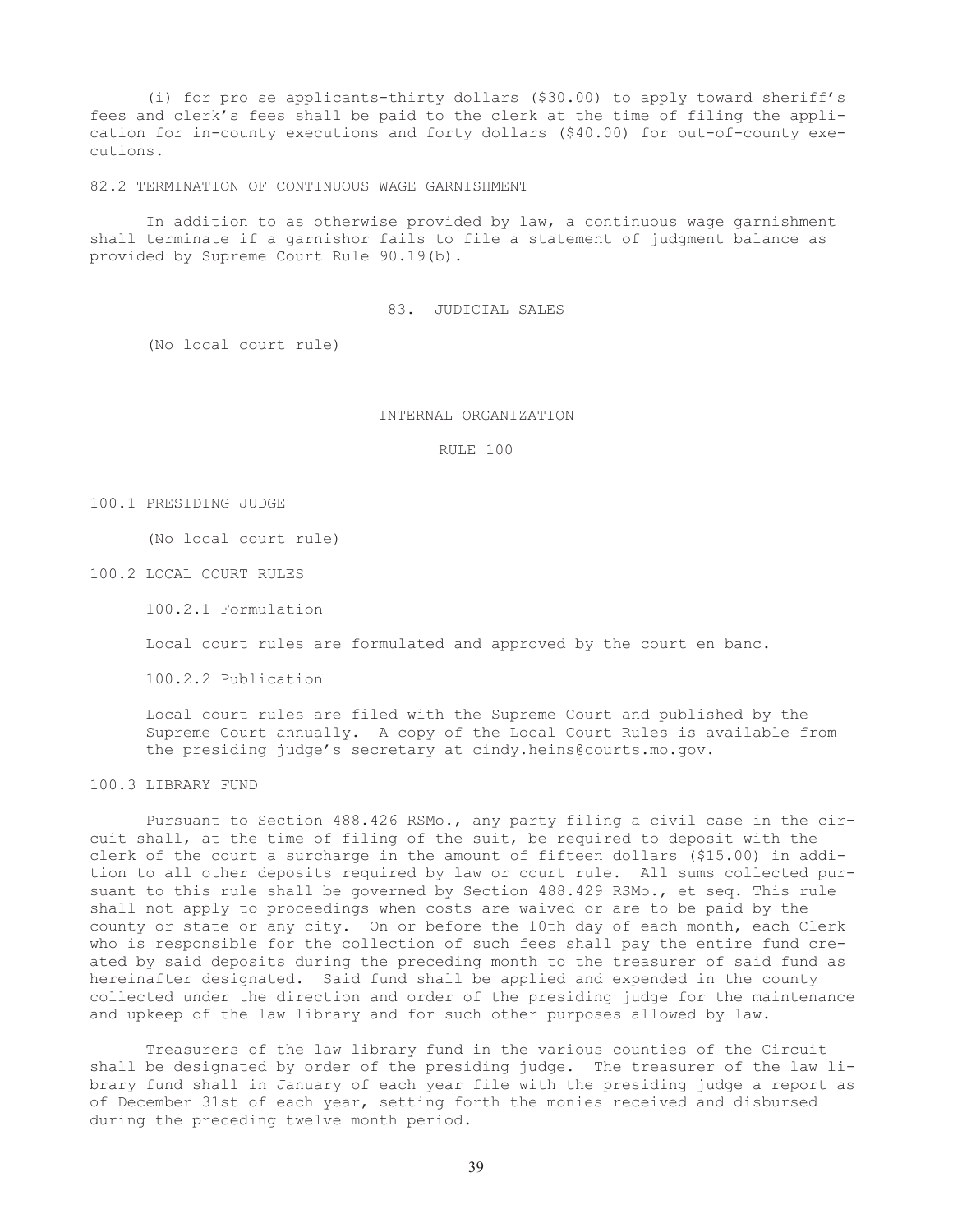## 100.4 STORAGE OF RECORDS

(No local court rule)

 100.4.1 Reproduction, Preservation, Archival Storage and Disposal of Original Circuit Court Files (and Their Contents).

(No local court rule)

 100.4.2 Reproduction and Preservation of Court Records Other than Files (and Their Contents).

(No local court rule)

100.4.3 Responsibility for Indexing and Preserving Court Reporter Notes.

(No local court rule)

100.4.4 Identification of Reporter's Notes.

(No local court rule)

100.4.5 Index.

(No local court rule)

100.4.6 Storage of Notes.

(No local court rule)

100.4.7 Notes of Substitute Reporters.

(No local court rule)

 100.4.8 Storage of Notes Upon Retirement, Termination or Death of Court Reporter.

(No local court rule)

100.4.9 Boxing and Storing of Old Notes.

(No local court rule)

 100.4.10 Responsibility for Furnishing Materials and Space for Storage of court Reporter Notes.

(No local court rule)

100.4.11 Procedure for Examination of Criminal Records.

(No local court rule)

100.4.12 Procedure for Expunging and Closing Criminal Records.

All records ordered expunged shall be treated as a level five case as defined by court operating rules promulgated by the Office of the State Courts' Administrator.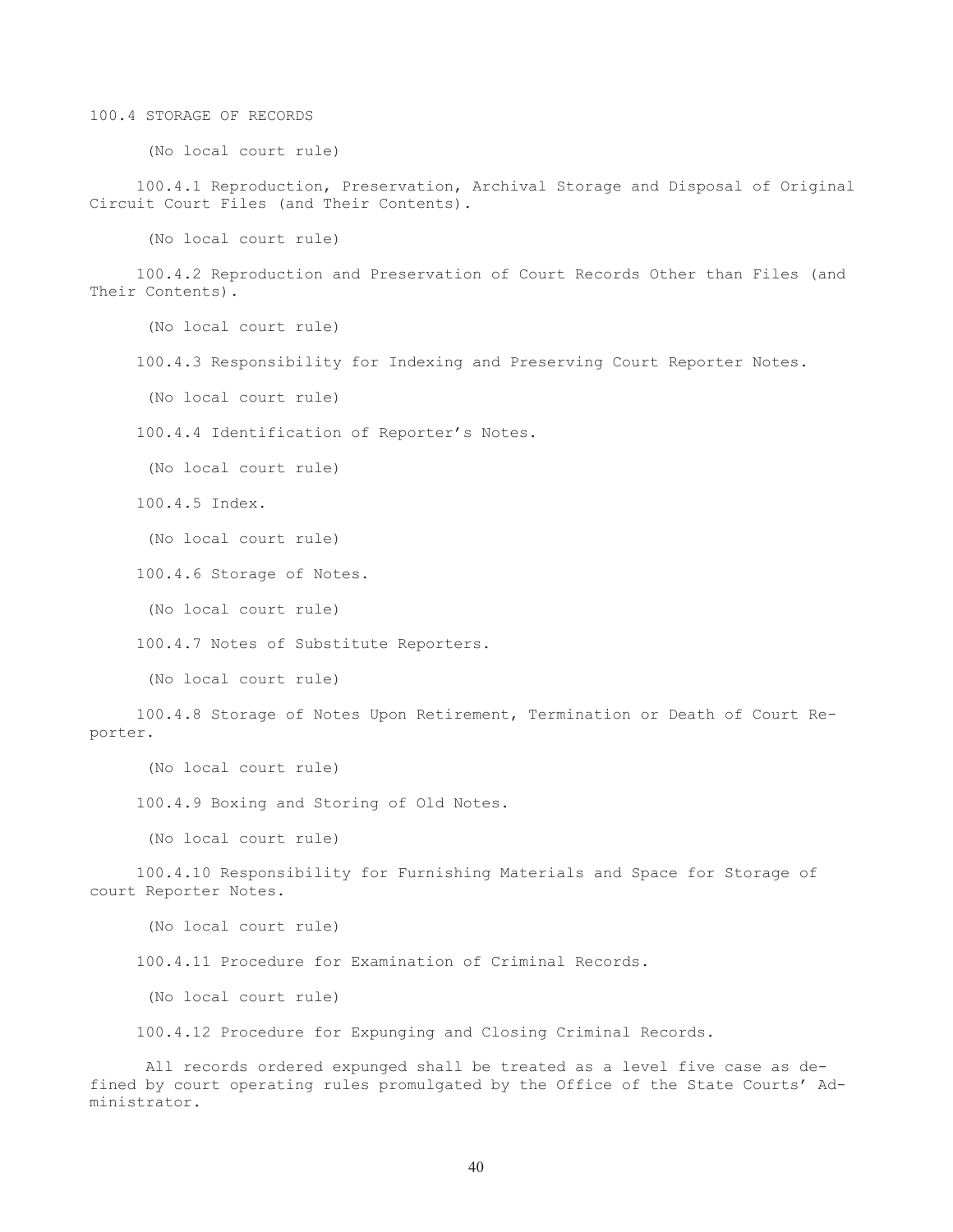100.5 CLERK'S DUTIES. (No local court rule) 100.5.1 Monies Paid Into Court. (No local court rule)

100.5.2 Subpoenas

 Subpoenas for discovery purposes shall be issued by the Clerk as allowed by Missouri Supreme Court Rules after full compliance of the requirements of the Supreme Court Rule under which discovery is being sought by the person requesting the subpoenas.

 Subpoenas requiring attendance at court shall only be issued by the Clerk for cases which are set for trial. Each subpoena shall be completed with all information available to the clerk before delivery to the person requesting the subpoenas.

100.6 SELECTION OF VENIREMEN.

(No local court rule)